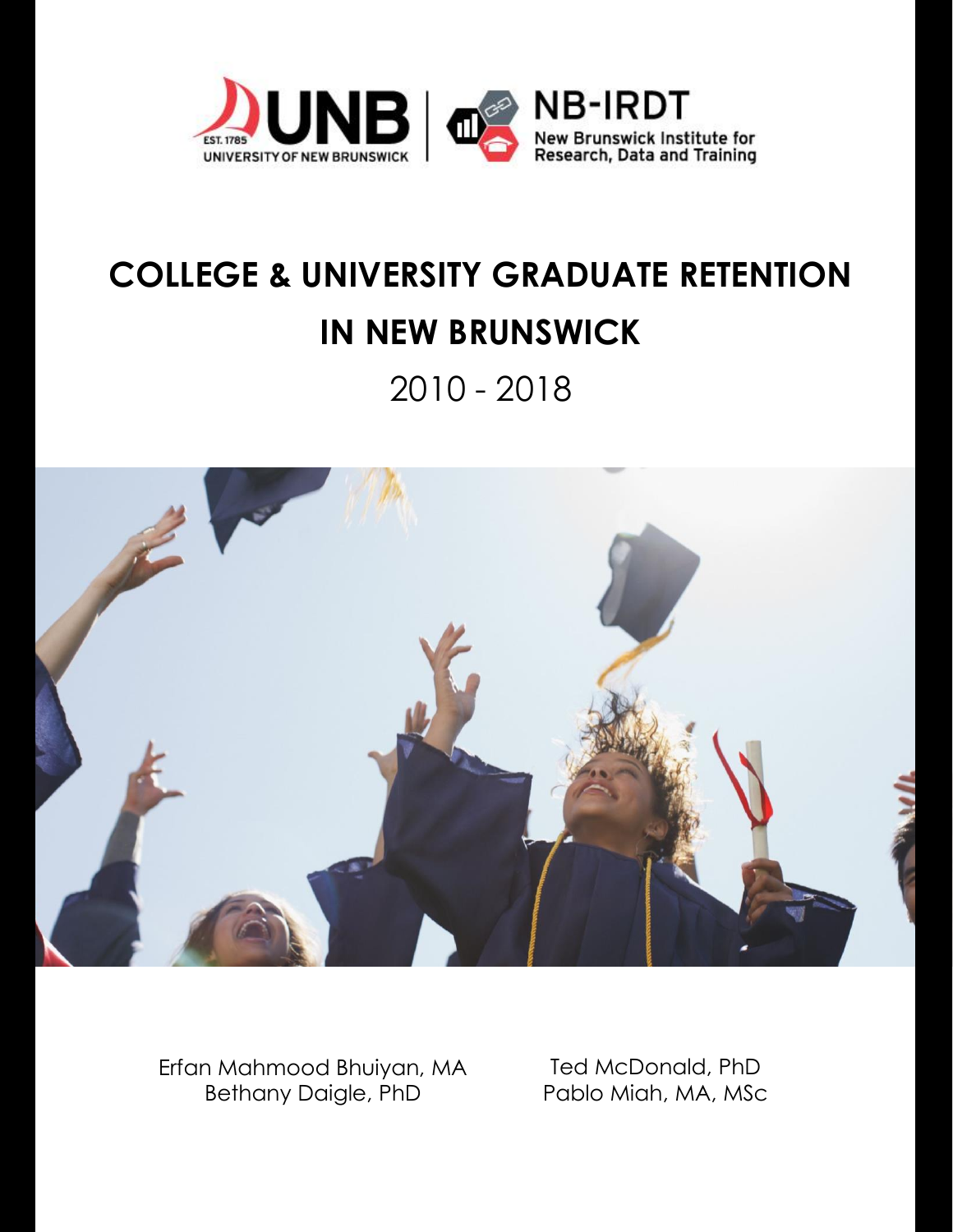# **PROJECT TITLE**

College & university graduate retention in New Brunswick: 2010 - 2018

# **PRINCIPAL INVESTIGATORS**

Ted McDonald, Director, NB-IRDT

# **RESEARCH TEAM**

Erfan Mahmood Bhuiyan, Data Analyst, NB-IRDT Bethany Daigle, Scientific Writer, NB-IRDT Pablo Miah, Data Analyst, NB-IRDT

# **PUBLICATON DATE**

March 2021

# **ACKNOWLEDGEMENTS**

Funding for this project was provided by the Government of New Brunswick, Department of Post-Secondary Education, Training and Labour (PETL) as part of a five-year research agreement between PETL and NB-IRDT. Funding was also provided by the Atlantic Canada Opportunities Agency (ACOA) in the form of a research grant. The views expressed in this study do not necessarily represent those of PETL, ACOA, or their partners.

# **HOW TO CITE THIS PRODUCT**

Bhuiyan, E.M., Daigle, B., McDonald, T., & Miah, P (2020). College & university graduate retention in New Brunswick: 2010 - 2018. Fredericton, NB: New Brunswick Institute for Research, Data and Training.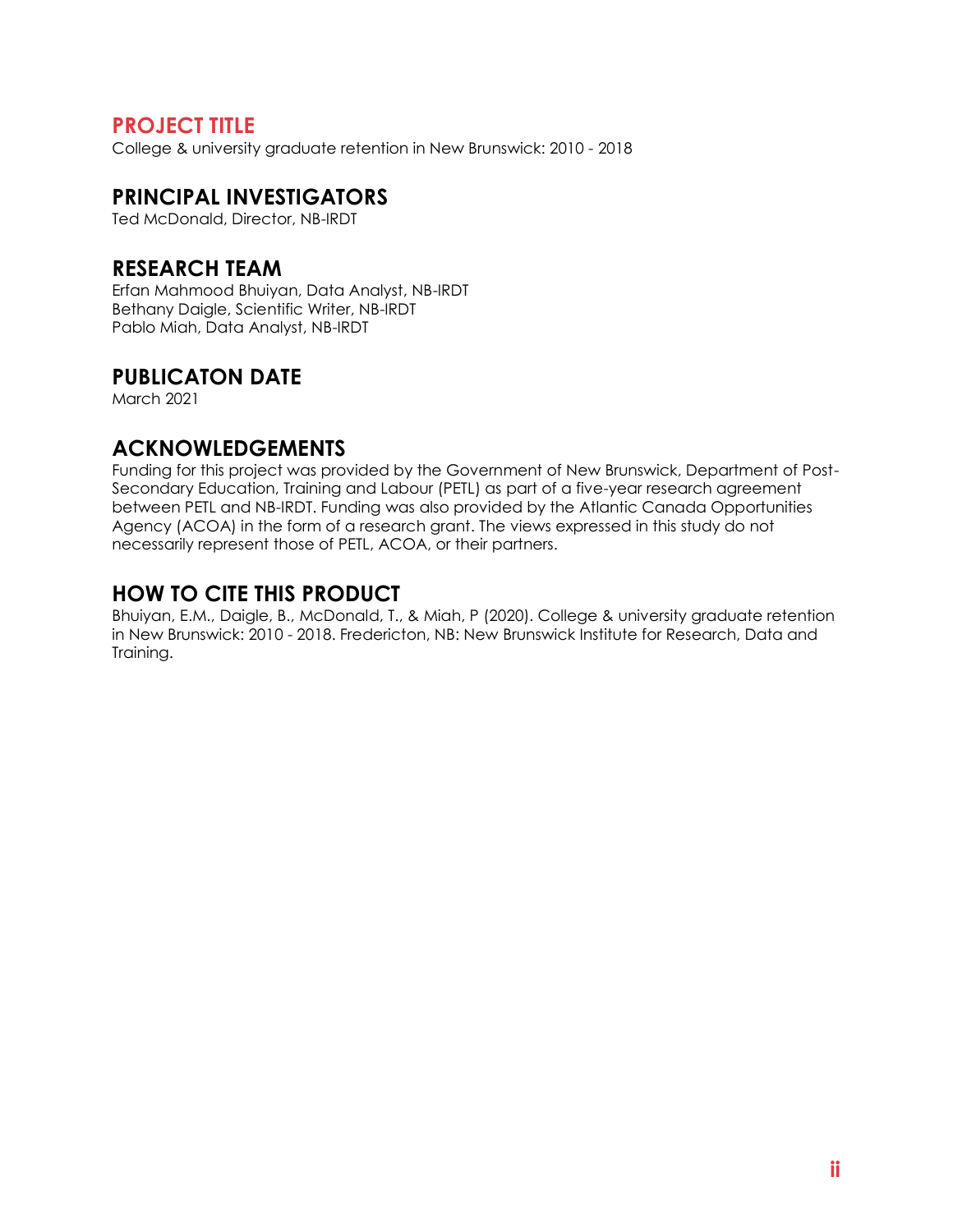# **TABLE OF CONTENTS**

# **LIST OF FIGURES**

| Figure 6: 1-Year Retention Rates of Graduates by Previous Residence (University)  16    |  |
|-----------------------------------------------------------------------------------------|--|
| Figure 7: 1-Year Retention Rates of Graduates by Previous Residence (College) 17        |  |
| Figure 8: 3-Year Retention Rates of Graduates by Previous Residence (University)  18    |  |
|                                                                                         |  |
| Figure 10: 3-Year Retention Rates of Graduates by Student Status (University) 20        |  |
| Figure 11: 1-Year Retention Rates of Graduates by Field of Study & Gender (University), |  |
| Figure 12: 3-Year Retention Rates of Graduates by Field of Study & Gender (University), |  |
| Figure 13: 1-Year Retention Rates of Graduates by Health-Related Fields (College) 31    |  |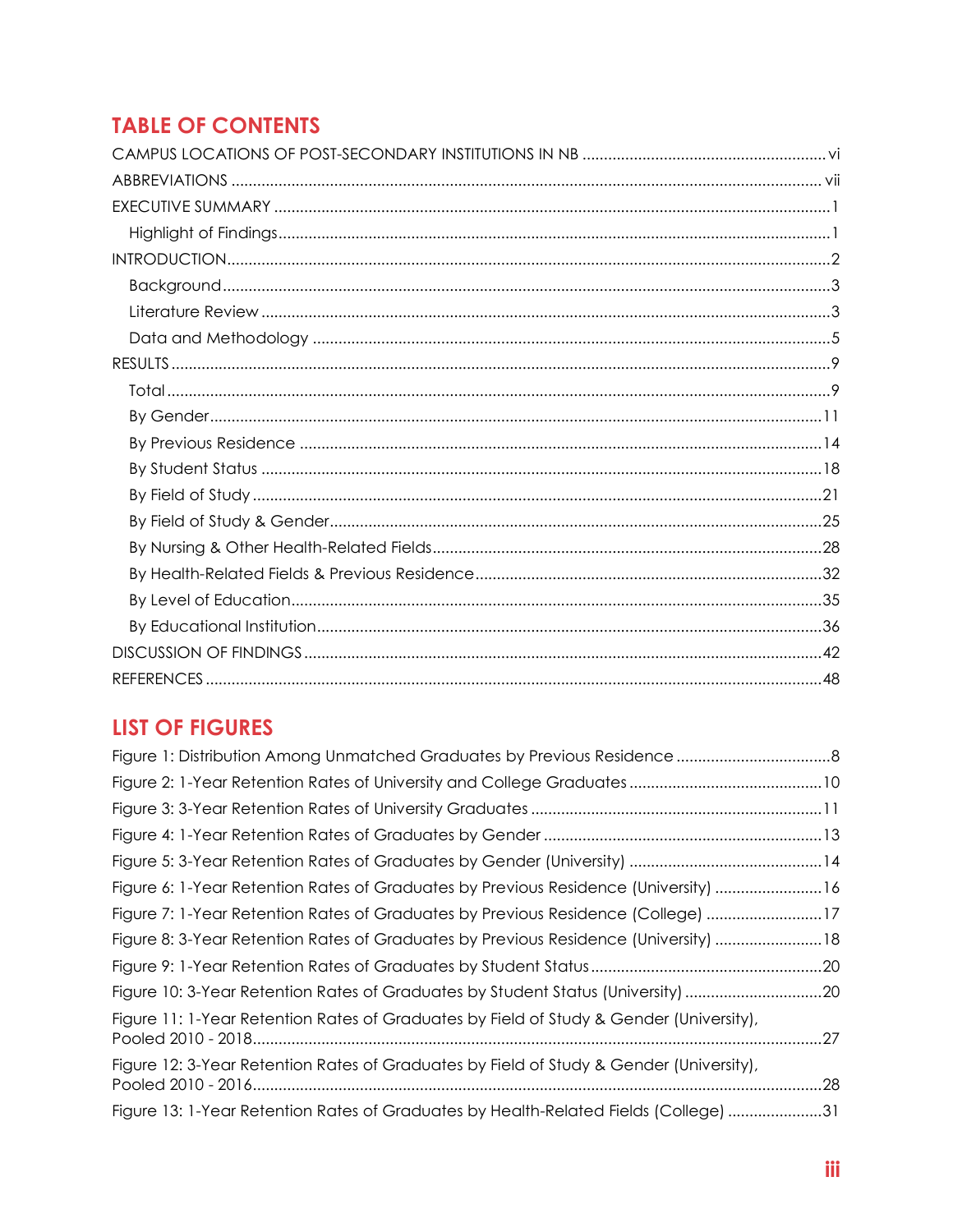| Figure 16: 3-Year Retention Rates of Graduates by Educational Institution                    |  |
|----------------------------------------------------------------------------------------------|--|
| Figure 17: 3-Year Retention Rates of Graduates by Educational Institution (All Graduates) 41 |  |

# **LIST OF TABLES**

| Table 2: Distribution of Matched and Unmatched Graduates from Publicly Funded Post-     |
|-----------------------------------------------------------------------------------------|
| Table 3: Annual Distribution of Matched University Graduates in NB (2010-2018)          |
| Table 4: Annual Distribution of Matched College Graduates in NB (2017-2018) 10          |
|                                                                                         |
|                                                                                         |
| Table 7: Total Number of Graduates in NB by Previous Residence (University) 15          |
| Table 8: Total Number of Graduates in NB by Previous Residence (College) 15             |
|                                                                                         |
|                                                                                         |
|                                                                                         |
|                                                                                         |
| Table 13: 1-Year Retention Rates of Graduates by Field of Study (University)23          |
| Table 14: 1-Year Retention Rates of Graduates by Field of Study (College) 24            |
| Table 15: 3-Year Retention Rates of Graduates by Field of Study (University) 24         |
| Table 16: Total Number of Graduates in NB by Field of Study & Gender (University),      |
| Table 17: Total Number of Graduates in NB by Field of Study & Gender (College),         |
| Table 18: Total Number of Graduates in NB by Health-Related Fields: UNB & UdeM29        |
| Table 19: Total Number of Graduates in NB by Health-Related Fields (College)29          |
| Table 20: 1-Year Retention Rates of Graduates in NB by Health-Related Fields - UNB 30   |
| Table 21: 1-Year Retention Rate (Pooled 2020-2018) of Graduates in NB by Health-Related |
| Table 22: 3-Year Retention Rates of Graduates in NB by Health-Related Fields - UNB 31   |
| Table 23: 3-Year Retention Rate (Pooled 2010-2016) of Graduates in NB by Health-Related |
| Table 24: Number of Health Graduates by Previous Residence (UNB: 2010-2018) 32          |
| Table 25: Number of Health Graduates by Previous Residence (UdeM: 2010-2018)33          |
| Table 26: Number of Health Graduates by Previous Residence (College: 2017-2018) 33      |
| Table 27: 1-Year Retention Rates of Health Graduates by Previous Residence              |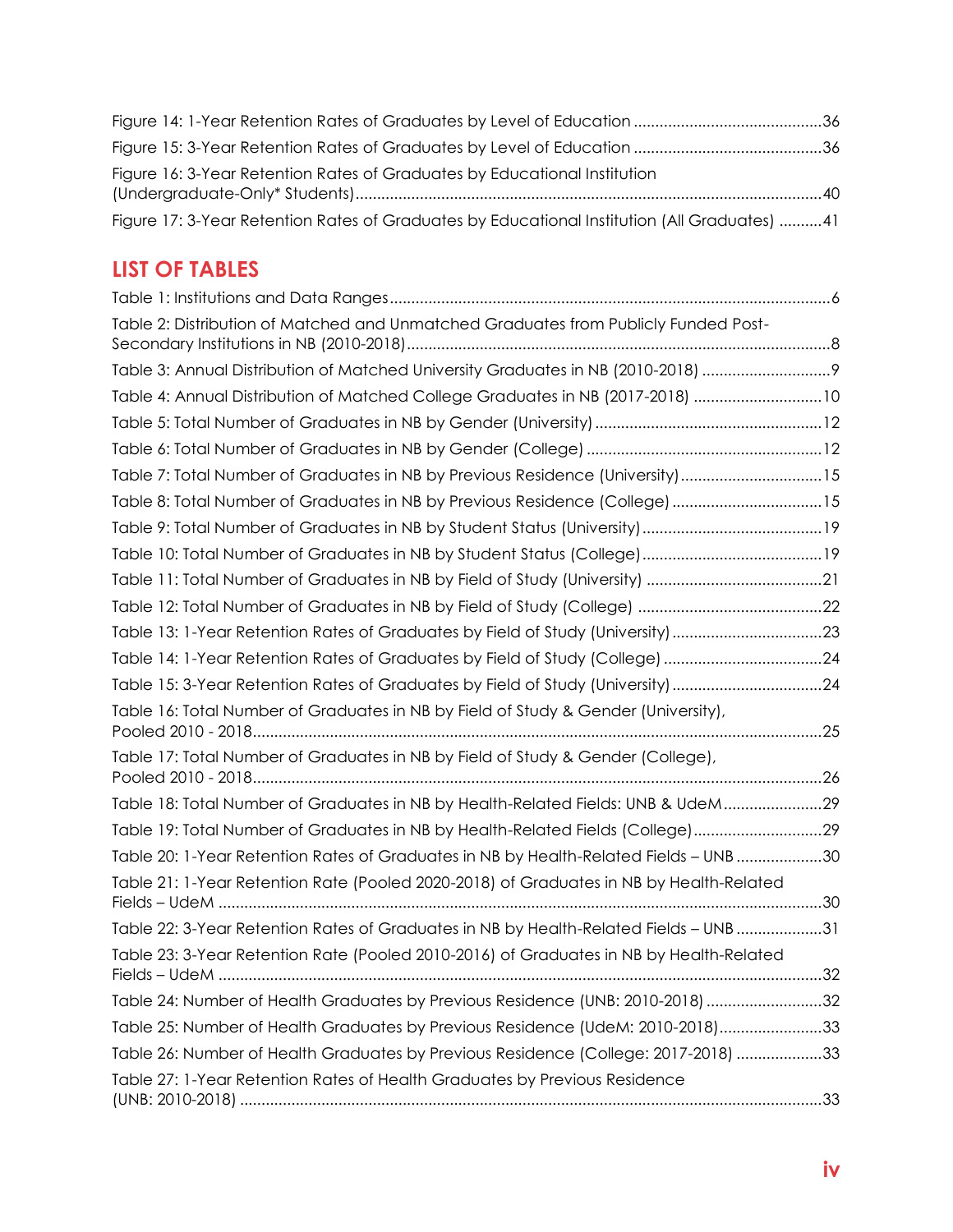| Table 28: 1-Year Retention Rates of Health Graduates by Previous Residence                      |  |
|-------------------------------------------------------------------------------------------------|--|
| Table 29: 3-Year Retention Rates of Health Graduates by Previosu Residence                      |  |
| Table 30: 3-Year Retention Rates of Health Graduates by Previous Residence                      |  |
|                                                                                                 |  |
| Table 32: Total Number of Graduates in NB by Educational Institution (Undergraduate-Only*       |  |
| Table 33: Total Number of Graduates in NB by Educational Institution (All Graduates) 38         |  |
| Table 34: Distribution of Graduates in NB by Educational Institution (All Graduates) & Previous |  |
| Table 35: 1-Year Retention Rates of Graduates by Educational Institution                        |  |
| Table 36: 1-Year Retention Rates of Graduates by Educational Institution (All Graduates) 40     |  |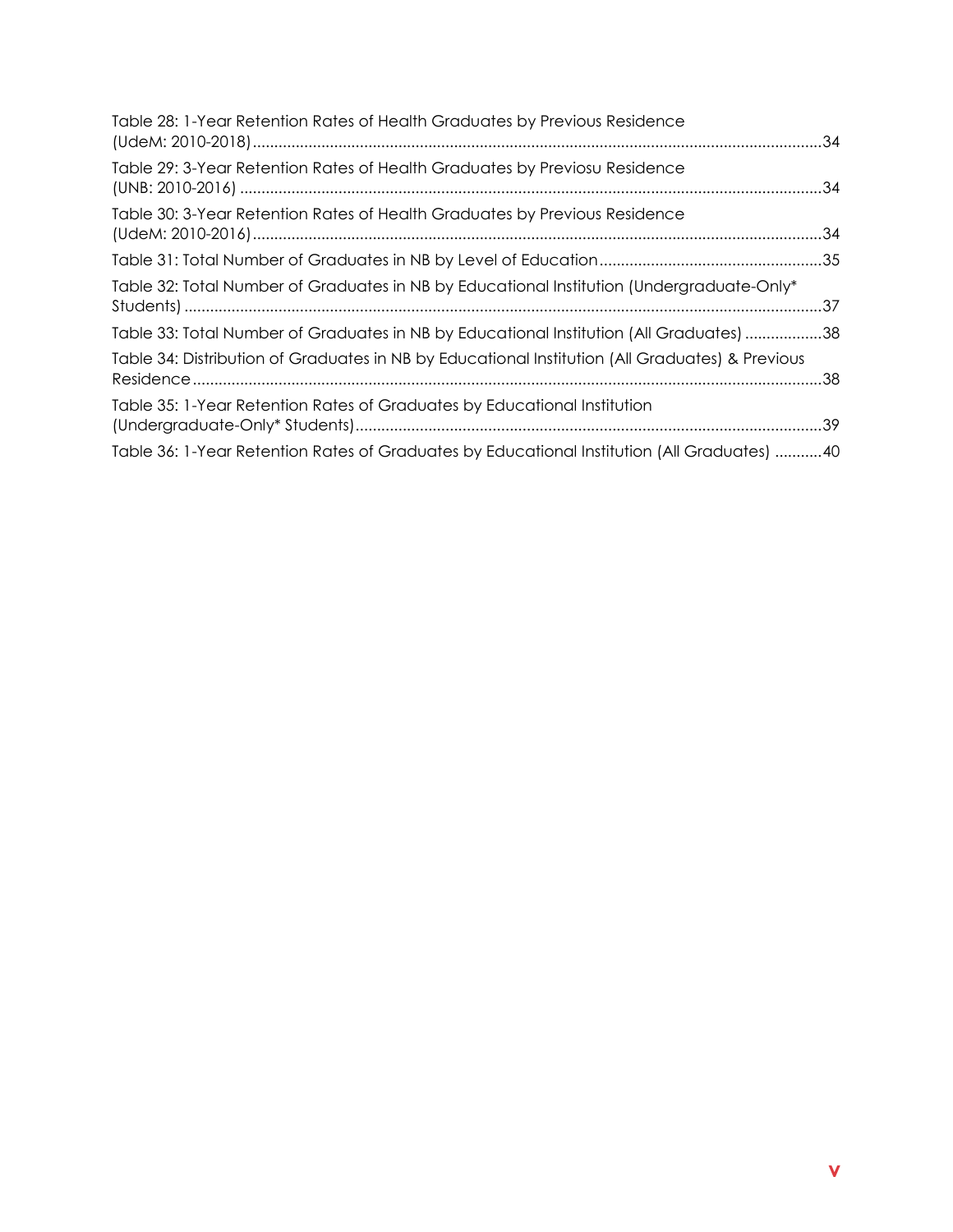

# <span id="page-5-0"></span>**CAMPUS LOCATIONS OF POST-SECONDARY INSTITUTIONS IN NB**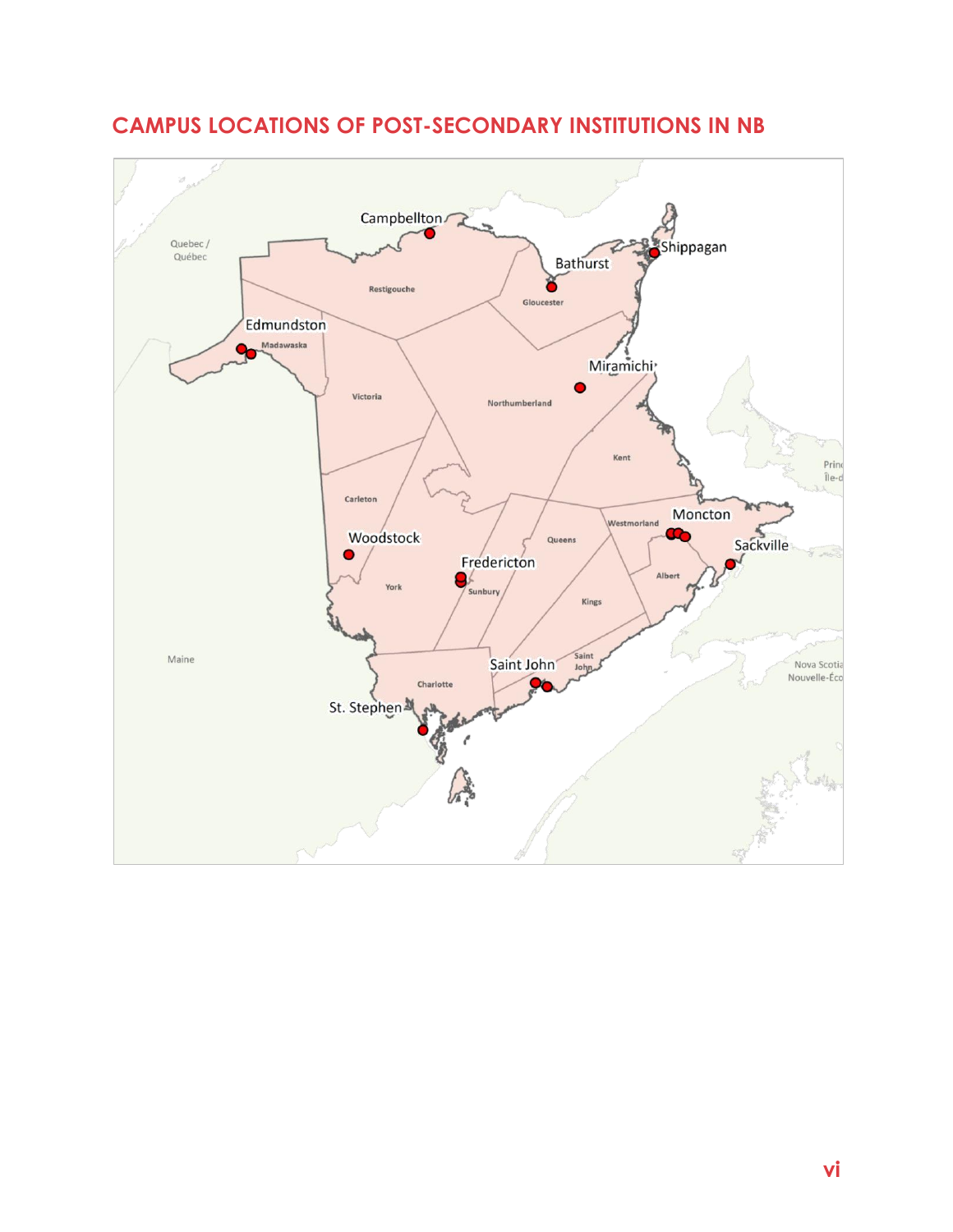# <span id="page-6-0"></span>**ABBREVIATIONS**

| <b>CCNB:</b>  | Collège communautaire du Nouveau-Brunswick       |
|---------------|--------------------------------------------------|
| <b>EECD:</b>  | <b>Education and Early Childhood Development</b> |
| <b>MPHEC:</b> | Maritime Provinces Higher Education Commission   |
| MTA:          | Mount Allison University                         |
| <b>NBCC:</b>  | New Brunswick Community College                  |
| <b>NBCCD:</b> | New Brunswick College of Craft and Design        |
| STU:          | <b>St. Thomas University</b>                     |
| UdeM:         | Université de Moncton                            |
| UNB:          | University of New Brunswick                      |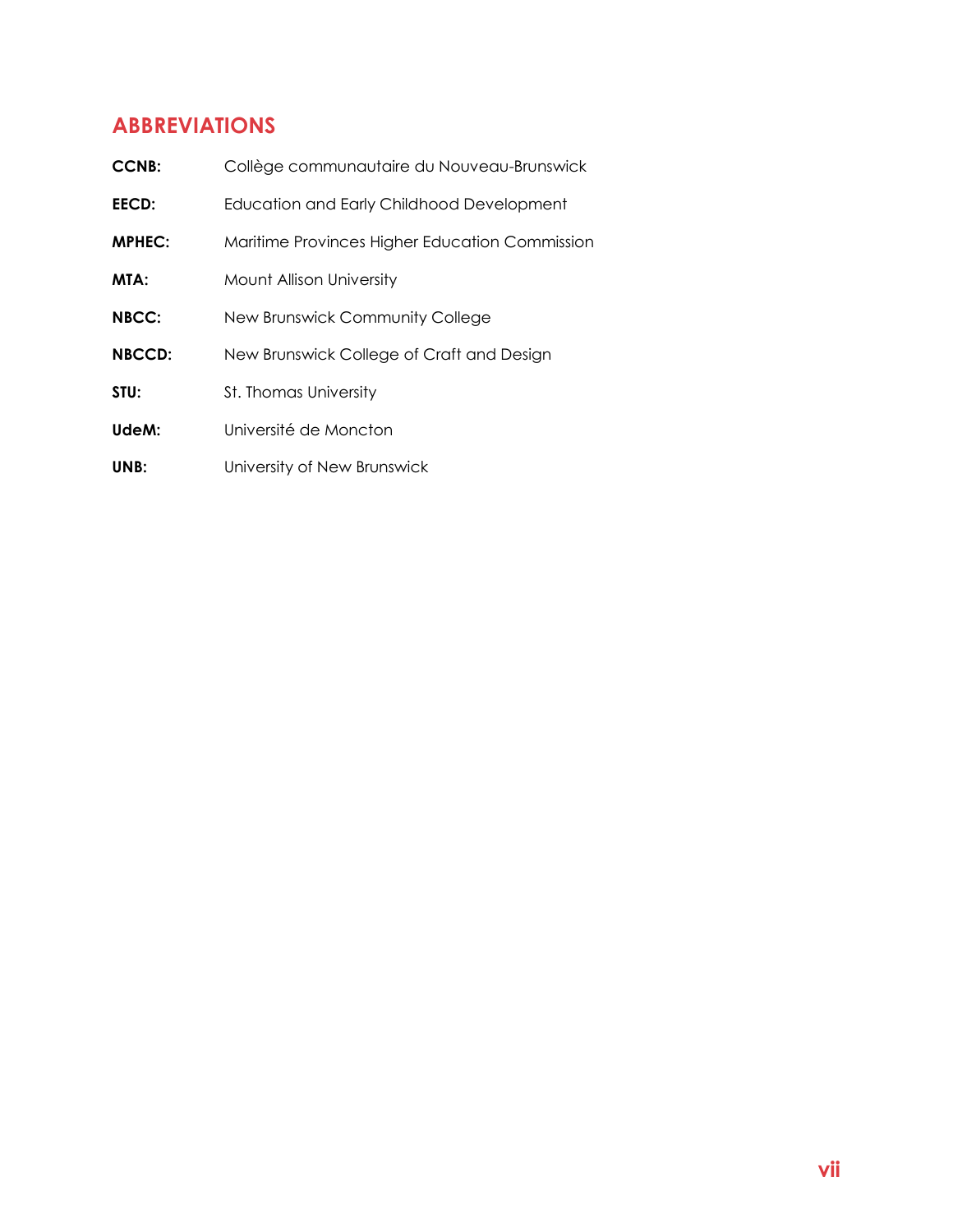# <span id="page-7-0"></span>**EXECUTIVE SUMMARY**

New Brunswick (NB) invests substantially in educating post-secondary students, but how many of these students stay and contribute to the local economy? College and university graduates are among the most mobile Canadians, and when qualified graduates leave the province, taking their human capital and potential earnings with them, much of that investment is lost.

Estimating graduate retention rates can help determine if NB is seeing a high or low return on its investments, and understanding what kinds of graduates are leaving can help inform targeted policies that encourage graduates to stay. To this end, this report measures the retention of graduates of publicly funded colleges and universities in NB – specifically, graduates of UNB, UdeM, MTA, STU, NBCC, CCNB, and NBCCD.

Using matched administrative data from the University and Community College Registrar Databases and the Citizen Database, this report provides descriptive statistics on the number of graduates and 1-year retention rates of graduates from the NB institutions listed above, as well as 3-year retention rates among university graduates.

### <span id="page-7-1"></span>Highlight of Findings

- About 73% of university graduates and 93% of college graduates are matched to the Citizen Database.
- University araduates have an overall 1-year retention rate of 68%, whereas college graduates have an overall 1-year retention rate of 91%.
- Among university graduates, 1-year retention rates by previous residence are 89% for NB residents, 30% for Out of Province graduates, and 34% for Out of Country graduates.
- Among college graduates, 1-year retention rates by previous residence are 97% for NB residents, 27% for Out of Province graduates, and 50% for Out of Country graduates.
- Domestic university graduates have a 1-year retention rate of 73%, and international student graduates (student immigration status) have a 1-year retention rate of 32%.
- 1-year retention rates are 71% for female university graduates and 69% for male university graduates. 1-year retention rates for female *and* male college graduates are 91%.
- Graduates from NBCC and CCNB have 1-year retention rates of 94% and 85%, respectively. The highest 1-year retention rate for universities is for UdeM (84%), and the lowest is for MTA (42%).

The discrepancy between matching ratios and retention rates for universities and colleges is most likely caused by the composition of graduates by location of previous residence. Approximately 90% of college graduates are NB residents, whereas about 64% of university graduates are NB residents. The institutions with a high representation of NB graduates (i.e. NBCC, CCNB, UdeM) exhibit higher retention rates than those with more varied representation (i.e. MTA, UNB). University graduates are also generally more mobile in their search for employment that matches their skills and wage demand. However, international students' retention rates have been on the rise more recently, suggesting targeted retention policies are proving effective.

Similar to previous studies, we find that graduates who are originally from NB are more likely to stay, and college graduates who are originally from NB are the most likely of all.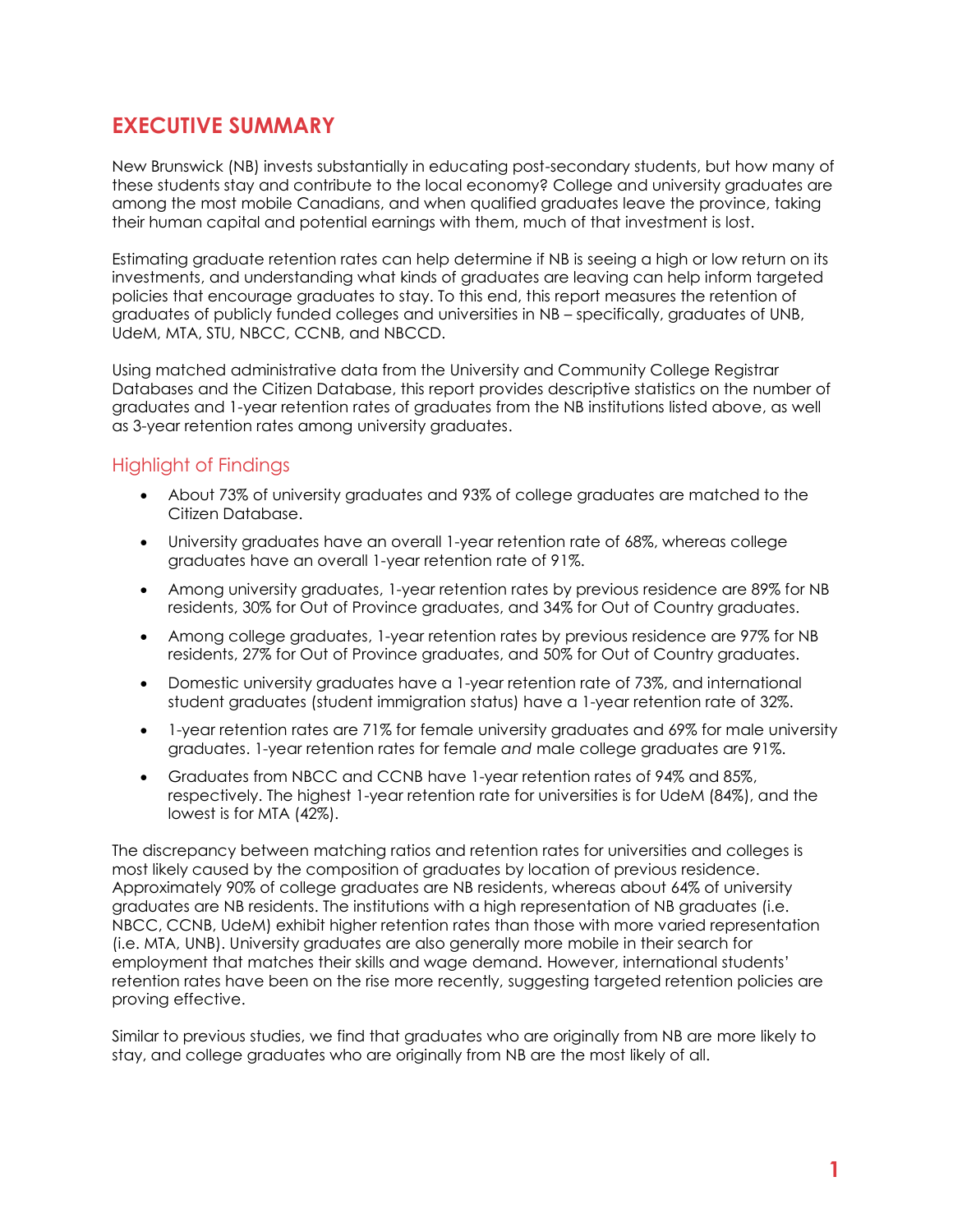# <span id="page-8-0"></span>**INTRODUCTION**

New Brunswick (NB) invests substantially in educating post-secondary students. When qualified graduates leave the province, much of that investment is lost, as they take their human capital (and potential earnings) with them when they relocate. Understanding what kinds of graduates are leaving and what kinds of graduates are staying can help inform targeted policies that encourage graduates to stay and contribute to the local economy, and estimating graduate retention rates can help determine if NB is seeing a high or low return on its investments.

The objective of this report is to present a statistical description of individuals who have graduated from the following publicly funded colleges and universities in NB: 1

- The University of New Brunswick (UNB)
- Université de Moncton (UdeM)
- Mount Allison University (MTA)
- St. Thomas University (STU)
- New Brunswick Community College (NBCC)
- Collège communautaire du Nouveau-Brunswick (CCNB)
- The New Brunswick College of Craft and Design (NBCCD)

To better understand which graduates have a higher probability of remaining in the province, we examine

- the **number** of post-secondary graduates who stayed in New Brunswick and
- the **retention rates** of post-secondary graduates who stayed in New Brunswick.

More specifically, we analyze the number and retention rates of post-secondary graduates remaining in NB 1 year and 3 years after graduation.

To obtain our results, we matched data from the Citizen Database with data from the NB University and Community College Registrar Databases for analysis. Matching graduation data to the Citizen database (the analytic version of the Medicare Registry) is advantageous because Medicare coverage in NB is nearly universal (McDonald et al., 2018). The longitudinal nature of these data files allows individuals – and their mobility decisions – to be tracked and observed over time. Results are broken down by year of graduation, demographics,<sup>2</sup> and educational background. 3

In the following sections, we review the existing literature on different dimensions of retention across different profiles, followed by a discussion of the key definitions, concepts, datasets, and methodology used in this study. We then present the empirical findings. Finally, we summarize the main results, draw policy implications, and suggest potential avenues for future work.

<sup>&</sup>lt;sup>1</sup> The Maritime College of Forest Technology is excluded from this study.

<sup>2</sup> For the purposes of this report, investigated demographics include gender, immigrant status, and previous residence.

<sup>3</sup> For the purposes of this report, information on educational background includes institution of study, level of education, and field of study, with results broken down by colleges and universities.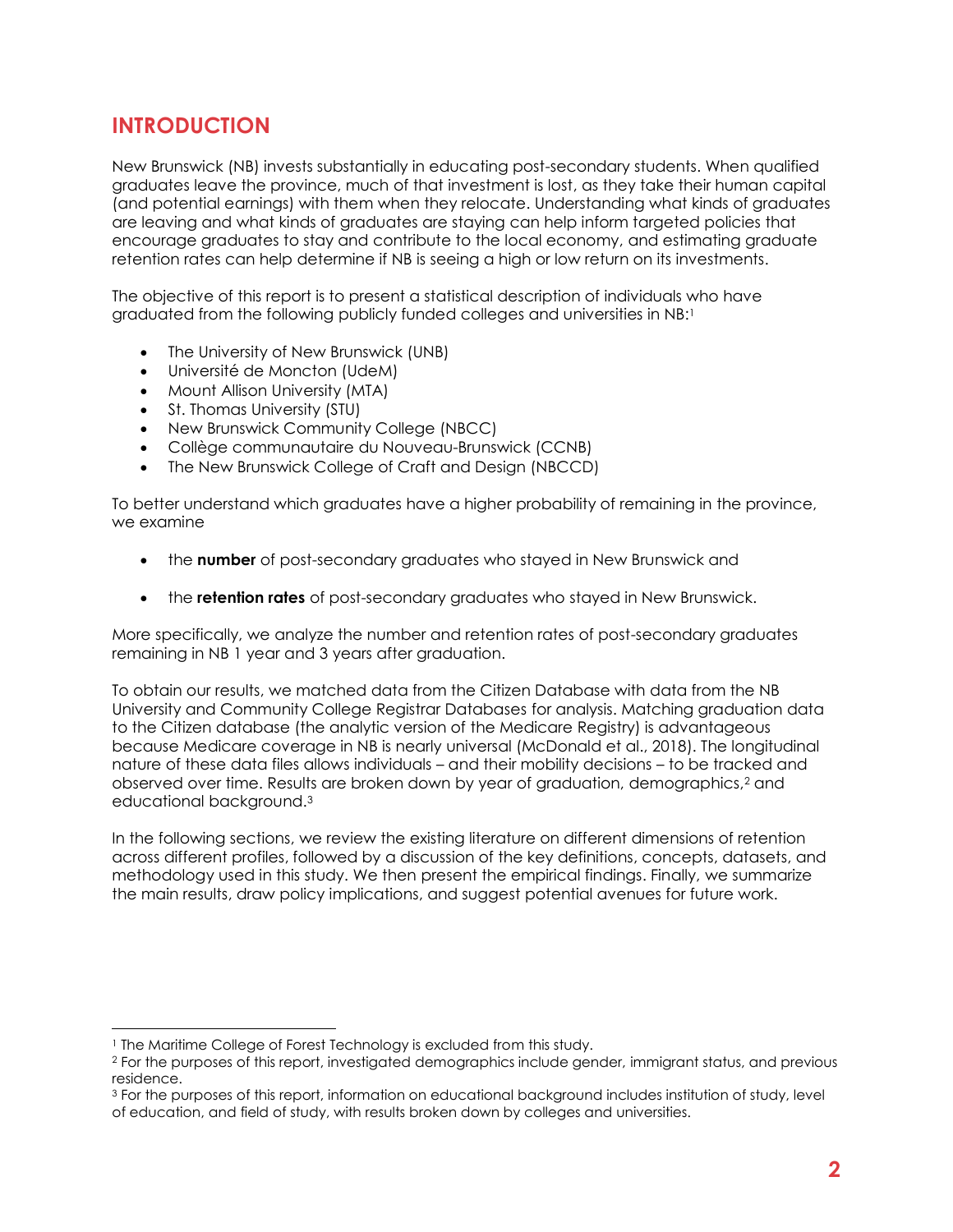### <span id="page-9-0"></span>Background

Population retention in New Brunswick is a pressing policy concern. An aging population and the interprovincial migration of youth are creating a demographic shift that will continue to impact the province's economy, tax base, and social support system. According to the Government of New Brunswick's population growth strategy for 2019-2024 (GNB, 2019), the number of workingage individuals for each senior in NB decreased from 4.6 to 3.1 between 2008 and 2018, and this ratio is expected to decline further.

While NB invests heavily in measures to tackle these demographic challenges, it also invests substantially in post-secondary education. Yet, when graduates leave the province, much of that investment is lost. Not only is the retention of graduates important to combat an aging population, but taxes on their earnings could also be used to revitalize the provincial economy, creating a stronger social support system. Understanding the characteristics of graduates who are staying and graduates who are leaving can help inform the design and delivery of more targeted policies that may encourage future graduates to stay in NB.

# <span id="page-9-1"></span>Literature Review

Ample literature exists on the employment and earnings effects of various college and university degree programs, but there is a lack of studies on the retention of graduates within particular jurisdictions. The literature that does exist shows that the most important determinant of retention for graduates is their previous place of residence. If graduates are originally from the region in which they studied, they are more likely to stay.

#### 2-Year Maritime Retention Rates – MPHEC Survey Data

Of the most relevant existing literature, the Maritime Provinces Higher Education Commission (MPHEC) surveyed a sample of Maritime university graduates 2 years after completing their degrees to estimate retention rates. <sup>4</sup> The analysis (MPHEC, 2018) was limited to graduates from bachelor's programs who had not completed any other post-secondary education prior to enrolling in their first degree.

Their most recent data, which represents the class of 2014, shows the 2-year retention rates of graduates in their province of study (57% for NB, 54% for NS, and 59% for PEI).

When only the retention rates of Maritimers in their home province are considered, MPHEC results show that 74% of New Brunswickers, 76% of Nova Scotians, and 66% of Prince Edward Islanders were residing in their home province 2 years after graduation.

For those from outside the Maritimes, only 4% of graduates from NB universities remained in the province 2 years after graduation, indicating that a graduate's province of origin is a strong determinant of retention. Following graduation, Maritimers are much more likely to stay in the region than their peers who came to study from outside the Maritimes. Retention rates for both groups have remained relatively steady over the last 15 years for all examined cohorts.

<sup>4</sup>The graduating classes of 1999, 2003, 2007, 2012, and 2014 were surveyed 2 years after graduation.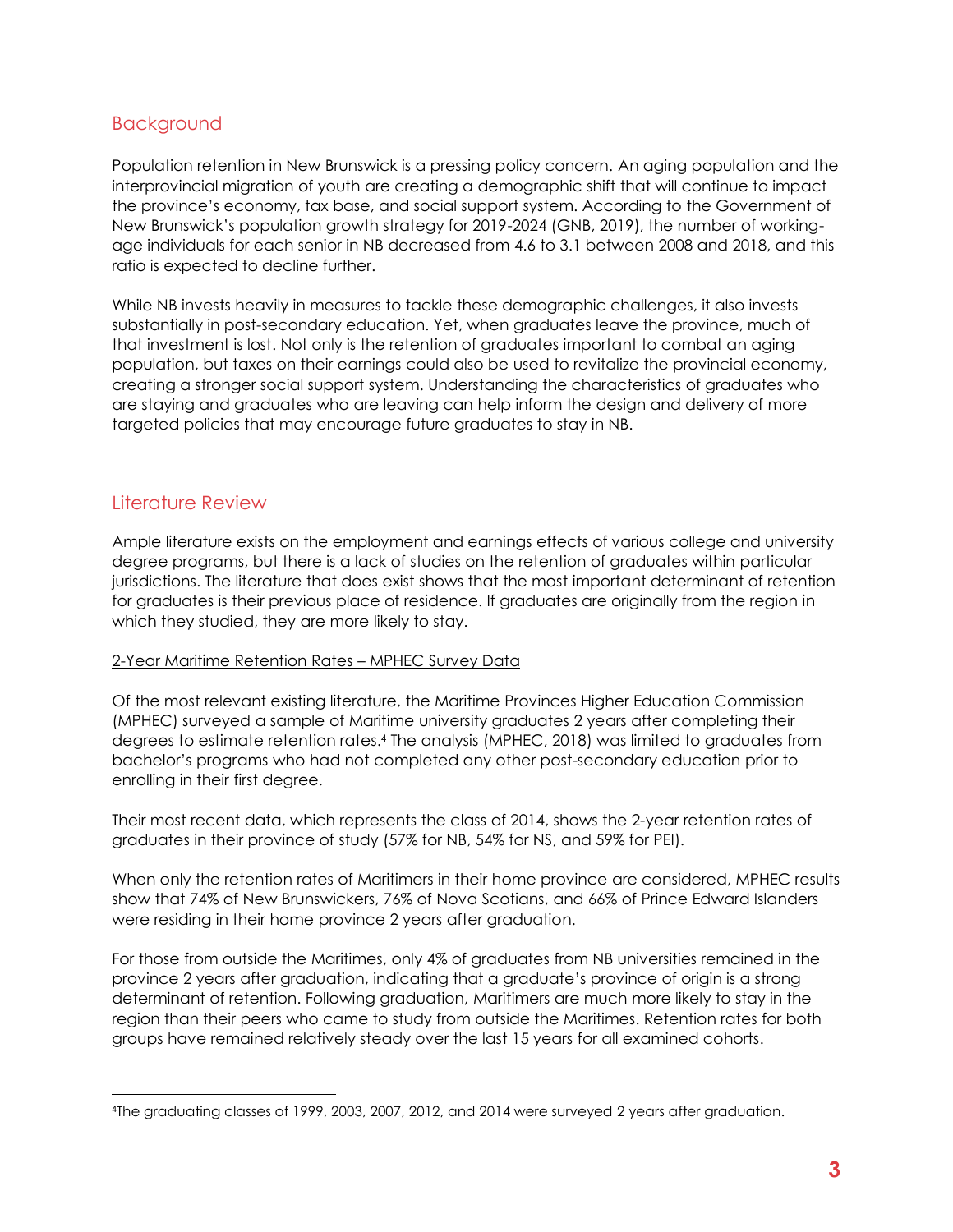The results of our study are similar to those of MPHEC (2018), though the methodologies differ. While MPHEC uses a survey-based approach, we use administrative Medicare data to identify location. Thus, our work uses a much larger sample size, as survey data relies on information from a sample of the specified population, whereas administrative data contains information on a specified population as a whole. Moreover, our study takes a more focused approach, as it examines only graduates from NB instead of the entire Maritimes; and it is more comprehensive and wider in scope, as it covers all post-secondary graduates – even those with previous postsecondary education. While we do not expect to achieve exactly the same results as previous works when using different datasets (i.e., survey data vs. administrative data), the similarity of this report's findings and MPHEC findings indicates our results are robust and not overly sensitive, at the macro level, to approach.

#### 1-Year Maritime Retention Rates – PSIS and Income Tax Data

Galarneau et al. (2017) estimated 1-year retention rates of undergraduate and graduate students from universities in the Maritimes by combining Postsecondary Information System (PSIS) data with personal income tax data. Their study combined 6 cohorts of graduates (classes of 2006-2011), as retention rates between the cohorts did not vary significantly. For those with an undergraduate degree, retention rates were higher for women (70%) than for men (64%).

Retention rates were highest for undergraduates whose place of residence at the time of admission was in the Maritimes: 83% for women and 77% for men. They were lowest for those who lived elsewhere in Canada at the time of admission: 15% for both men and women. For those who came from outside Canada, more than half stayed in the Maritimes after graduating: retention rates were 51% for women and 56% for men, and these patterns were similar for those with graduate degrees.

Galarneau et al. (2017) show that retention rates vary by field of study. Graduates from fields such as education, mathematics and computer and information sciences, humanities, and health and related fields had relatively high retention rates for both men and women. Graduates from architecture and engineering programs had the lowest retention rates among women and the second lowest among men.

Their study also suggests that employment opportunities in specific industries located in other regions of Canada may explain why some graduates choose to leave; and the authors point out that the economic prosperity of Western Canada from 2007 to 2012 may have attracted a number of graduates from Maritime universities during those years.

While Galarneau et al. (2017) use different data sources than this report, we found similar retention rates for female and male undergraduates (71% and 69%, respectively). Again, this similarity in findings suggests that despite differences in approach and methodology, our results are robust.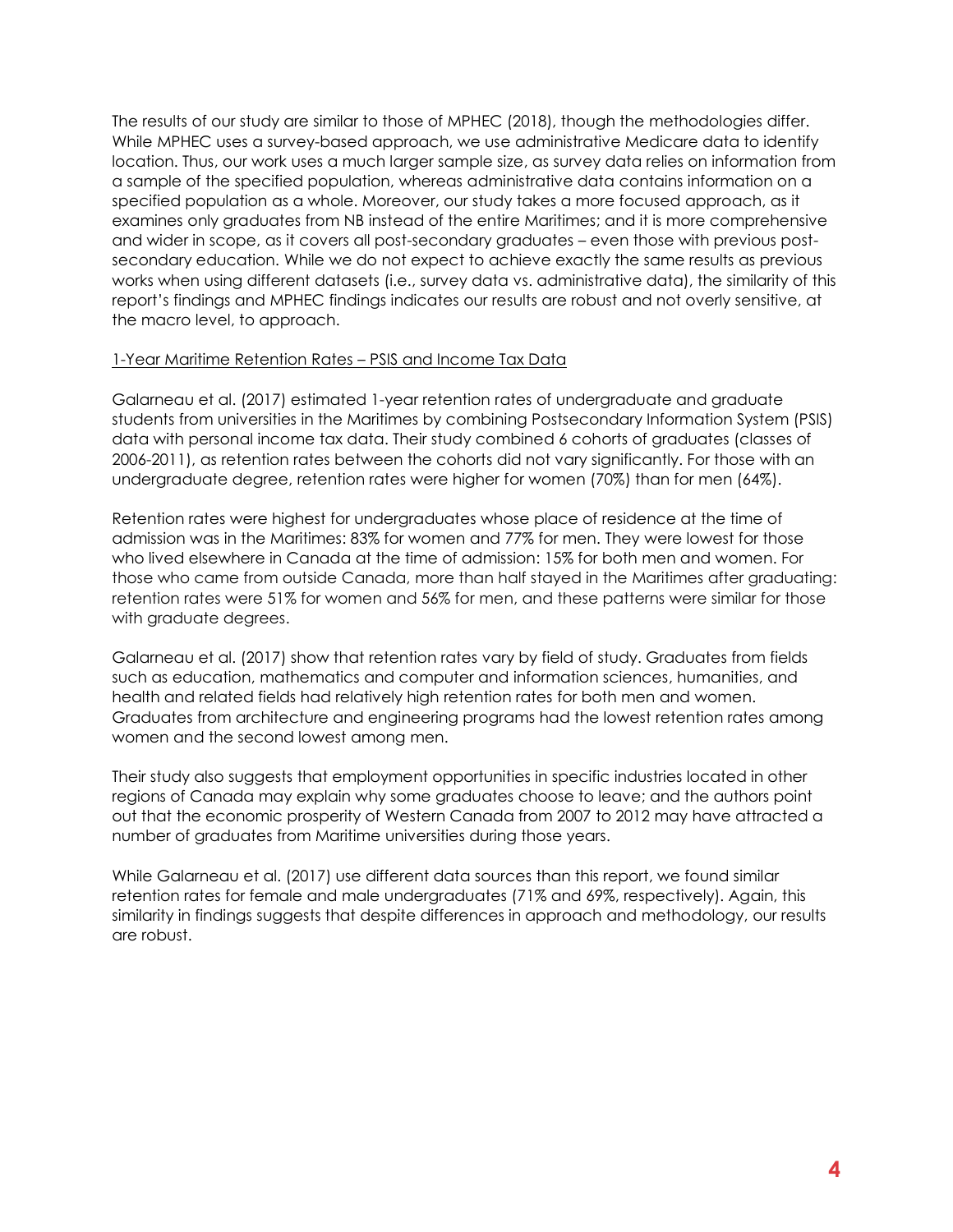#### Graduation Year and 2-Year Retention Rates – PSIS and T1 Family File Data

A forthcoming study (Boco, et al., 2020) uses data from PSIS and the T1 Family File (tax records) to examine labour market outcomes and retention of graduates from post-secondary institutions in NB. Two retention measures are used in the study: the percentage of graduates still residing in NB as of Dec. 31 of the graduation year, and the percentage of graduates still residing in NB 2 years later. For instance, for a student who graduated in June 2014, the study measures where he/she reported living in tax returns on December 31, 2014 and on December 31, 2016.

It should be noted that the study measures the retention of only those who filed a tax return. Results show that on average 78% of graduates remain in NB at the end of December of their graduation year, and on average 72% are still in NB 2 years later. The study also finds that students residing in NB prior to admission are the most likely to remain in the province, averaging a 92% retention rate in the graduation year and 84% 2 years later.

It is not surprising that the results of the Boco et al. (2020) study differ somewhat from the results of this report, as the former uses information from different datasets and employs different methodology, as well as different match rates between PSIS and other administrative data. For instance, Boco et al. (2020) examine retention rates of college and university graduates together, whereas this report examines college and university retention rates separately. Nonetheless, their findings for all graduates still fall between our findings for college and university graduates.

#### Takeaway

The most common finding from the above studies is that province or region of residence prior to enrollment in post-secondary education is a key determinant in predicting retention. Higher retention rates are expected among graduates who were already living in their home province at the time of their admission, given family ties, friendships, and other bonds they developed in the province. Since home province is a key determinant in retention, and given the home province university participation rate<sup>5</sup> is about 17% for NB based on the most recent MPHEC data, it could be worth considering ways additional strategies could be designed and implemented to increase the number and proportion of domestic graduates from NB.

# <span id="page-11-0"></span>Data and Methodology

#### **Data**

The results of this report are based on the University and Community College Registrar data provided by the investigated post-secondary education institutions and on data from the Citizen Database, available through the New Brunswick Institute for Research, Data and Training (NB-IRDT).

<sup>5</sup> Home Province Participation: Number of students enrolled full-time in their home province divided by the provincial population aged 18-24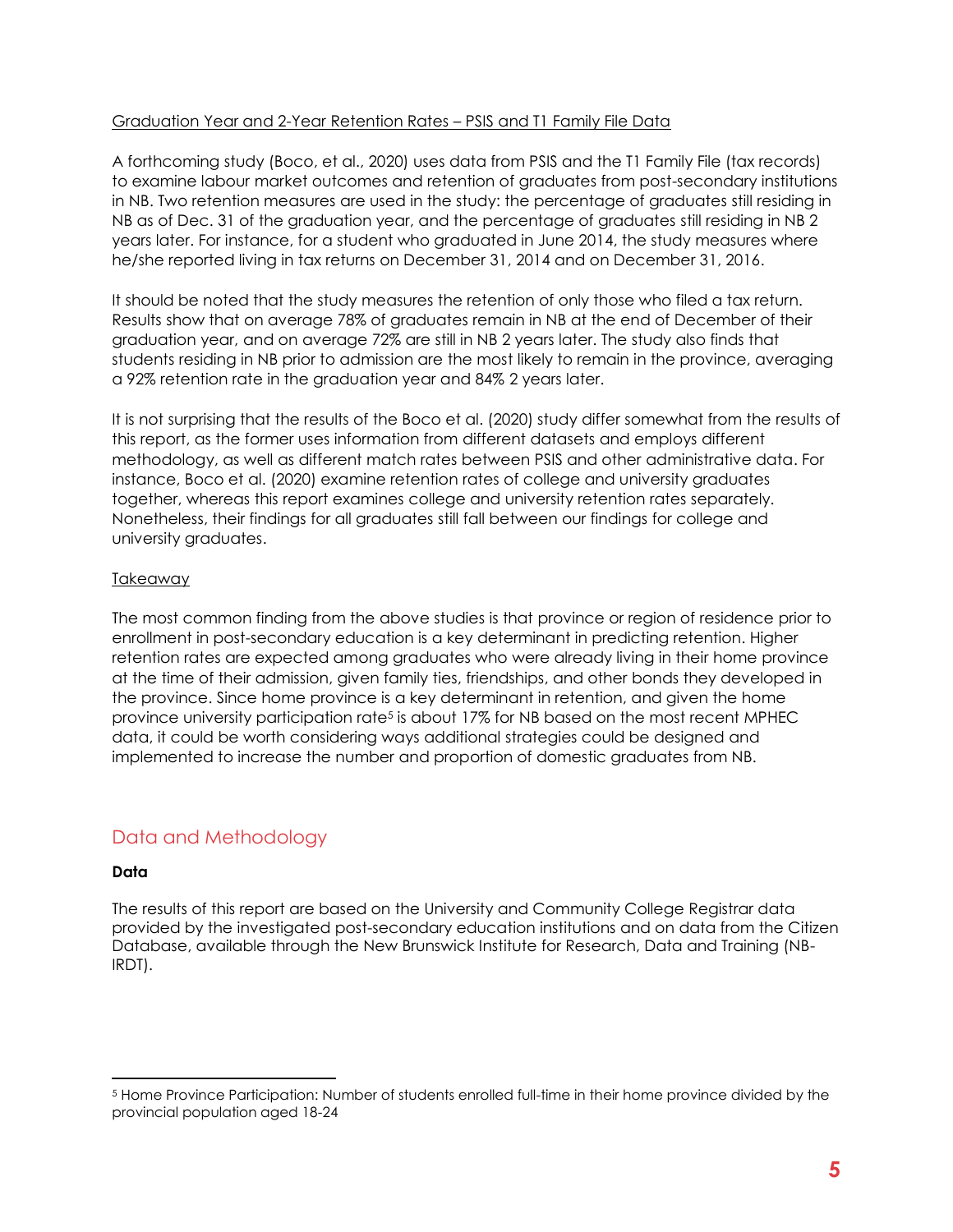#### Education Data

The University and Community College Registrar data contains information on individuals who previously attended or are currently attending any of the 7 different institutions examined in this report. Among other variables, it includes information on the students' graduation date, student status, gender, level of education (undergraduate, graduate, college), field of study, program completion status, and permanent province of residence.

This study only includes individuals who graduated from the 7 specified institutions. Individuals who have not completed their degrees/diplomas are excluded from our analysis.

Our analysis only includes years for which the educational institutions collected 12 full months (calendar year) of data (see Table 1).

| Institution  | <b>Available Data</b> |
|--------------|-----------------------|
| <b>UNB</b>   | 2010-2018             |
| <b>UdeM</b>  | 2010-2018             |
| <b>MTA</b>   | 2014-2018             |
| <b>STU</b>   | 2014-2018             |
| <b>NBCC</b>  | 2017-2018             |
| <b>CCNB</b>  | 2017-2018             |
| <b>NBCCD</b> | 2017-2018             |

#### <span id="page-12-0"></span>**Table 1: Institutions and Data Ranges**

#### *Humber College Data*

*One anomaly discovered in the data for UNB students is that graduates of the UNB Bachelor of Nursing program in Humber College, Ontario, were classified as UNB graduates in the data provided by UNB. Clearly, the question of retention in NB does not apply to these students. Because of residual disclosure issues, overall statistics for UNB graduates contain these students, but the net effect on retention estimates is trivial. Statistics based on field of study, and in particular statistics for UNB Nursing graduates, exclude Humber college graduates from the results reported here.* 

#### Citizen Database

The Citizen Database is a longitudinal and administrative database that contains basic demographic and geographic information on all NB residents who have been issued a provincial Medicare card. The database also contains Medicare eligibility status, such as whether a Medicare status is "Active" or "Terminated." This study uses Citizen Database data from 2010 until the end of 2018.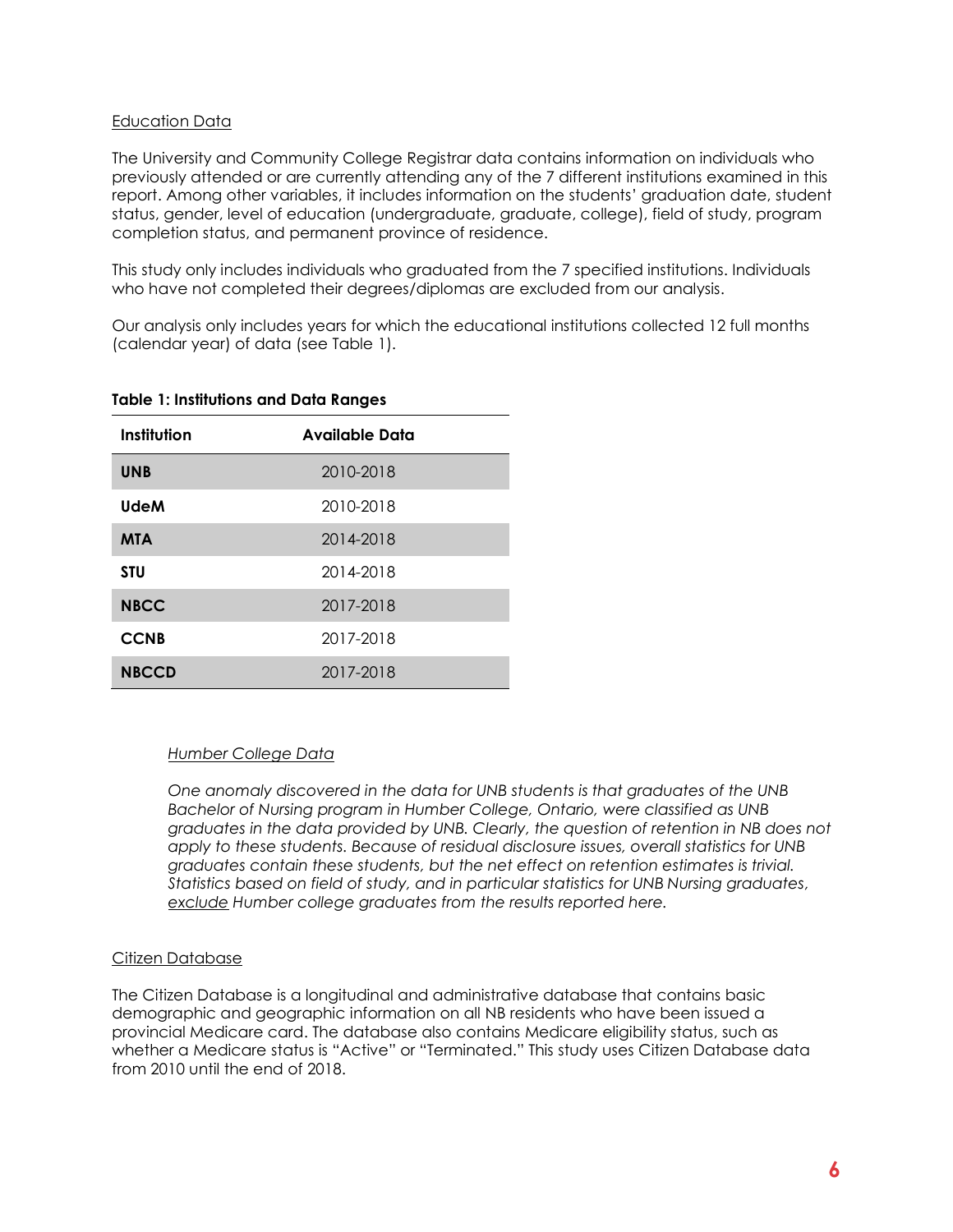#### **Methodology**

This study links data from the University and Community College Registrar Databases and the Citizen Database for analysis, as the longitudinal nature of these datasets allows individuals – and their mobility – to be tracked and observed over time.

As in previous work on the retention of immigrants (see Leonard et al., 2019; McDonald et al., 2018), this report assumes that an individual's NB Medicare status identifies whether he/she remained in the province and, if so, how long he/she remained. An individual's departure from the province is determined by the date of termination of his/her active Medicare status in the Citizen Database. Persons living in NB are extremely likely to have registered with NB Medicare, as this government program covers the cost of many medical expenses. This makes Medicare Registry data a fairly reliable source for estimating residence in NB (see McDonald et al., 2018).

**"Matched"** individuals (i.e. individuals with Medicare information) are considered to be retained if they have an Active Medicare Registration in NB 1 year or 3 years after the date of graduation – otherwise, they are considered to have left the province on or prior to the date of termination of an active Medicare status.

**"Unmatched**" individuals (i.e. individuals with no Medicare information) are also assumed to have left the province.

Individuals could be unmatched for a variety of reasons. The main reason is that a graduating student does not have an Active Medicare status because he/she does not remain in NB after graduation. However, other individuals may be unmatched because of missing information or information that is not reported consistently across both datasets. Since matching is based on date of birth, gender, and name, errors may occur, resulting in an unmatched individual even though he/she is actually residing in NB after graduation. Match rates are likely to be lower for Out of Province graduates since they might have retained home province health insurance or may not have been eligible for Medicare (e.g., international students prior to 2017).

As such, the retention rates presented in this analysis are likely to be understated, as graduates who are unmatched due to technical errors (such as name or gender errors) are assumed to have left the province. A number of these unmatched graduates may still be in the province, but they are considered to have left due to a lack of Medicare information.

Using the datasets described above, this study reports the number of graduates across different profile categories and across years. Profile categories include universities and community colleges, gender, <sup>6</sup> immigrant status, <sup>7</sup> institution, level of education (undergraduate, graduate, college), field of study, and previous residence. The number of students who graduated each year is based on calendar year and not academic year.

1-year and 3-year retention rates of graduates are also presented. For an individual who completed multiple programs within a year, only the most recent program is considered. Individuals who continued their studies upon graduation are included in the dataset, and their retention analysis is based on their date of graduation from the program they previously completed. Retention rates are in presented terms of percentages.

<sup>6</sup> Some graduates from UNB (mainly students studying overseas/online) have "Unknown" gender. These students are excluded from analysis by gender.

<sup>7</sup> Some international students from UNB do not hold any visa (i.e. they are studying overseas/online). These students are excluded from the sample, and hence not all international graduates from UNB are included in this study.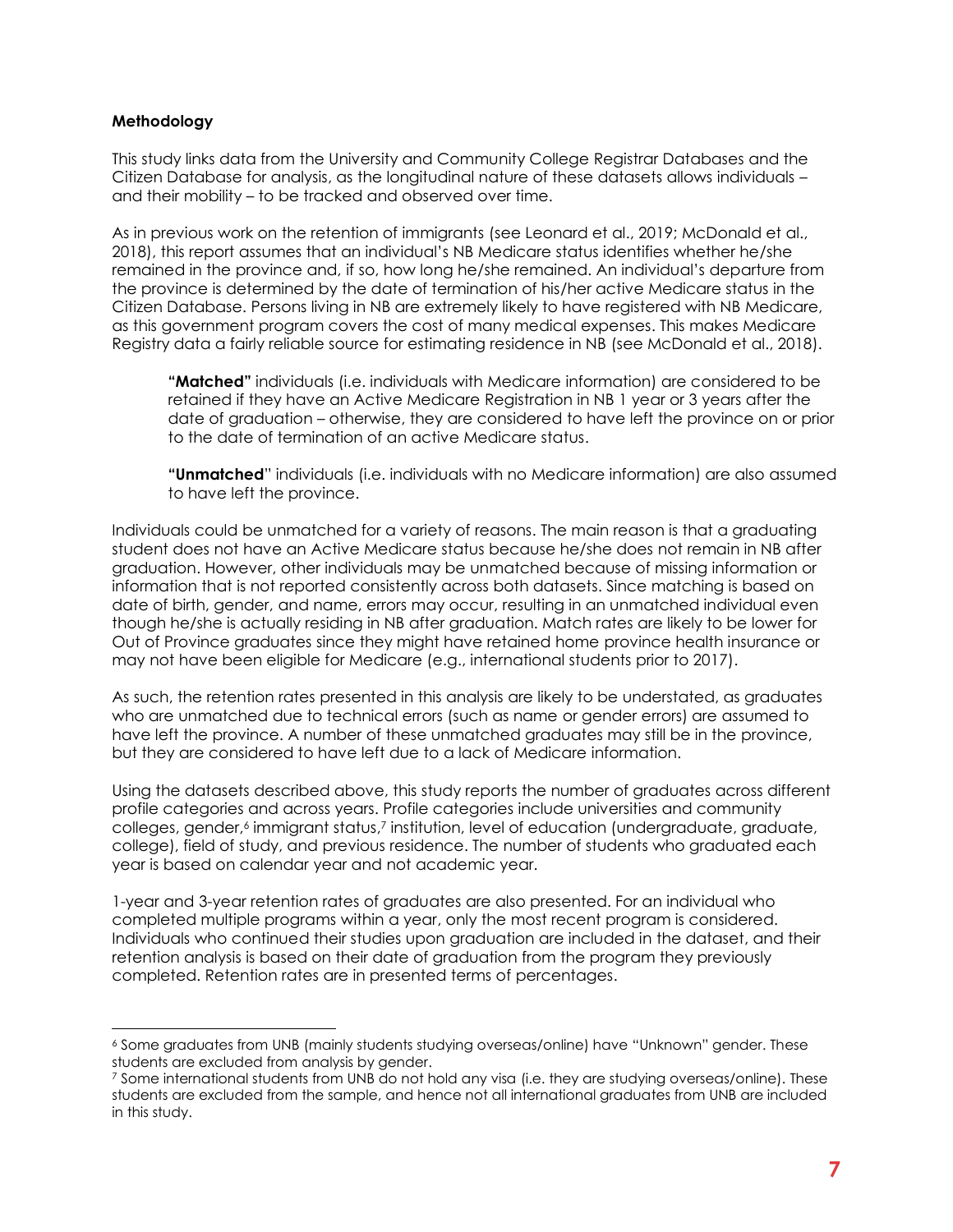# Accounting for Unmatched Individuals

Some insights into the reasons why individuals are unmatched in the data can be derived by considering match rates based on graduates' permanent residence as stated at their time of enrollment in post-secondary education. This accounting for unmatched individuals is based on students' previous residence, and previous residence is based on the "permanent province" reported by the student in the earliest reporting year of their post-secondary education.

Graduates are classified as **from NB** if they state their permanent province is NB. If the previous residence of a graduate is NB, we might assume the student is unmatched due to technical errors, since permanent NB residents should be registered in Medicare.

Graduates are classified as **Out of Province** (Domestic) if they state their permanent province is other than NB, and they are classified as **Out of Country** (International) if their student status suggests they are not Canadian citizens or permanent residents, regardless of the permanent province reported by them. If the previous residence of a graduate is Out of Province or Out of Country, that individual is assumed to be unmatched due to not having Medicare while a student and not enrolling in Medicare after graduation.

#### <span id="page-14-1"></span>**Table 2**: **Distribution of Matched and Unmatched Graduates from Publicly Funded Post-Secondary Institutions in NB (2010-2018)**

|       | <b>All Graduates</b> | Matched | Unmatched | Proportion of<br>Unmatched |
|-------|----------------------|---------|-----------|----------------------------|
| Total | 43.958               | 33,513  | 10,445    | 24%                        |

Table 2 above shows the distribution of matched and unmatched graduates in this study. Among the 43,958 individuals who graduated from publicly funded post-secondary institutions between 2010 and 2019, 10,445 (24%) are unmatched. Out of these 10,445 unmatched graduates, approximately 88% (55% Out of Province and 33% Out of Country) did not indicate NB as their previous residence (Figure 1). This indicates that those who could not be matched are most likely not from the province and most likely left after graduation.



#### <span id="page-14-0"></span>**Figure 1: Distribution Among Unmatched Graduates by Previous Residence**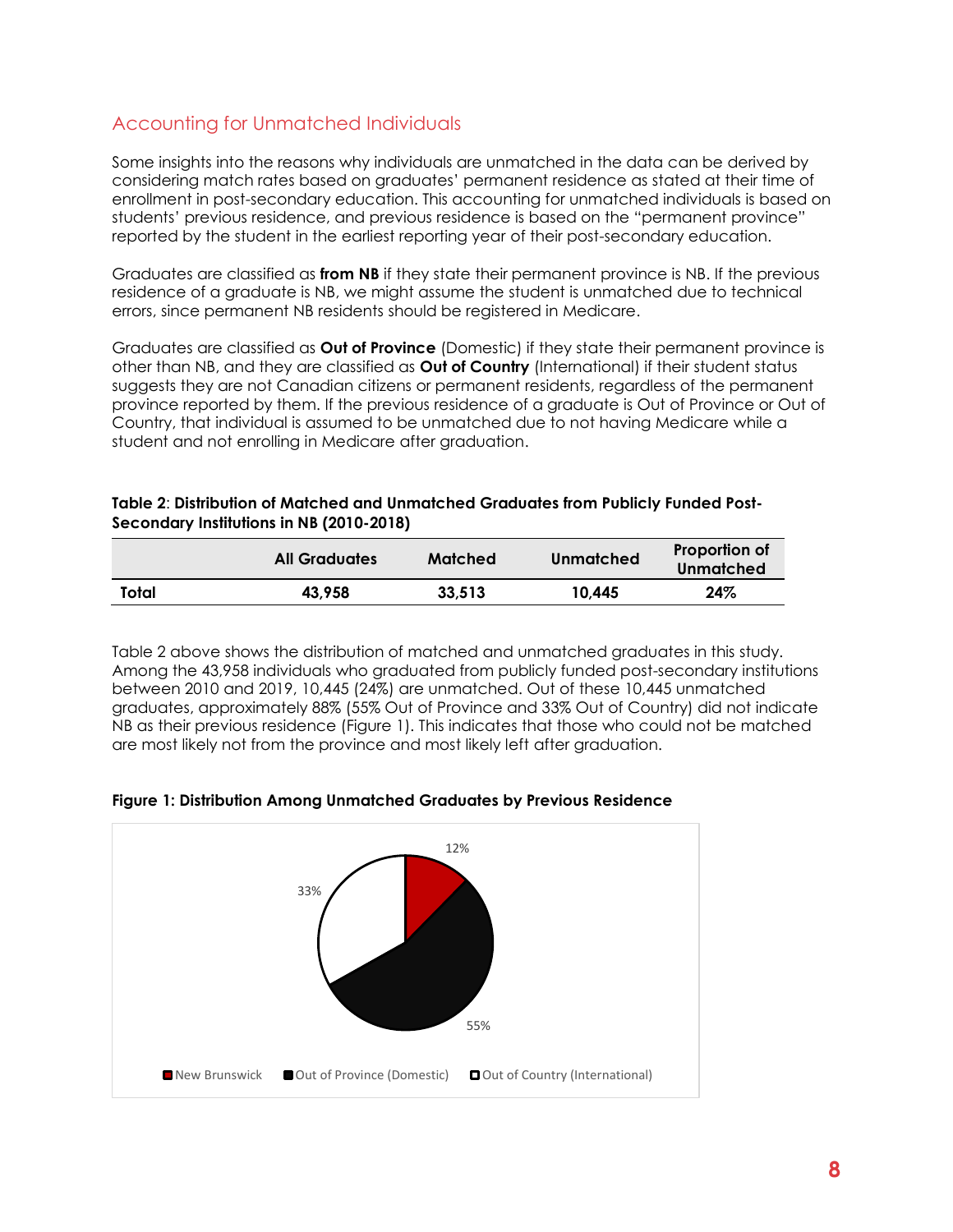# <span id="page-15-0"></span>**RESULTS**

### <span id="page-15-1"></span>**Total**

The tables below exhibit the annual number of total graduates from public post-secondary institutions in NB, along with the matching ratio. The matching ratio shows the proportion of graduates from NB post-secondary institutions linked to the Citizen Database (provincial Medicare), and it is calculated by dividing the number of graduates who are matched to the Citizen Database registry by the total number of graduates.

Along with counts, this section also presents estimates for 1-year and 3-year retention rates of all graduates in the province with the assumption that unmatched graduates are not retained in NB. Descriptive statistics are presented separately for university and college graduates.

#### **Counts with Matching Ratios**

In Table 3, university data for the years 2014 and 2018 (the 5 years with all university data) suggests that the annual number of graduates from NB is around 4,500.

From 2014, the numbers move upward as MTA and STU datasets become available. Institutionspecific statistics are presented later in the report.

The matching ratio for university graduates hovers around 70%, and the overall matching ratio is 73%, which is likely due to Out of Province and Out of Country students comprising a significant proportion of university graduates.

| <b>Graduation Year</b> | Total<br><b>Graduates</b> | <b>Matched</b><br><b>Graduates</b> | <b>Matching</b><br>Ratio |
|------------------------|---------------------------|------------------------------------|--------------------------|
| 2010                   | 3,646                     | 2,727                              | 75%                      |
| 2011                   | 3,682                     | 2,782                              | 76%                      |
| 2012                   | 3,555                     | 2,727                              | 77%                      |
| 2013                   | 3,612                     | 2,787                              | 77%                      |
| 2014                   | 4,681                     | 3,272                              | 70%                      |
| 2015                   | 4,672                     | 3,322                              | 71%                      |
| 2016                   | 4,554                     | 3,195                              | 70%                      |
| 2017                   | 4,432                     | 3,169                              | 72%                      |
| 2018                   | 4,182                     | 3,043                              | 73%                      |

#### <span id="page-15-2"></span>**Table 3: Annual Distribution of Matched University Graduates in NB (2010-2018)**

*\*STU and MTA data begin in 2014.* 

Compared to the 73% matching ratio for university graduates, the matching ratios for college graduates is significantly higher (93% overall). This is due to the high proportion of NB residents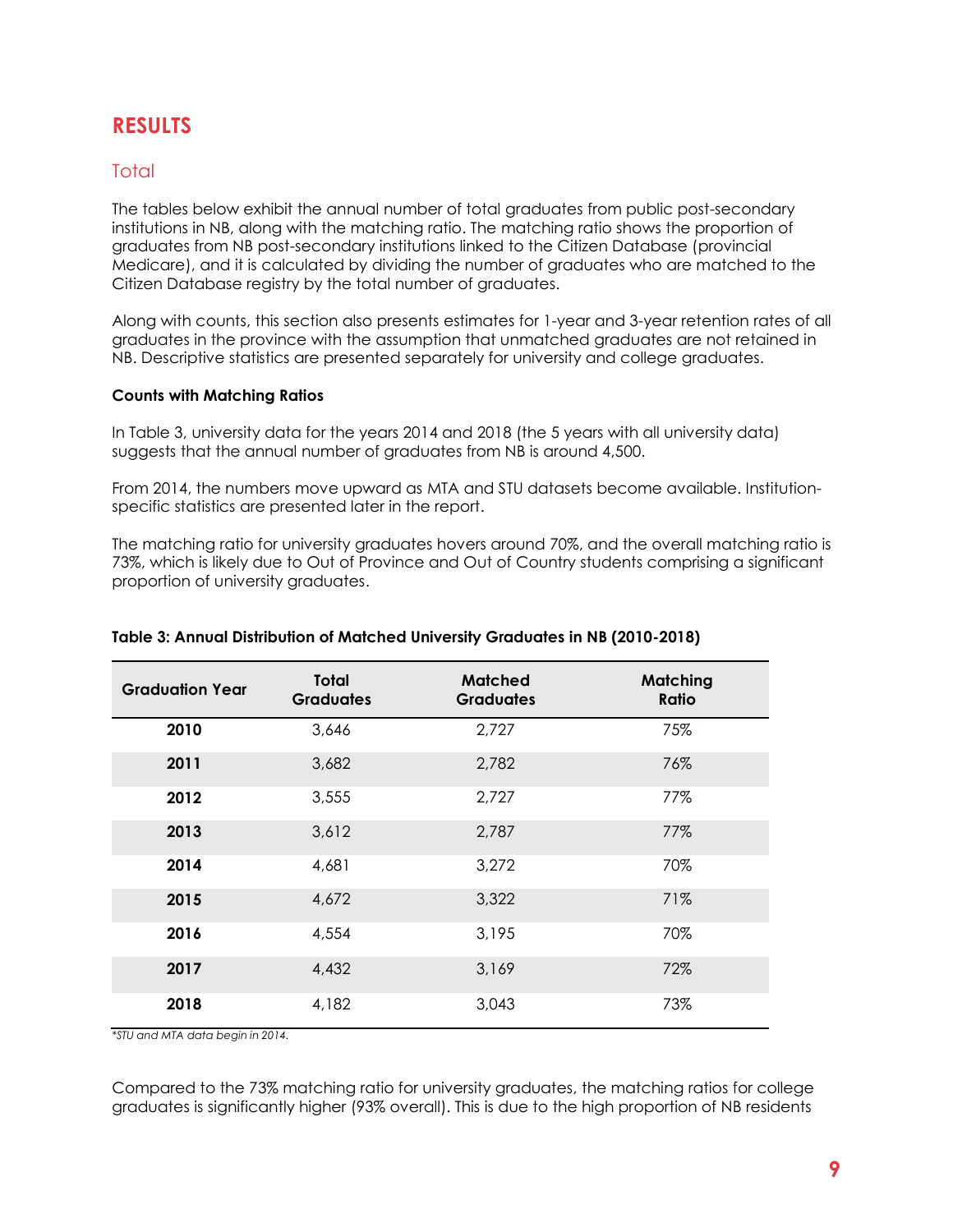among college graduates, who are more likely to have provincial Medicare prior to enrollment and are therefore more likely to be matched (see Table 4).

| <b>Graduation Year</b> | Total<br><b>Graduates</b> | Matched<br><b>Graduates</b> | Matching<br>Ratio |
|------------------------|---------------------------|-----------------------------|-------------------|
| 2017                   | 3.460                     | 3,222                       | 93.1%             |
| 2018                   | 3,482                     | 3.267                       | 93.8%             |

#### <span id="page-16-1"></span>**Table 4: Annual Distribution of Matched College Graduates in NB (2017-2018)**

#### **1-year Retention Rates**

The overall 1-year retention rate for university graduates is around 68% (see Figure 2), which is lower than the 1-year retention rate for college graduates (91%).

Similar to matching ratios, the disparity between the retention rates of university and college graduates can be attributed to the proportion of NB and Non-NB (Out of Province and Out of Country) graduates, since colleges mostly consist of NB residents, who are more likely to remain in the province after graduation. In addition to having a higher ratio of Out of Province and Out of Country graduates, university graduates are generally more mobile in terms of the labour market, as they may find better opportunities and greater diversity of jobs elsewhere (Wozniak, 2010). Thus, they might be more likely to leave the province.



<span id="page-16-0"></span>**Figure 2: 1-Year Retention Rates of University and College Graduates**

*<sup>\*</sup>STU and MTA data begin in 2014.*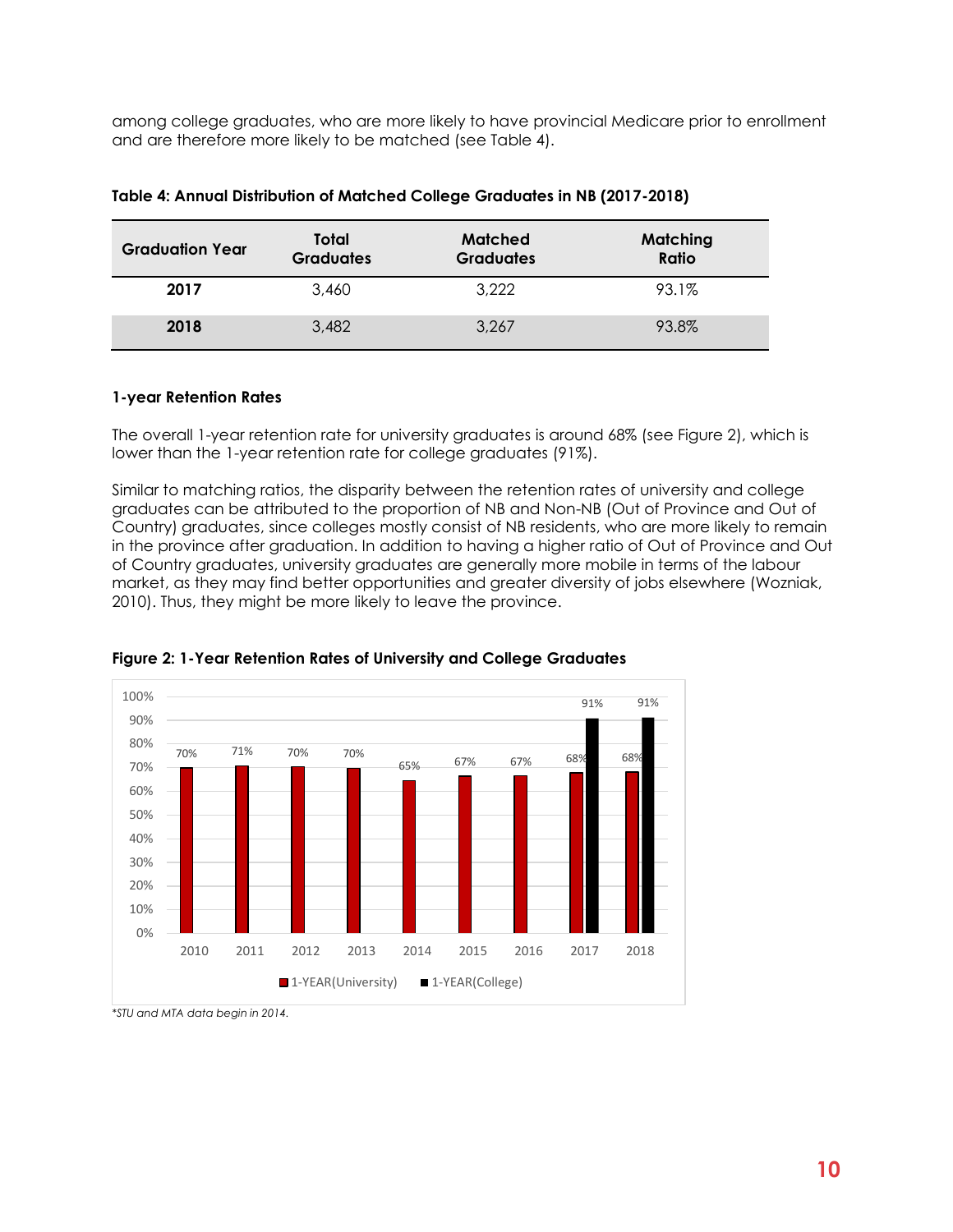#### **3-year Retention Rates**

Overall, 61% of university students remain in NB 3 years after graduation. Even though retention rates remain fairly similar through the years, there is a slight drop as of 2014, when the 3-year retention rates include MTA and STU data.



<span id="page-17-1"></span>

The findings of this section indicate that college graduates have higher 1-year retention rates than university graduates (3-year retention rates for college graduates are unavailable due to a lack of available data from earlier years). Likewise, the matching ratios for college graduates are higher than those of university graduates. These differences are possibly due to the large proportion of NB residents among college graduates compared to the smaller proportion of NB residents among university graduates, along with the greater mobility of university graduates and the higher likelihood that previous residents of NB will remain in the province.

# <span id="page-17-0"></span>By Gender

The estimates below present the counts and retention rates of both university and college graduates, stratified by gender. Any graduates with a gender status that is "Not Available" or "Unknown" have been excluded from the analysis by gender. Therefore, this section's sample size is not identical to the rest of the report.

*<sup>\*</sup>STU and MTA data begin in 2014.*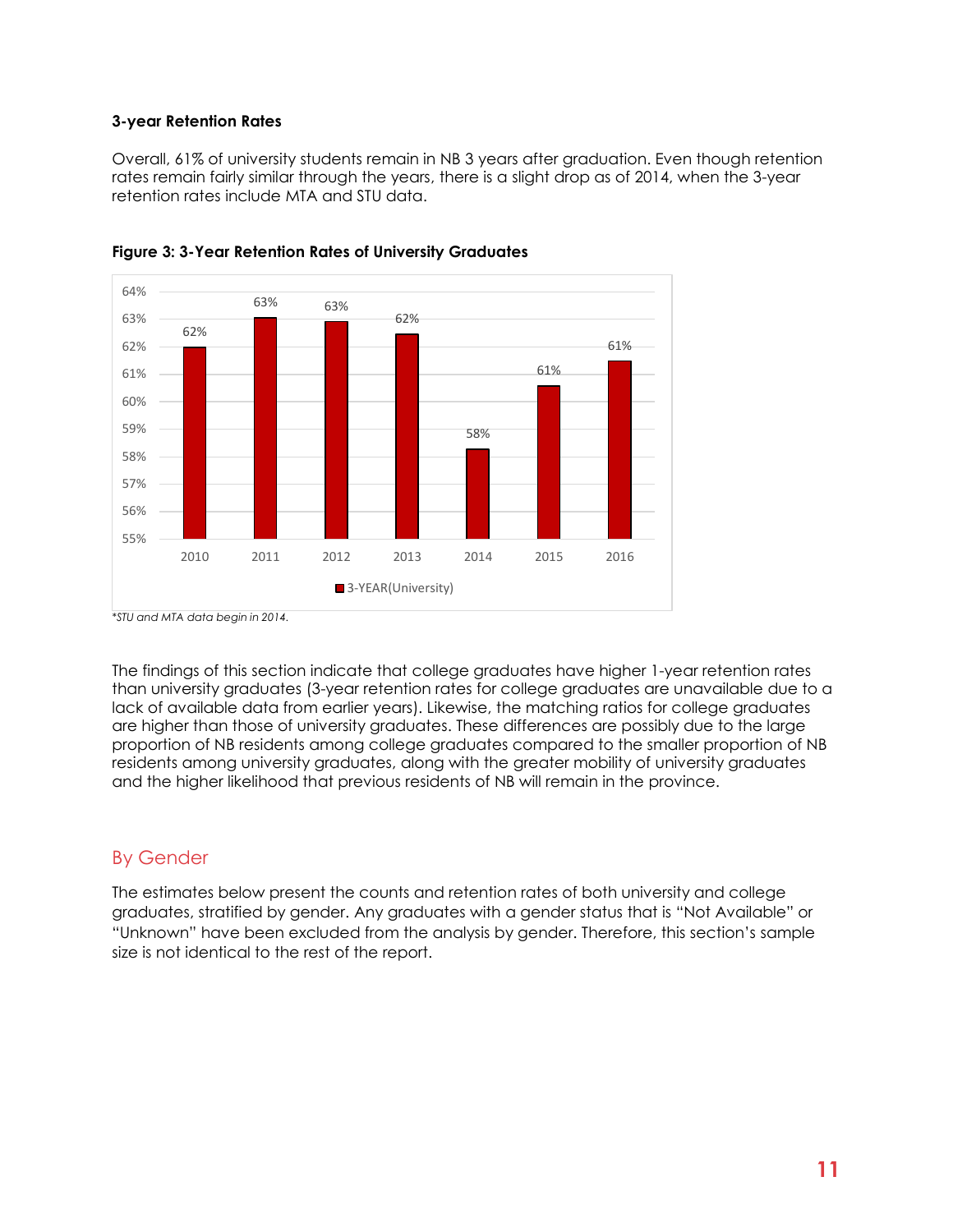#### **Counts**

#### **University**

Table 5 shows that the proportion of female university graduates is approximately 1.5 times higher than the proportion of male graduates. The changes in numbers over the years are reflective of the inclusion of different post-secondary institutions' data, including the significant rise in both male and female graduates in 2014 reflecting the inclusion MTA and STU graduates.

| Graduation<br>Years | Male  | Female |
|---------------------|-------|--------|
| 2010                | 1,429 | 2,111  |
| 2011                | 1,391 | 2,133  |
| 2012                | 1,413 | 1,980  |
| 2013                | 1,484 | 1,997  |
| 2014                | 1,779 | 2,788  |
| 2015                | 1,833 | 2,737  |
| 2016                | 1,814 | 2,640  |
| 2017                | 1,717 | 2,620  |
| 2018                | 1,650 | 2,444  |

<span id="page-18-0"></span>**Table 5: Total Number of Graduates in NB by Gender (University)**

NOTE: "Unknown" gender category is dropped from the sample, thus sample size by gender is not equal to the sample size in the rest of the study.

#### College

The ratio between male and female graduates from college is basically 1:1, though the number of male college graduates is higher than that of females (see Table 6).

#### <span id="page-18-1"></span>**Table 6: Total Number of Graduates in NB by Gender (College)**

| Graduation<br>Years | Male  | Female |
|---------------------|-------|--------|
| 2017                | 1.849 | 1.611  |
| 2018                | 1.854 | 1.628  |

NOTE: "Unknown" gender category is dropped from the sample, thus sample size by gender is not equal to the sample size in the rest of the study.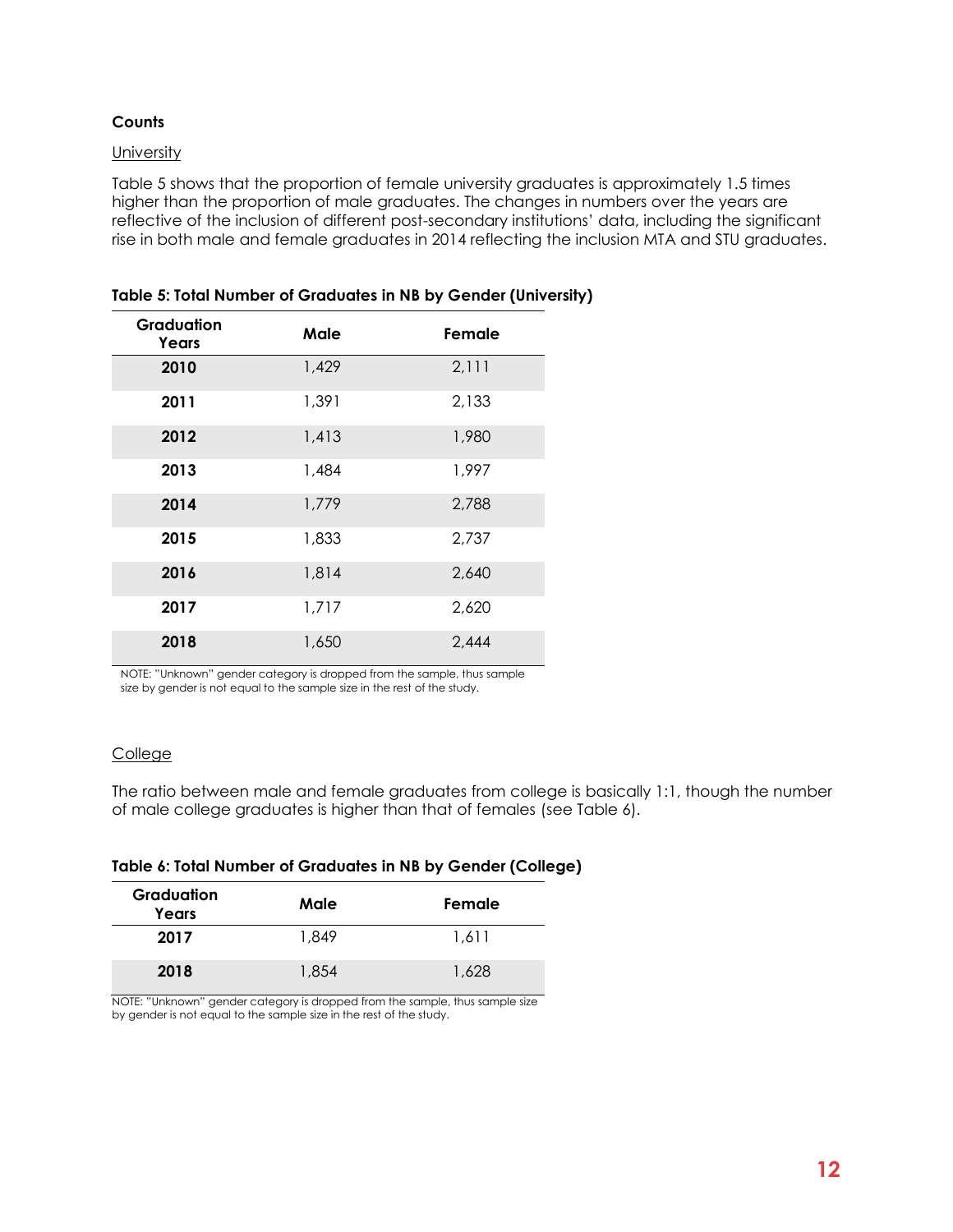#### **1-year Retention Rates**

In general female university graduates have retention rates that are either higher than or equal to those of their male counterparts from 2010 to 2018 (see Figure 4). The overall 1-year retention rates for female and male graduates are quite close, at 71% and 69%, respectively. For college graduates, there is no difference in retention between male and female graduates, as 1-year rates for both genders stand at 91%.



<span id="page-19-0"></span>

NOTE: "Unknown" gender category is dropped from the sample, thus sample size by gender is not equal to the sample size in the rest of the study.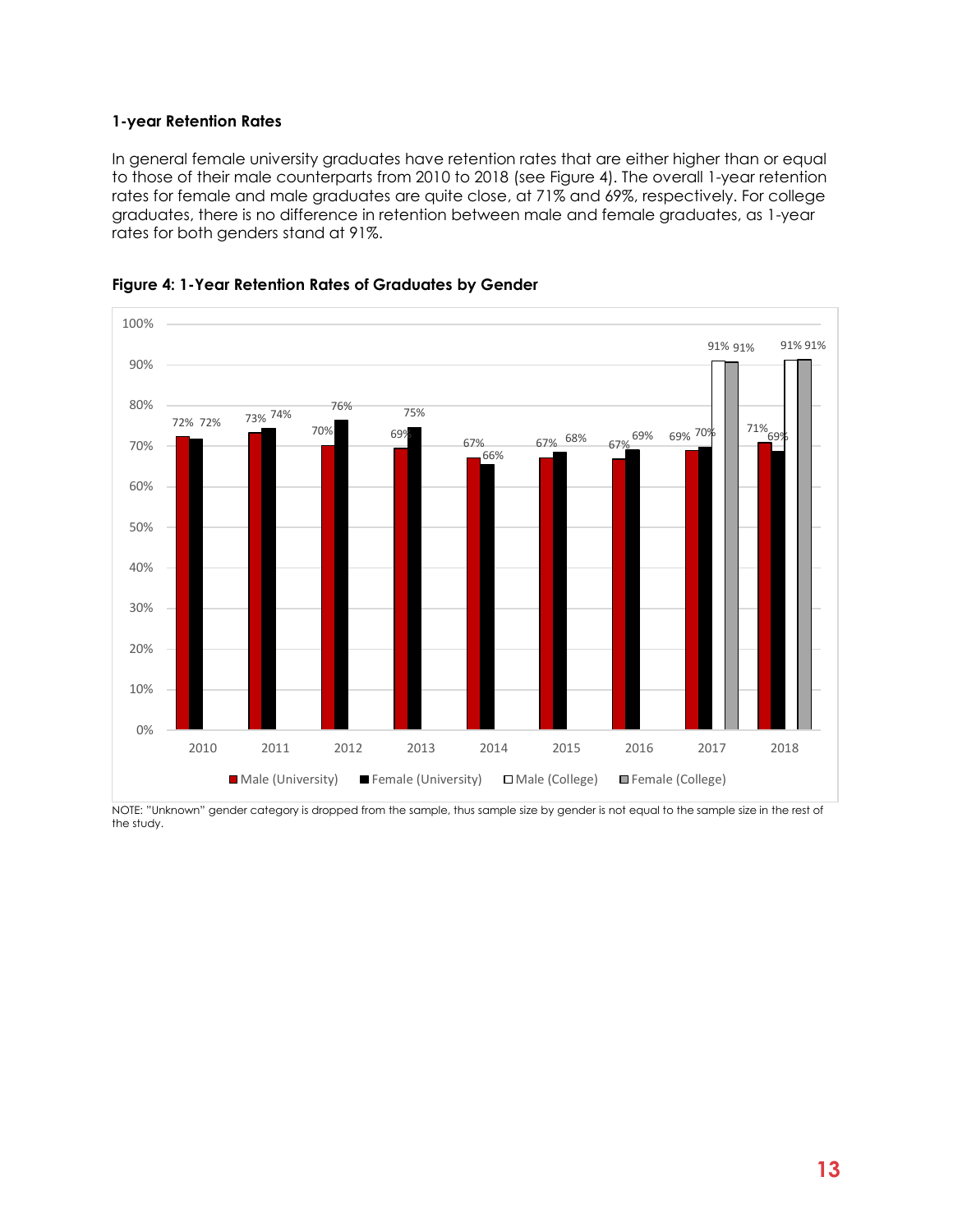#### **3-year Retention Rates**

**University** 



#### <span id="page-20-1"></span>**Figure 5: 3-Year Retention Rates of Graduates by Gender (University)**

NOTE: "Unknown" gender category is dropped from the sample, thus sample size by gender is not equal to the sample size in the rest of the study.

The trend of higher retention rates for females continues 3 years after graduation (see Figure 5). Overall, the retention rate for female graduates is around 65%, while about 62% of male graduates are likely to remain in the province 3 years after graduation. In other words, it appears that female graduates are slightly less likely to leave NB.

# <span id="page-20-0"></span>By Previous Residence

The previous residence of students is based on their permanent residence (province) in the earliest reporting cycle (i.e., during registration for a post-secondary institution), including whether they are from NB or from Out of Province.

The Out of Country classification for international graduates is based on their student status, which would indicate they are not Canadian citizens or permanent residents, irrespective of their permanent residence in the first reporting cycle.

#### **Counts**

#### **University**

The number of Out of Country and Out of Province graduates gradually increased over the study period (see Table 7). From 2010-2013, about two-thirds (70%) of all graduates indicated NB was their previous residence. From 2014 onwards, around three-fifths (60%) of all university students were from NB, and the rest were from Out of Province (25%) and Out of Country (15%).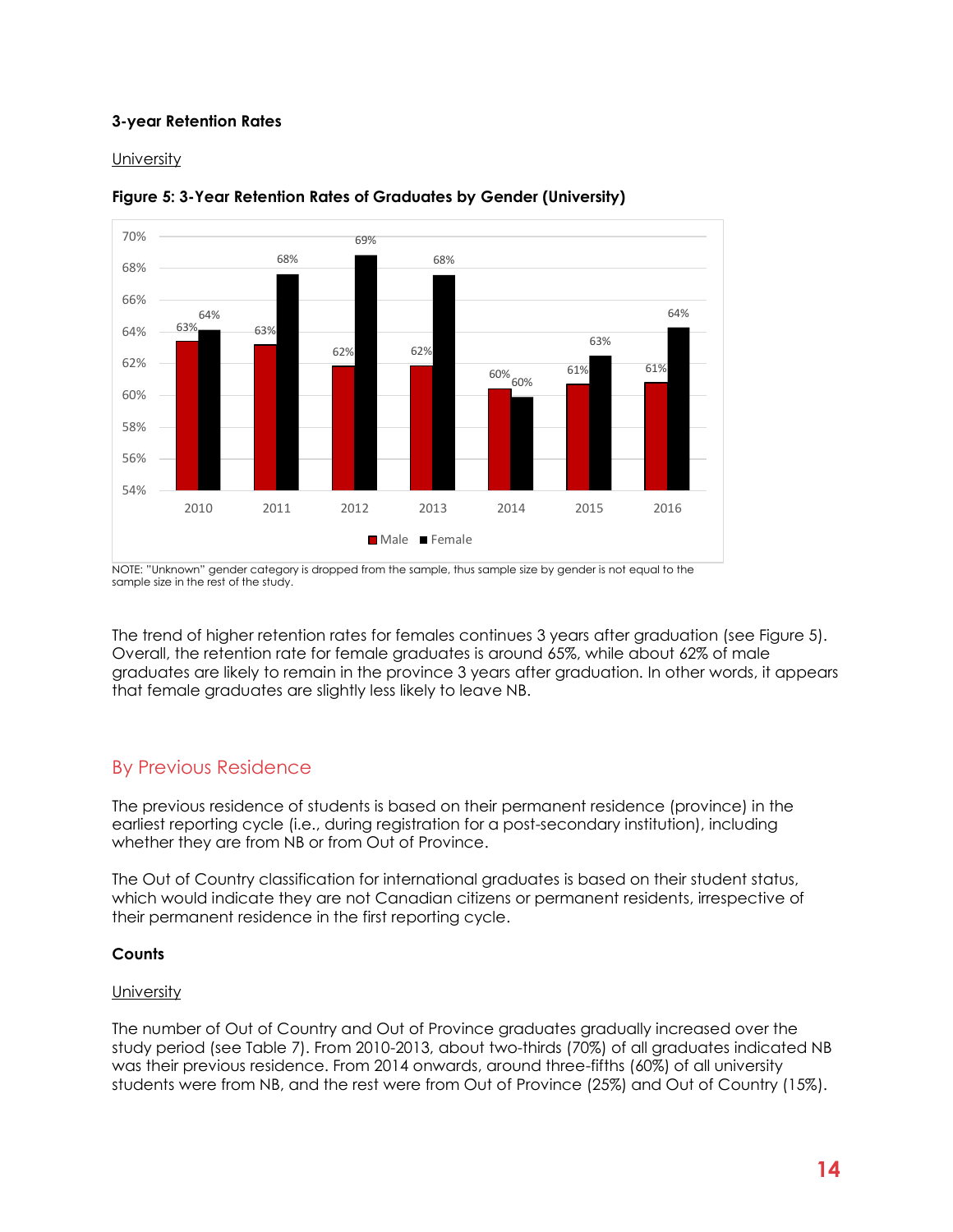| <b>Graduation</b><br>Year | <b>New Brunswick</b> | <b>Out of Province</b><br>(Domestic) | Out of Country<br>(International) |
|---------------------------|----------------------|--------------------------------------|-----------------------------------|
| 2010                      | 2,507                | 701                                  | 438                               |
| 2011                      | 2,485                | 725                                  | 472                               |
| 2012                      | 2,466                | 556                                  | 533                               |
| 2013                      | 2,505                | 552                                  | 555                               |
| 2014                      | 2,871                | 1,106                                | 704                               |
| 2015                      | 2,869                | 1,108                                | 695                               |
| 2016                      | 2,746                | 1,099                                | 709                               |
| 2017                      | 2,672                | 1,126                                | 634                               |
| 2018                      | 2,402                | 1,204                                | 576                               |

<span id="page-21-0"></span>**Table 7: Total Number of Graduates in NB by Previous Residence (University)**

*\*STU and MTA data begin in 2014.* 

#### College

Table 8 shows the vast majority (90%) of college graduates are from NB. The share of college graduates from Out of Country is higher (7%) compared to Out of Province graduates (3%).

<span id="page-21-1"></span>

| Table 8: Total Number of Graduates in NB by Previous Residence (College) |  |
|--------------------------------------------------------------------------|--|
|--------------------------------------------------------------------------|--|

| <b>Graduation</b><br>Year | <b>New Brunswick</b> | <b>Out of Province</b><br>(Domestic) | <b>Out of Country</b><br>(International) |
|---------------------------|----------------------|--------------------------------------|------------------------------------------|
| 2017                      | 3,101                | 98                                   | 261                                      |
| 2018                      | 3.099                | 103                                  | 280                                      |

#### **1-year Retention Rates**

#### University

Figure 6 below clearly shows that graduates originally residing in NB have much higher retention rates than Non-NB (Out of Province and Out of Country) graduates. Overall, 89% of NB graduates are retained after 1 year. For Out of Province graduates, the overall 1-year retention rate is at 30%, although it appears that since 2014 (even after the inclusion of STU and MTA data) the annual rate has dropped to about 25%.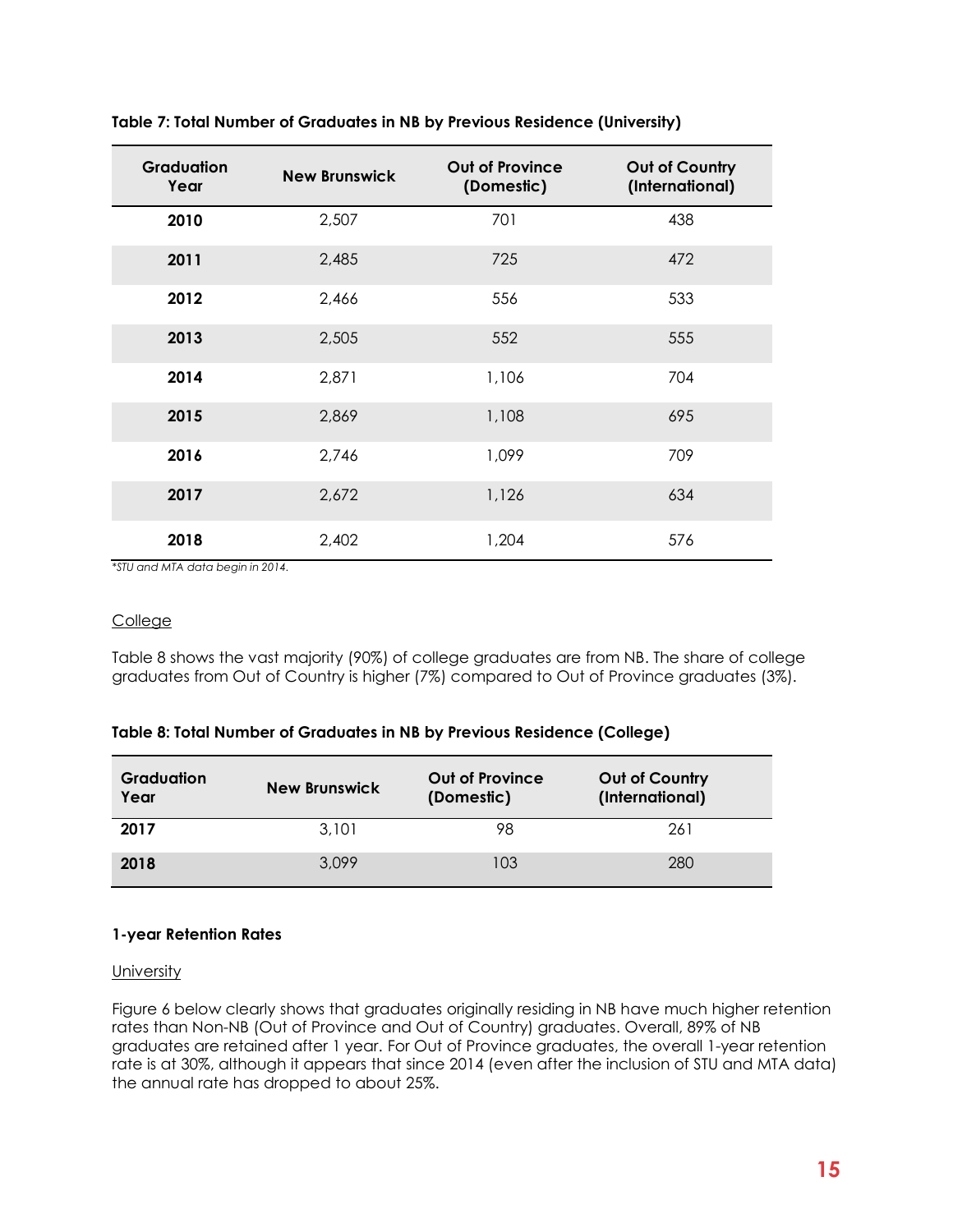Out of Country graduates initially exhibited lower retention rates than the other 2 categories, but as of 2015 more remained in province after 1 year as opposed to Out of Province graduates. The notable rise in retention rates for international graduates from 2017 onwards could have been caused by the implementation of policy making international students eligible to apply for provincial Medicare (i.e. more matched international graduates), as well as various student and work permit programs aimed at international graduates.



<span id="page-22-0"></span>**Figure 6: 1-Year Retention Rates of Graduates by Previous Residence (University)**

*\*STU and MTA data begin in 2014.* 

#### College

Figure 7 below shows that college graduates who are NB residents have much higher retention rates (97%) than Out of Province and Out of Country graduates from college – a trend similar to that of university graduates.

Overall, 50% of (international) college students from Out of Country remain in the province 1 year after graduating, which is significantly higher than Out of Province students, who have an overall retention rate of 27%.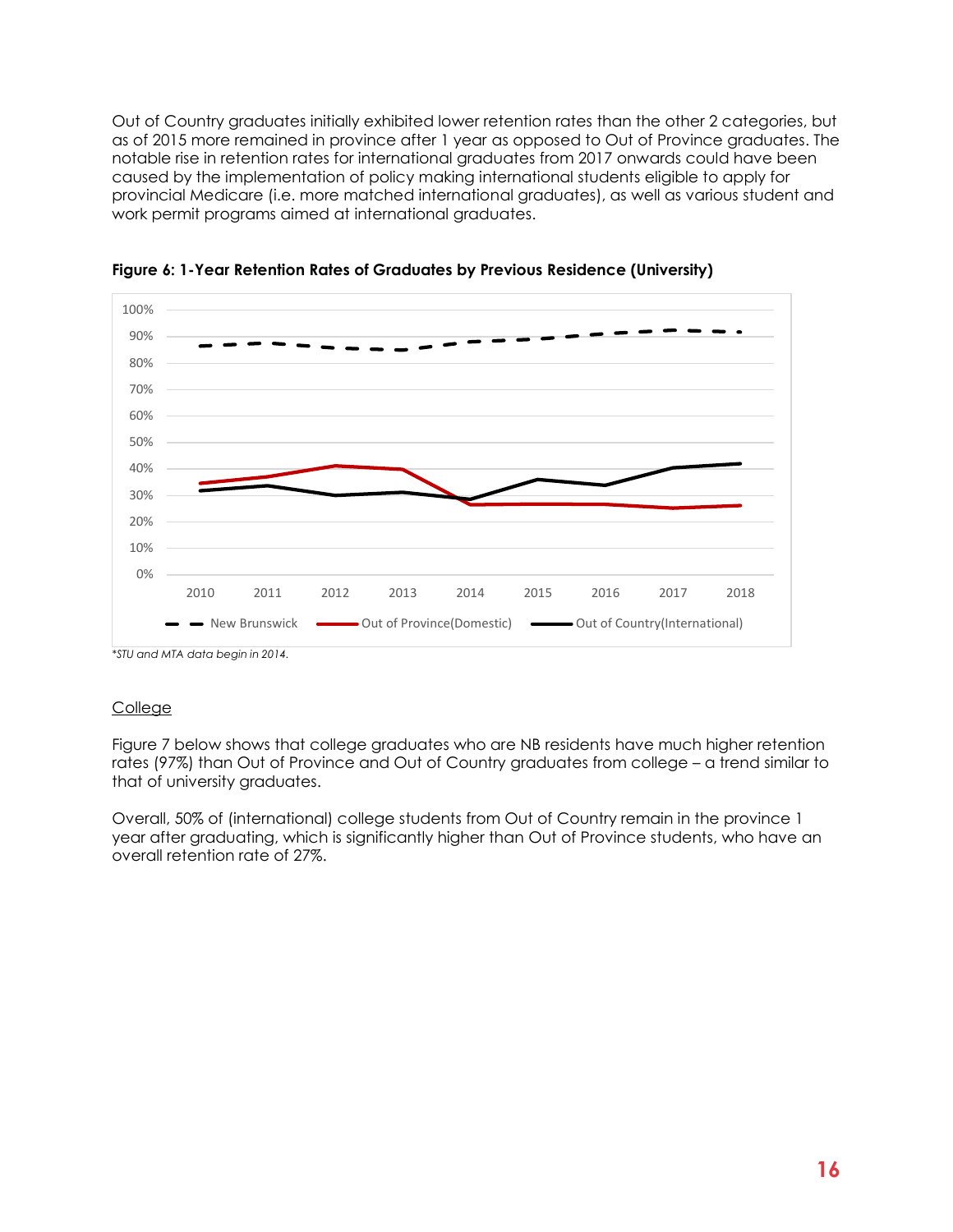

<span id="page-23-0"></span>**Figure 7: 1-Year Retention Rates of Graduates by Previous Residence (College)**

#### **3-Year Retention Rates**

#### **University**

The overall 3-year retention rate for NB university graduates is 80% (see Figure 8).

Retention rates are much lower for Out of Province and Out of Country graduates, who exhibit overall retention rates of 28% and 26%, respectively.

Once again, these results show that one's previous residence is the biggest indicator of retention. In other words, if you are from NB, you are far more likely to remain in NB.

Among Non-NB students, Out of Country students appear to be retained more in recent years than Out of Province students. This could be partially attributed to the growth of incentives for Out of Country graduates to stay in the province due to targeted student and employment programs. It is also possible that as students originally from other provinces graduate in NB, they return to their home provinces, whereas international students may wish to stay because of factors such as the financial costs of moving.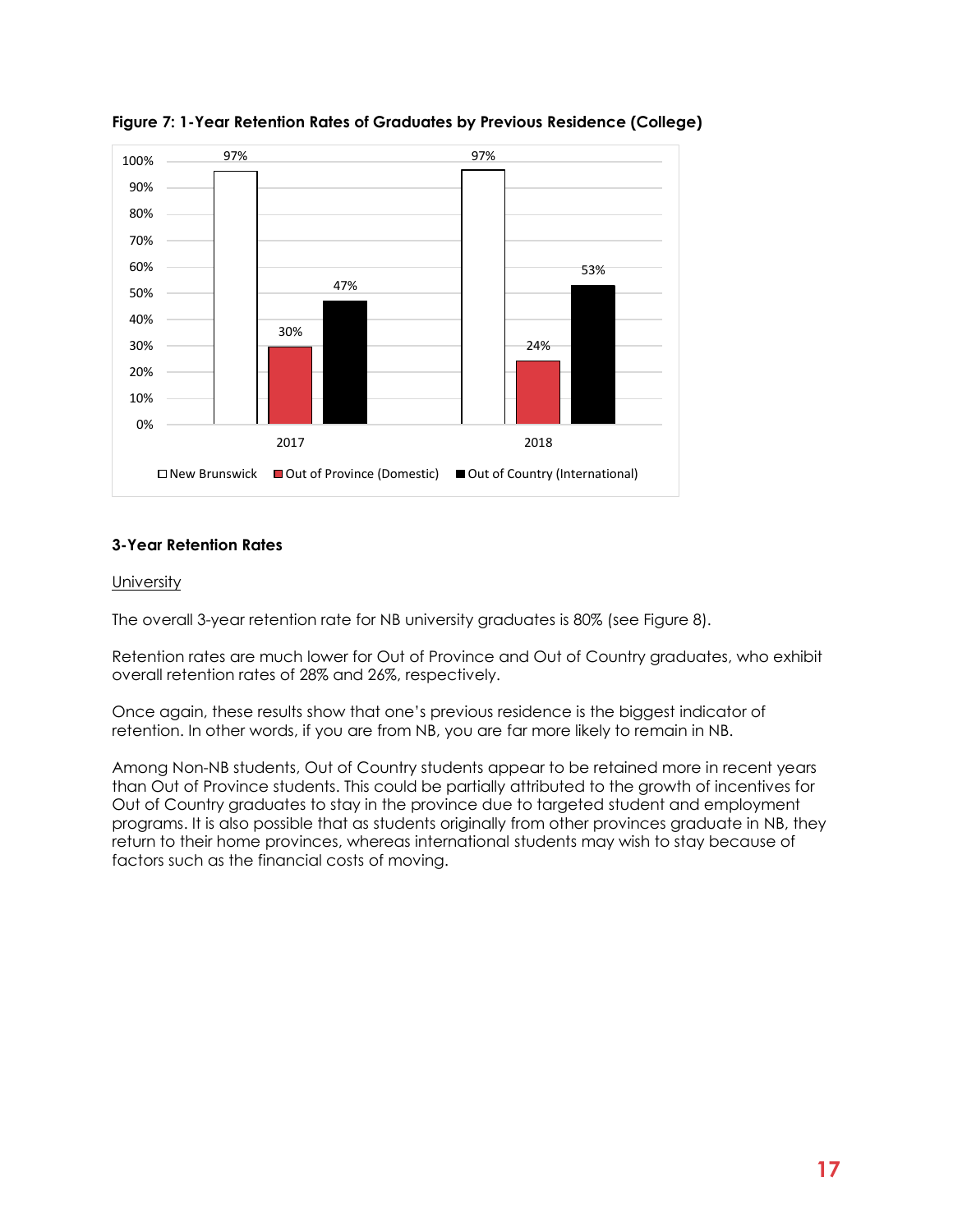

<span id="page-24-1"></span>**Figure 8: 3-Year Retention Rates of Graduates by Previous Residence (University)**

# <span id="page-24-0"></span>By Student Status

Any graduate whose student status indicates he/she is a Canadian citizen or permanent resident on their graduation day is considered to be a *domestic graduate*.

Anyone without a Canadian citizenship or permanent residency visa is defined as an *international student*.

International students studying overseas without any visa (such as those studying through NB institutions' international programs) are excluded from the sample, and thus not all international graduates from an NB-branded institution are included in our analysis.

#### **Counts**

#### **University**

Table 9 reveals that the number of international students in the examined universities ranges from 400 to more than 600 over the study period. The number of domestic graduates is about 6 times higher than the number of international graduates.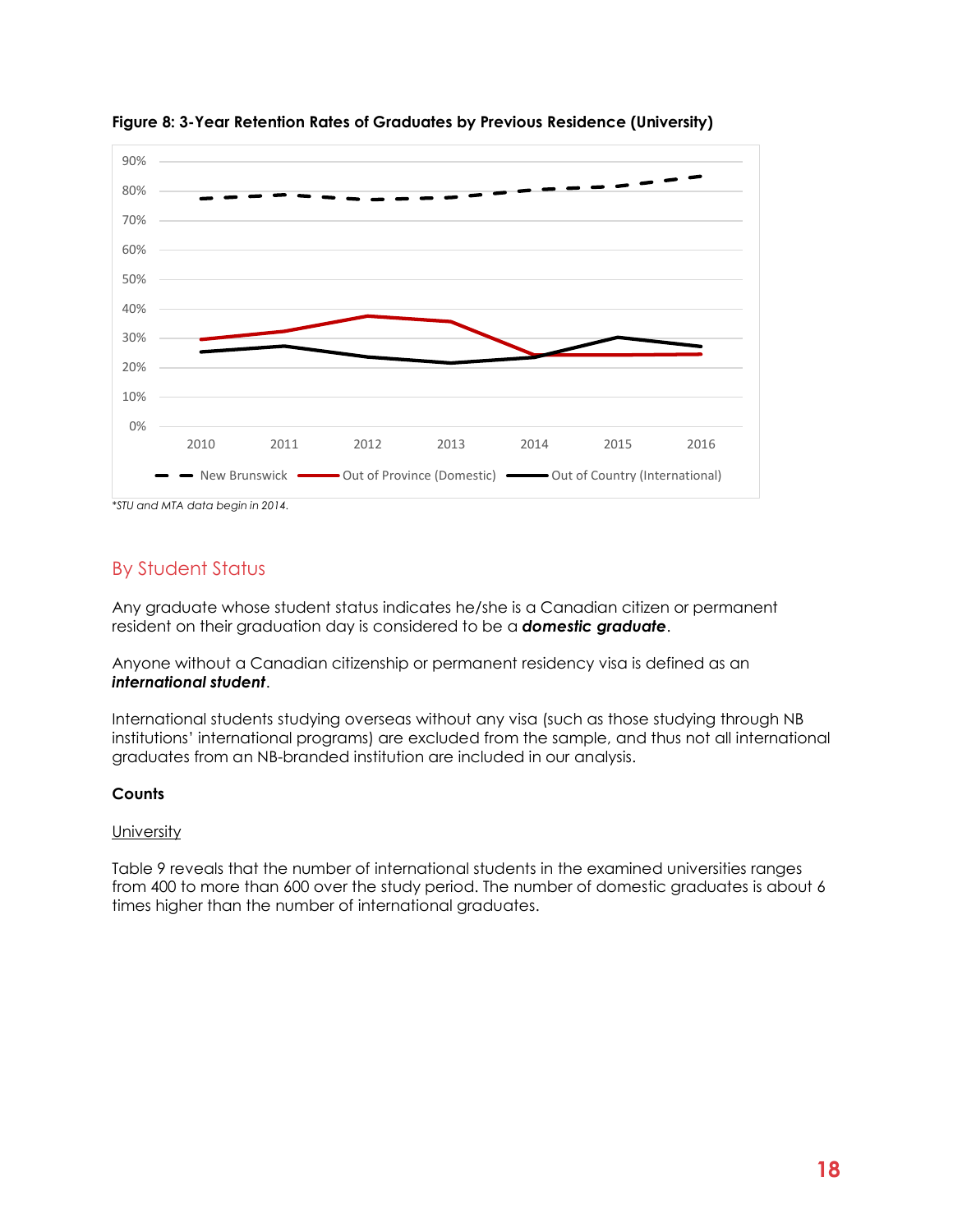| Graduation<br>Years | <b>Domestic</b> | International |
|---------------------|-----------------|---------------|
| 2010                | 3,237           | 409           |
| 2011                | 3,234           | 448           |
| 2012                | 3,044           | 511           |
| 2013                | 3,086           | 526           |
| 2014                | 4,011           | 670           |
| 2015                | 4014            | 658           |
| 2016                | 3,876           | 678           |
| 2017                | 3,829           | 603           |
| 2018                | 3,624           | 558           |

#### <span id="page-25-0"></span>**Table 9: Total Number of Graduates in NB by Student Status (University)**

*\*STU and MTA data begin in 2014.* 

#### College

In NB colleges, the proportion of domestic graduates is 12 times higher than that of international graduates, indicating that mostly Canadian students opt to pursue college education in NB (see Table 10).

#### <span id="page-25-1"></span>**Table 10: Total Number of Graduates in NB by Student Status (College)**

| Graduation<br>Years | <b>Domestic</b> | International |
|---------------------|-----------------|---------------|
| 2017                | 3.199           | 261           |
| 2018                | 3.202           | 280           |

#### **1-Year Retention Rates**

The retention rates for international graduates are much lower than the retention rates for domestic graduates (see Figure 9), which is consistent with the assumption that previous residence is an important factor influencing retention.

Around 73% of domestic graduates from university remain in the province 1 year after graduation, while about one-third (32%) of international graduates from university remain in the province after 1 year. Similarly, domestic graduates from colleges exhibit a high retention rate of 95%, while about half of international graduates leave NB within a year of graduation.

Domestic graduates from colleges are much more likely to remain in the province as opposed to international graduates.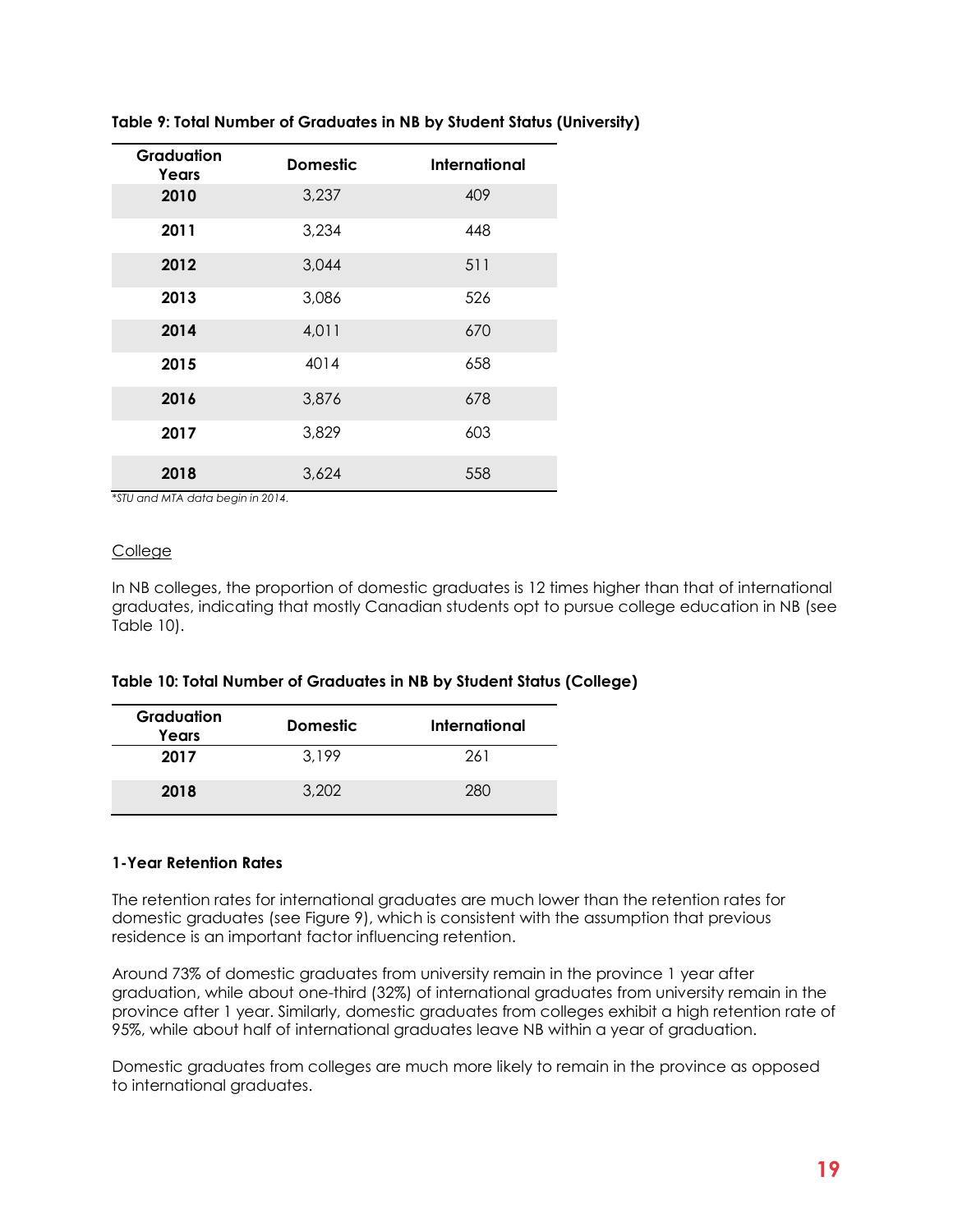

<span id="page-26-0"></span>**Figure 9: 1-Year Retention Rates of Graduates by Student Status** 

*\*STU and MTA data begin in 2014.* 

#### **3-year Retention Rates**

#### **University**

Figure 10 below shows that 3 years post-graduation, less than one-fourth (24%) of international students are still in the province, though the retention rates for 2015 and 2016 are higher than in previous years. The overall 3-year retention rate of domestic graduates is about 67%.



<span id="page-26-1"></span>**Figure 10: 3-Year Retention Rates of Graduates by Student Status (University)**

*<sup>\*</sup>STU and MTA data begin in 2014.*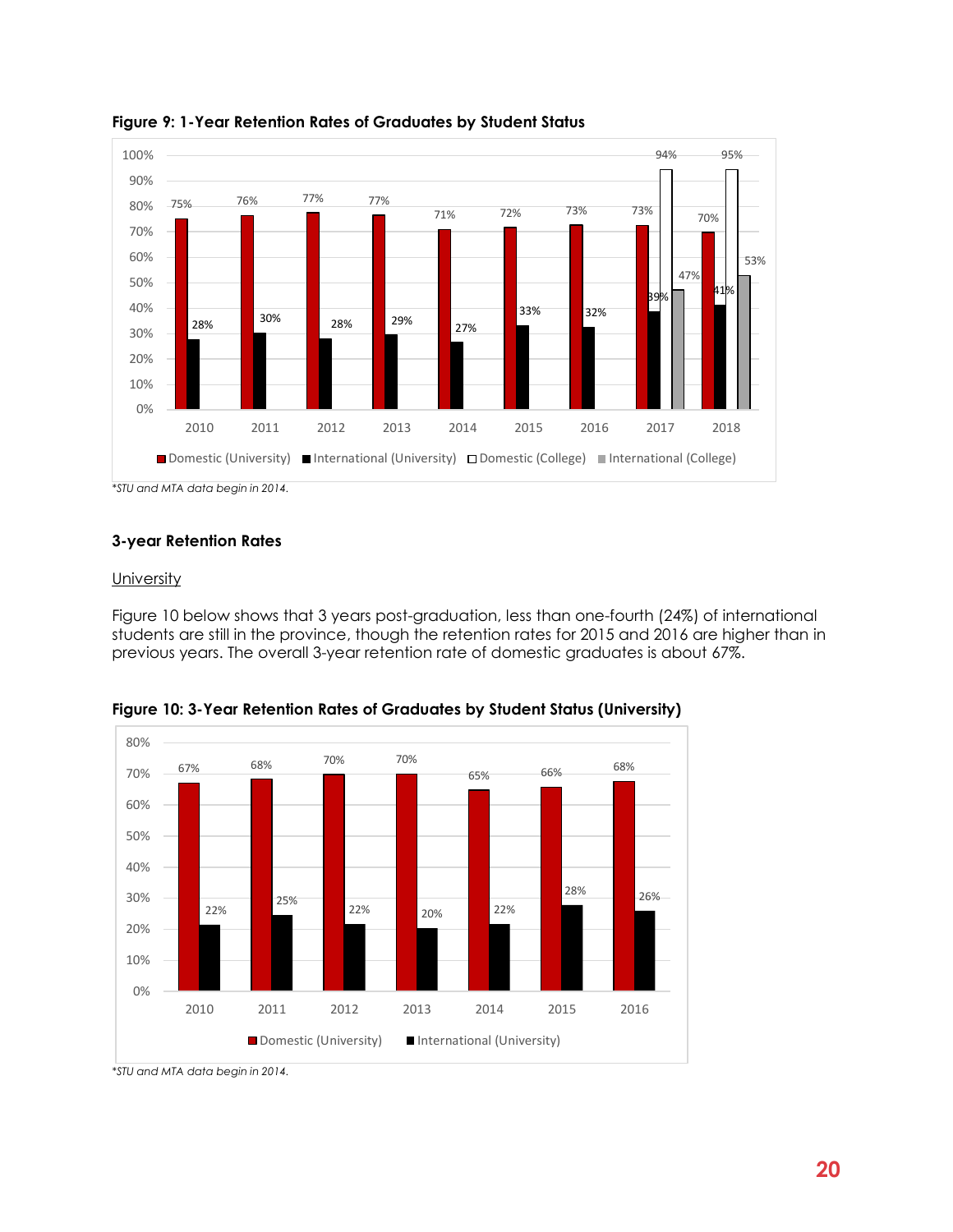The retention rates for previous residence and student status are similar, showing that domestic graduates, especially those from NB, are more likely to be retained compared to international (Out of Country) graduates. However, findings for recent years show that more international students are being retained in the province compared to earlier periods, implying some effect of the various student and employment programs targeted at them, such as the Atlantic Immigration Pilot Program (AIPP) and Atlantic Canada Study and StayTM – New Brunswick.

# <span id="page-27-0"></span>By Field of Study

The tables in this section disaggregate the number of graduates and their retention rates by field of study based on primary groupings of the Classification of Instructional Programs (CIP). <sup>8</sup> Due to low counts, some groups have been combined to meet the disclosure requirements.

#### **Counts**

#### **University**

In general, "Business, management & public administration" and "Health & related fields" have a higher number of university graduates compared to other groups in Table 11. The spike in numbers for "Social sciences & law" from 2014 onwards can be attributed to the inclusion of graduates from STU and MTA.

| <b>Graduation</b><br>Year | <b>Education</b> | <b>Social</b><br>sciences<br>& law | Business,<br>management<br>& public<br>admin | <b>Physical</b><br>& life<br>sciences<br>& tech | Architecture.<br>engineering,<br>& related tech | <b>Health</b><br>&<br>related<br>fields | Other |
|---------------------------|------------------|------------------------------------|----------------------------------------------|-------------------------------------------------|-------------------------------------------------|-----------------------------------------|-------|
| 2010                      | 704              | 410                                | 739                                          | 318                                             | 350                                             | 622                                     | 382   |
| 2011                      | 774              | 397                                | 736                                          | 283                                             | 324                                             | 639                                     | 391   |
| 2012                      | 607              | 347                                | 817                                          | 323                                             | 355                                             | 688                                     | 418   |
| 2013                      | 602              | 400                                | 834                                          | 302                                             | 404                                             | 712                                     | 358   |
| 2014                      | 621              | 772                                | 973                                          | 447                                             | 400                                             | 657                                     | 616   |
| 2015                      | 585              | 876                                | 899                                          | 468                                             | 390                                             | 693                                     | 555   |
| 2016                      | 556              | 803                                | 887                                          | 512                                             | 416                                             | 642                                     | 559   |
| 2017                      | 549              | 825                                | 872                                          | 490                                             | 426                                             | 617                                     | 454   |
| 2018                      | 532              | 676                                | 789                                          | 451                                             | 400                                             | 563                                     | 541   |

#### <span id="page-27-1"></span>**Table 11: Total Number of Graduates in NB by Field of Study (University)**

a) Physical & life sciences & tech: This field also includes Mathematics, computer & information sciences b) Other includes: 1) Humanities, 2) Visual and performing arts, and communications tech,

*\*STU and MTA data begin in 2014.* 

<sup>8</sup> The Classification of Instructional Programs (CIP) 2011 version was jointly compiled by Statistics Canada and the National Center for Education Statistics in the United States.

 <sup>3)</sup> Agriculture, natural resources and conservation

**College**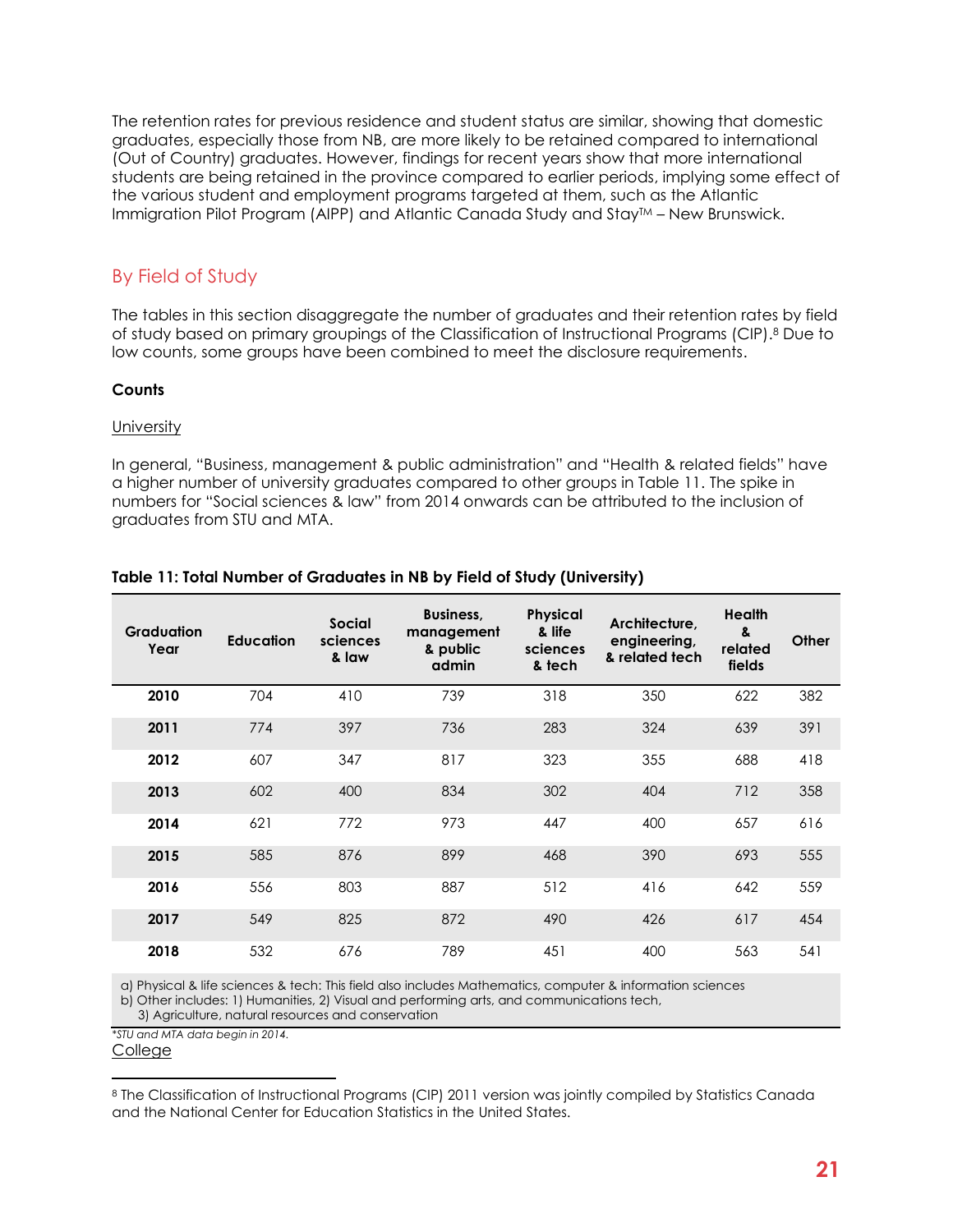Over one-third of total college graduates are in the "Architecture, engineering and related technologies" group (Table 12). The "Education" category has the lowest number of graduates among all college students.

| <b>Graduation</b><br>Year | <b>Education</b> | <b>Social</b><br>sciences<br>& law | Business,<br>management<br>& public<br>admin | <b>Physical</b><br>& life<br>sciences<br>& tech | Architecture,<br>engineering,<br>& related tech | Health<br>୍ଥ<br>related<br>fields | Other |
|---------------------------|------------------|------------------------------------|----------------------------------------------|-------------------------------------------------|-------------------------------------------------|-----------------------------------|-------|
| 2017                      | 33               | 229                                | 693                                          | 252                                             | 1.215                                           | 552                               | 486   |
| 2018                      | 58               | 265                                | 730                                          | 243                                             | 1.196                                           | 463                               | 527   |

#### <span id="page-28-0"></span>**Table 12: Total Number of Graduates in NB by Field of Study (College)**

a) Physical & life sciences & tech: this field also includes Mathematics, computer & information sciences

b) Other includes: 1) Humanities, 2) Visual and performing arts, and communications tech,

3) Agriculture, natural resources and conservation

#### **1-year Retention Rates**

#### **University**

The differences in 1-year retention rates between various fields of study among university graduates are relatively minor.

The graduates in "Health & related fields" exhibit the highest overall retention rate of 80%, followed by "Physical and life sciences & technologies" (which includes "Mathematics, computer & information sciences") at 72%, and then graduates in the "Other" category, at 71%.

On the contrary, the lowest retention rates are among "Architecture, engineering and related technologies" graduates, with 64% on average remaining in NB 1 year after graduation.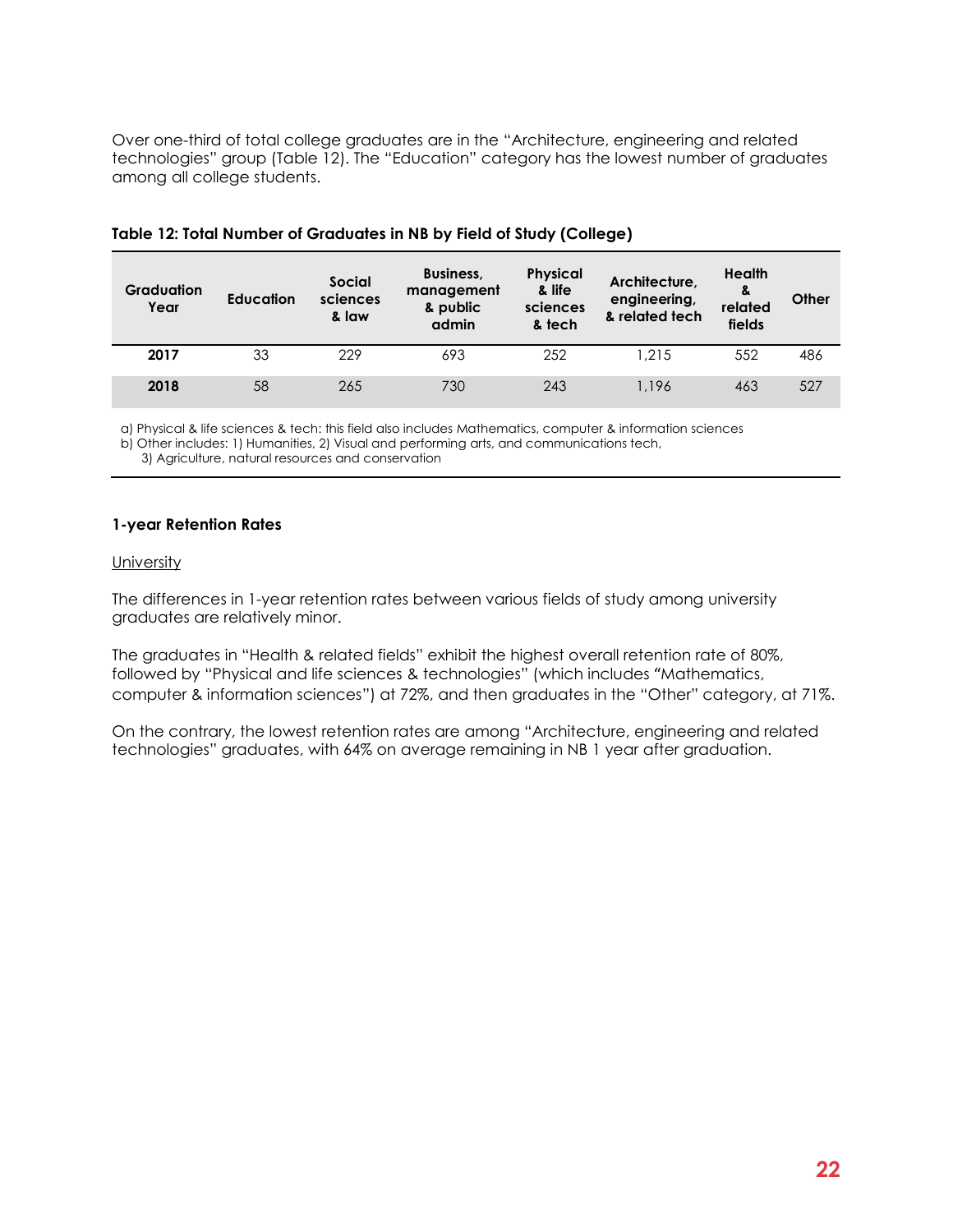| <b>Field of Study</b>                             | 2010 | 2011   | 2012 | 2013   | 2014   | 2015   | 2016   | 2017 | 2018 |
|---------------------------------------------------|------|--------|------|--------|--------|--------|--------|------|------|
| <b>Education</b>                                  | 73%  | $69\%$ | 64%  | $67\%$ | 65%    | 66%    | $67\%$ | 66%  | 62%  |
| Social sciences & law                             | 72%  | 75%    | 71%  | 74%    | 66%    | 68%    | 70%    | 68%  | 68%  |
| <b>Business, management &amp; public</b><br>admin | 67%  | 74%    | 70%  | 70%    | 65%    | $67\%$ | 66%    | 70%  | 70%  |
| Physical & life sciences & tech                   | 77%  | 76%    | 74%  | 68%    | 67%    | 71%    | 68%    | 71%  | 77%  |
| Architecture, engineering, &<br>related tech      | 66%  | 64%    | 59%  | 57%    | $60\%$ | 63%    | 66%    | 67%  | 71%  |
| <b>Health &amp; related fields</b>                | 77%  | 79%    | 77%  | 75%    | 79%    | 81%    | 80%    | 86%  | 86%  |
| Other                                             | 74%  | 79%    | 76%  | 77%    | 68%    | 70%    | 68%    | 70%  | 66%  |

#### <span id="page-29-0"></span>**Table 13: 1-Year Retention Rates of Graduates by Field of Study (University)**

a) Physical & life sciences & tech: this field also includes Mathematics, computer & information sciences

b) Other includes: 1) Humanities, 2) Visual and performing arts, and communications tech,

3) Agriculture, natural resources and conservation

*\*STU and MTA data begin in 2014.* 

#### College

For college graduates (Table 14), retention rates are generally very high for almost all groups – either close to or above 90%. However, only approximately 69% of "Physical and life sciences & technologies" graduates remain in the province after 1 year, which is similar to the retention rate of university graduates in the same category.

It is possible that this group has a higher representation of international and Out of Province graduates in both colleges and universities, and this cohort could be very mobile in terms of employment throughout the country.

<span id="page-29-1"></span>It is also possible that the proportion of male students in this group is relatively high compared to the proportion of females; and the lower likelihood of male graduates to be retained could be reflected in this field of study.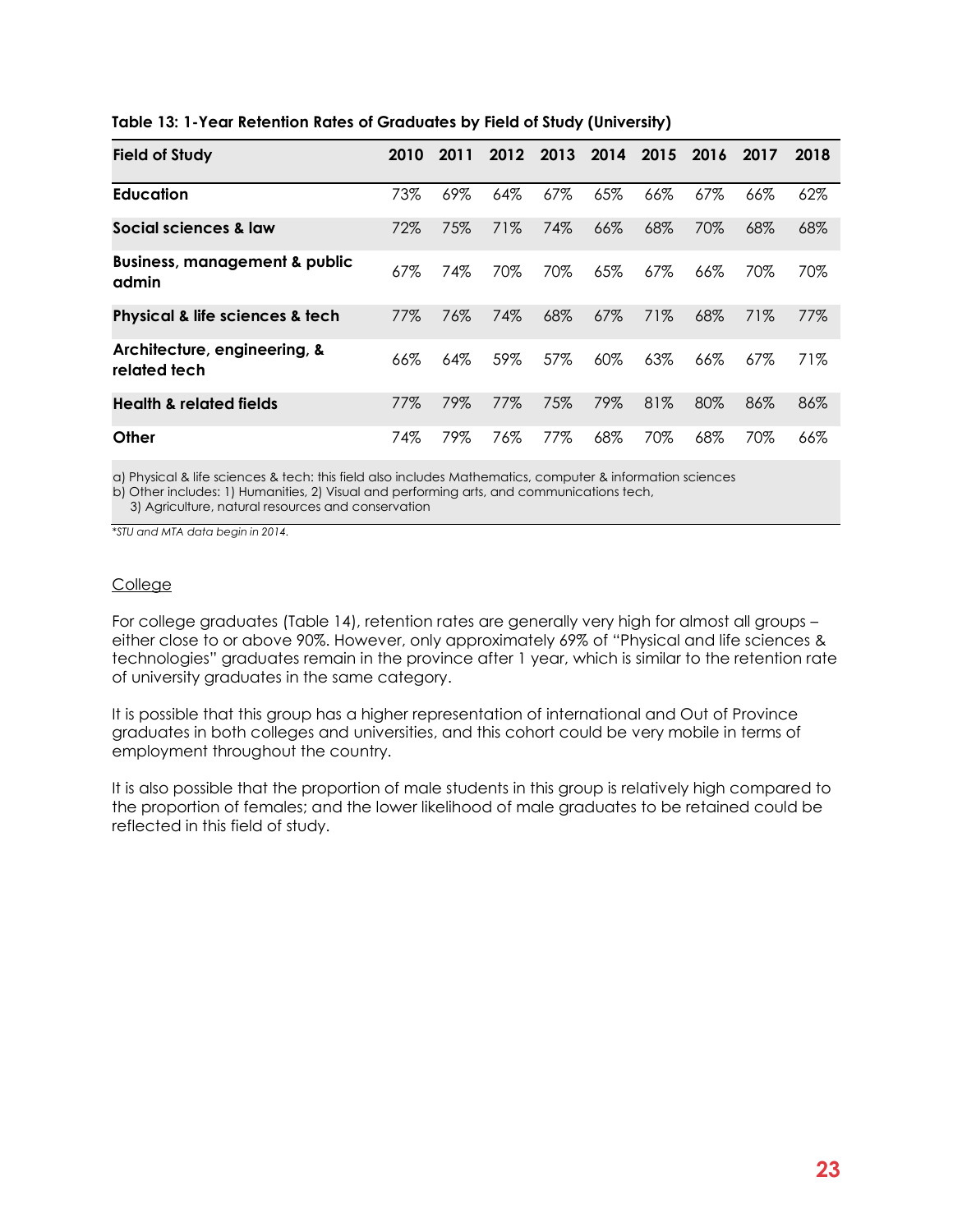| Table 14: 1-Year Retention Rates of Graduates by Field of Study (College) |  |  |
|---------------------------------------------------------------------------|--|--|

| <b>Field of Study</b>                          | 2017   | 2018 |
|------------------------------------------------|--------|------|
| <b>Education</b>                               | 94%    | 97%  |
| Social sciences & law                          | 93%    | 92%  |
| <b>Business, management &amp; public admin</b> | 88%    | 89%  |
| Physical & life sciences & tech                | $67\%$ | 71%  |
| Architecture, engineering, & related tech      | 96%    | 95%  |
| <b>Health &amp; related fields</b>             | 93%    | 95%  |
| Other                                          | 92%    | 91%  |

a) Physical & life sciences & tech: this field also includes Mathematics, computer & information sciences b) Other includes: 1) Humanities, 2) Visual and performing arts, and communications tech, 3) Agriculture, natural resources and conservation

#### **3-Year Retention Rates**

#### **University**

Similar to 1-year retention rates, the 3-year retention rates of university students among various groupings are not very different from one another. Over 70% of "Health & related fields" students remain in the province 3 years after graduation. Just about half (53%) of the "Architecture, engineering and related technologies" graduates are retained after 3 years.

#### <span id="page-30-0"></span>**Table 15: 3-Year Retention Rates of Graduates by Field of Study (University)**

|                                                | 2010 | 2011 | 2012   | 2013   | 2014   | 2015 | 2016 |
|------------------------------------------------|------|------|--------|--------|--------|------|------|
| <b>Education</b>                               | 67%  | 64%  | 61%    | 63%    | 61%    | 63%  | 65%  |
| Social sciences & law                          | 63%  | 63%  | $61\%$ | 64%    | 59%    | 59%  | 64%  |
| <b>Business, management &amp; public admin</b> | 61%  | 67%  | 62%    | 62%    | 60%    | 61%  | 60%  |
| Physical & life sciences & tech                | 66%  | 66%  | 67%    | 60%    | 61%    | 64%  | 60%  |
| Architecture, engineering, & related<br>tech   | 54%  | 52%  | 47%    | 47%    | 51%    | 56%  | 61%  |
| <b>Health &amp; related fields</b>             | 70%  | 72%  | 71%    | 70%    | 73%    | 76%  | 75%  |
| Other                                          | 64%  | 70%  | $67\%$ | $69\%$ | $60\%$ | 63%  | 62%  |

a) Physical & life sciences & tech: this field also includes Mathematics, computer & information sciences

b) Other includes: 1) Humanities, 2) Visual and performing arts, and communications tech,

3) Agriculture, natural resources and conservation

*\*STU and MTA data begin in 2014.*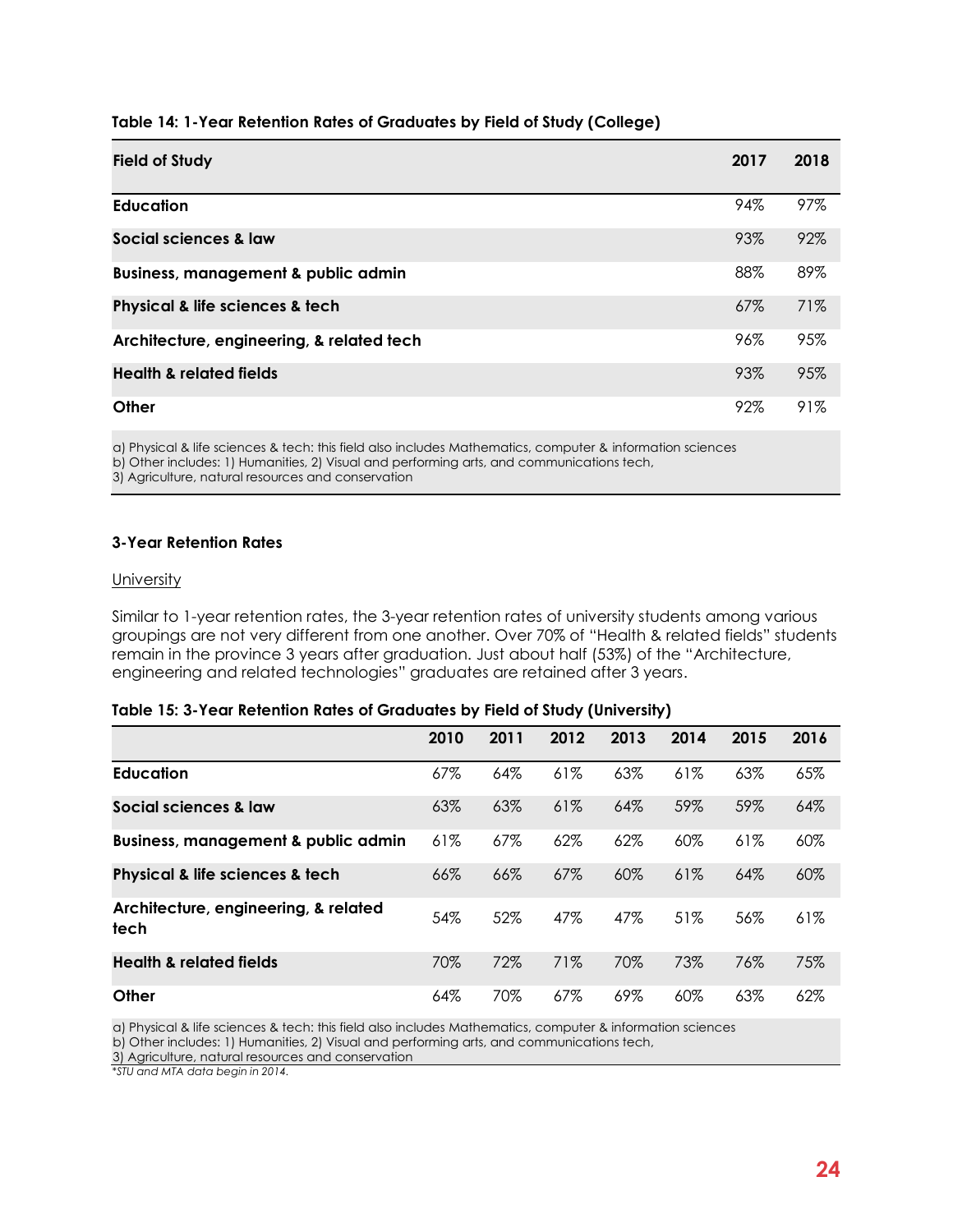The retention rates for college graduates in most field of study categories are higher than those of university graduates. However, one field of study ("Physical and life sciences & technologies") appears to exhibit similar retention rates for both university and college graduates, which can probably be attributed to a higher representation of male and/or Non-NB (Out of Province and Out of Country) graduates in this category.

### <span id="page-31-0"></span>By Field of Study & Gender

The tables below show the disaggregation of fields of study by graduates' gender. To avoid any disclosure requirement issues, the counts for both university and college graduates are pooled across years from 2010-2018. For the exact same reason, only university graduates' retention rates (pooled 2010-2018) are presented in this section.

#### **Counts**

#### **University**

The distribution of university graduates by gender and field of study in Table 16 shows that the proportion of male graduates (82%) in "Architecture, engineering and related technologies" is significantly greater than the proportion of females (18%). For "Physical and life sciences & technologies" graduates, the male proportion is 10 percentage points higher than their female counterparts. For the rest of the categories, the distribution leans more towards female graduates, especially in "Education," with three-quarters of graduates being female.

#### <span id="page-31-1"></span>**Table 16: Total Number of Graduates in NB by Field of Study & Gender (University), Pooled 2010 - 2018**

| Male  | % Male | Female | % Female |
|-------|--------|--------|----------|
| 1,282 | 26%    | 3,571  | 74%      |
| 1,811 | 33%    | 3,695  | 67%      |
| 3,630 | 50%    | 3,616  | 50%      |
| 1,968 | 55%    | 1,626  | 45%      |
| 2,839 | 82%    | 626    | 18%      |
| 1,180 | 20%    | 4,653  | 80%      |
| 1,672 | 39%    | 2,602  | 61%      |
|       |        |        |          |

**NOTE: "Unknown" gender category is dropped from the sample, thus sample size by gender is not equal to the sample size in the rest of the study.**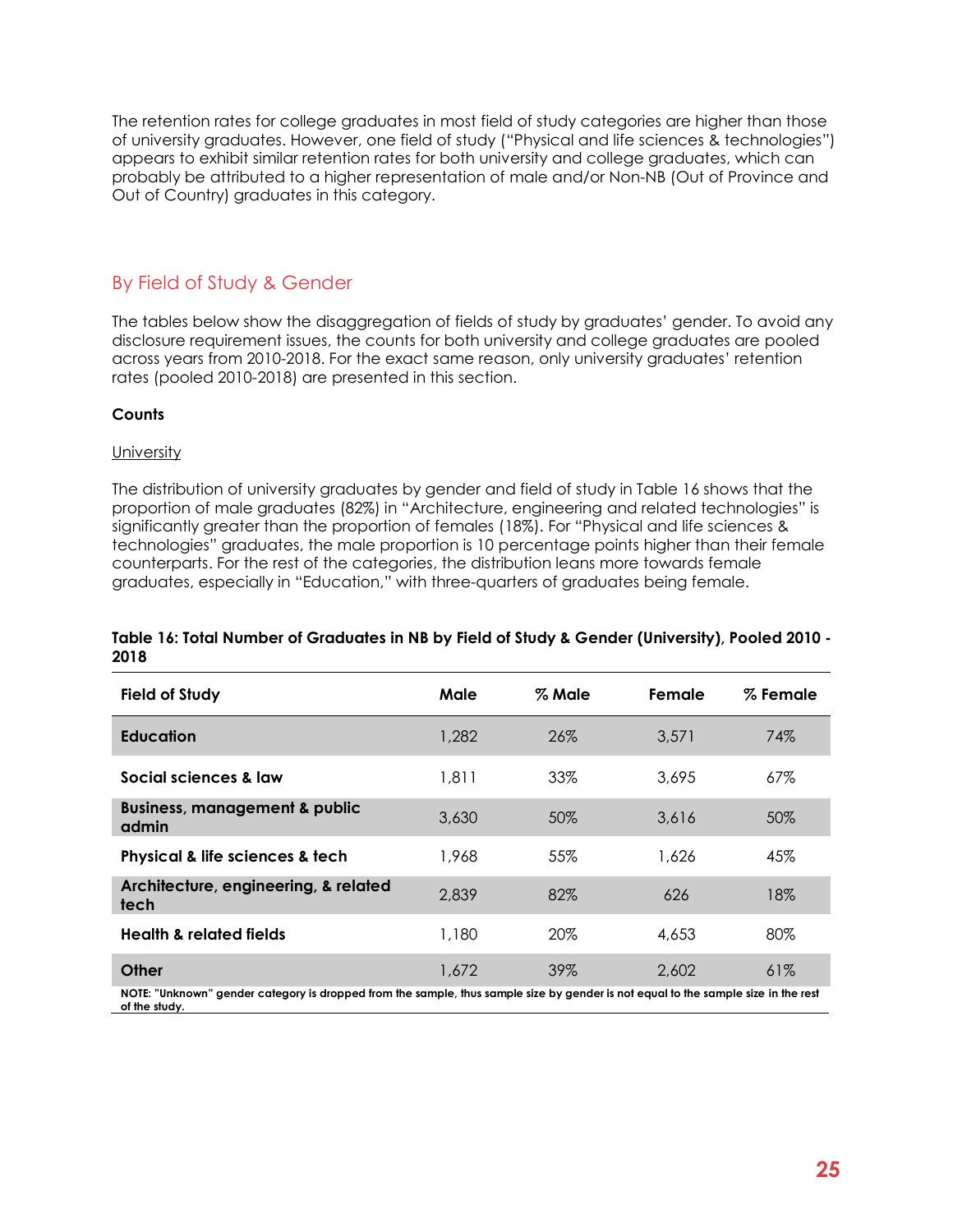#### College

In the case of college graduates, several fields of study exhibit a higher ratio of females to males, with 2 noteworthy exceptions (see Table 17). The groups of "Physical and life sciences & technologies" and "Architecture, engineering and related technologies" are mostly comprised of male graduates: 79% and 91%, respectively.

Significantly, there is a high proportion of Non-NB residents in "Physical and life sciences & technologies." Most graduates in "Architecture, engineering and related technologies" are NB residents. Thus, the combination of higher male representation and significant Non-NB residents may have contributed to the lower retention rates of "Physical and life sciences & technologies" graduates in Table 14.

<span id="page-32-0"></span>

|      |  | - Table 17: Total Number of Graduates in NB by Field of Study & Gender (College), Pooled 2010 |  |  |
|------|--|-----------------------------------------------------------------------------------------------|--|--|
| 2018 |  |                                                                                               |  |  |

| <b>Field of Study</b>                                                      | Male  | % Male                                                                                                 | Female | % Female |
|----------------------------------------------------------------------------|-------|--------------------------------------------------------------------------------------------------------|--------|----------|
| <b>Education</b>                                                           | 12    | 13%                                                                                                    | 79     | 87%      |
| Social sciences & law                                                      | 40    | 8%                                                                                                     | 454    | 92%      |
| <b>Business, management &amp; public</b><br>admin                          | 465   | 33%                                                                                                    | 958    | 67%      |
| Physical & life sciences & tech                                            | 391   | 79%                                                                                                    | 104    | 21%      |
| Architecture, engineering, & related<br>tech                               | 2,201 | 91%                                                                                                    | 210    | $9\%$    |
| <b>Health &amp; related fields</b>                                         | 84    | 8%                                                                                                     | 931    | 92%      |
| Other<br>MOTE: "Halin com", we wake a stamper to always a although the com | 510   | 50%<br>المنفور والملحا ومالا والمتحدد والمالس والمتنبذ والمرود والمواصلين والمناد والمتحدث وبيطل الوال | 503    | 50%      |

**NOTE: "Unknown" gender category is dropped from the sample, thus sample size by gender is not equal to the sample size in the rest of the study.**

#### **1-Year Retention Rates**

#### **University**

Figure 11 shows that the difference between female and male retention within each field of study is not very significant. The biggest difference is among "Business, management & public administration" students, for whom the female retention rate is 5 percentage points higher than male retention.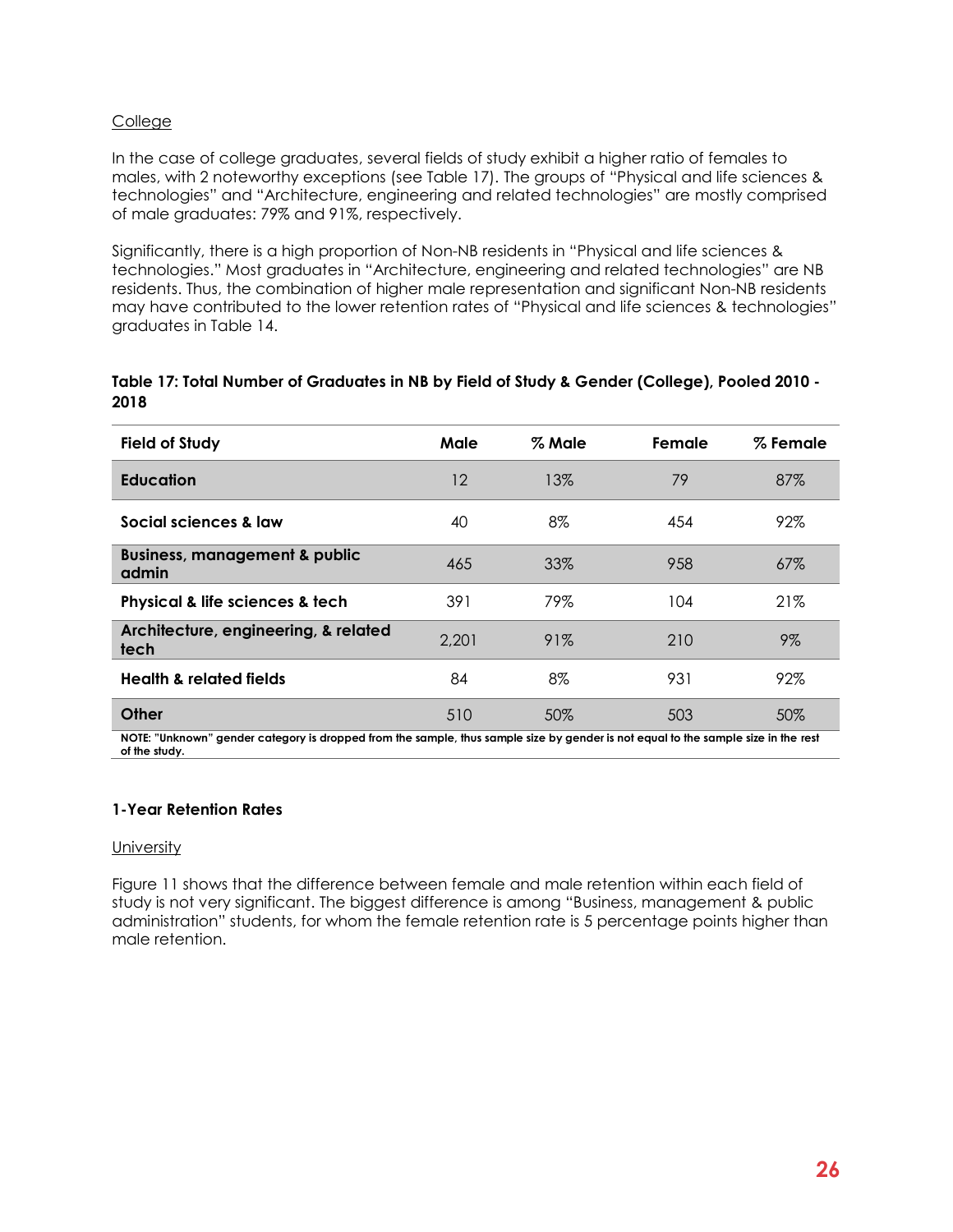

#### <span id="page-33-0"></span>**Figure 11: 1-Year Retention Rates of Graduates by Field of Study & Gender (University), Pooled 2010 - 2018**

NOTE: "Unknown" gender category is dropped from the sample, thus sample size by gender is not equal to the sample size in the rest of the study.

### **3-Year Retention Rates**

#### **University**

The comparisons between retention rates for male and female students are similar to 1-year estimates (Figure 12). Like the 1-year retention rate, the 3-year retention rate for female graduates in "Business, management & public administration" is 5 percentage points greater than for male graduates.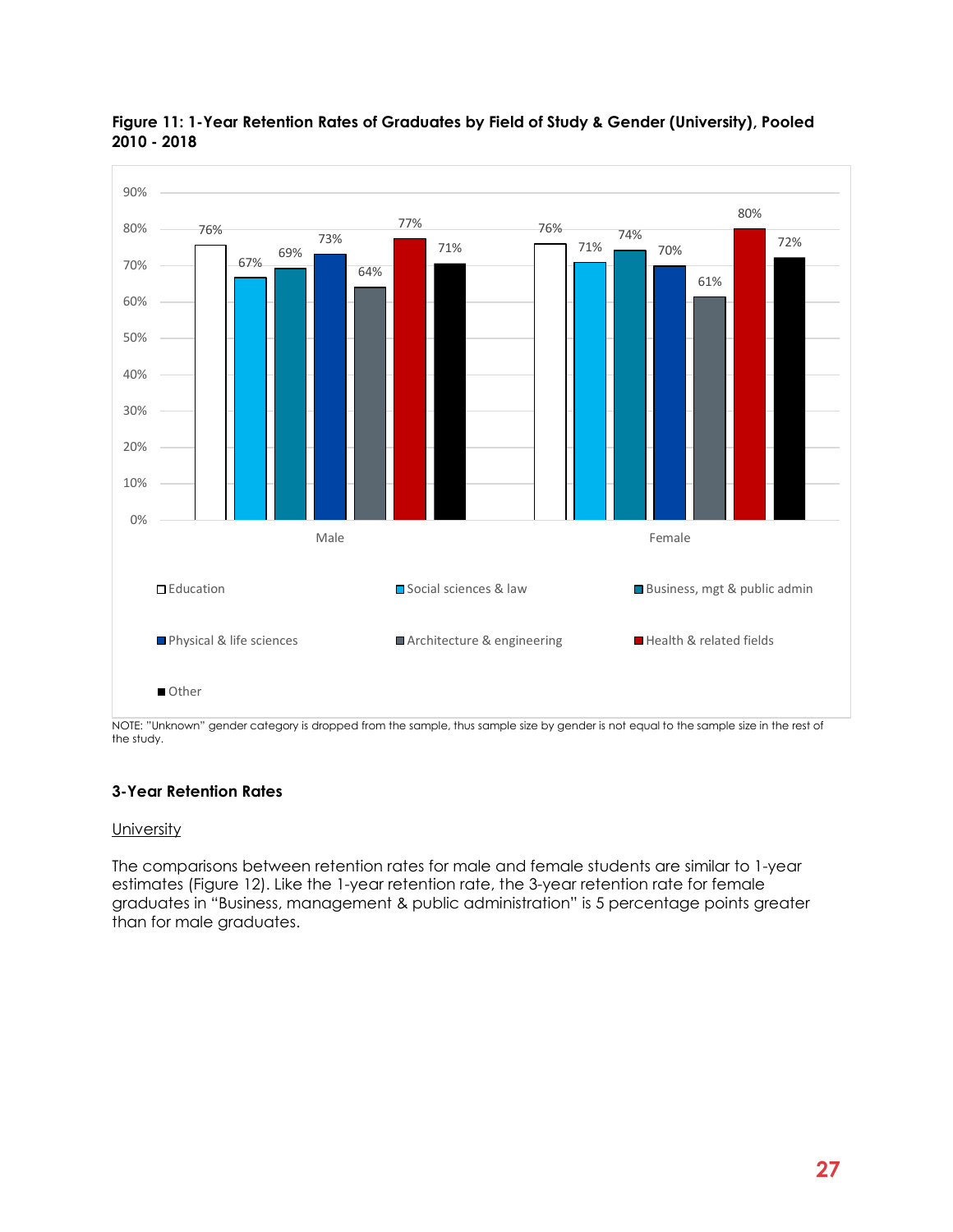

<span id="page-34-1"></span>**Figure 12: 3-Year Retention Rates of Graduates by Field of Study & Gender (University), Pooled 2010 - 2016**

NOTE: "Unknown" gender category is dropped from the sample, thus sample size by gender is not equal to the sample size in the rest of the study.

These findings indicate that, generally, female graduates are marginally less likely out-migrate.

# <span id="page-34-0"></span>By Nursing & Other Health-Related Fields

Graduate retention among health-related fields of study is of particular interest in New Brunswick, given the shortage of nurses in the province and increased investment and incentives from government to address this problem.

To shed light on the current situation in relation to nursing graduate retention, this section breaks down "Health & related fields" into "Nursing" and "Other" categories for universities (UNB and UdeM) and college graduates. "Other" categories include university degrees such as a Bachelor of Kinesiology, Health Sciences, and other non-nursing health fields. For college graduates, the "Other" category consists of programs such as Personal Support Worker, Acute Care, and other non-nursing programs. Humber College graduates have been removed from this section (see "Data and Methodology"). Due to disclosure requirements, the rates for UdeM are pooled together for 1-year retention (2010-2018) and 3-year retention (2010-2016) rates.

#### **Counts**

#### **University**

<span id="page-34-2"></span>For UNB, the number of individuals graduating with Bachelor of Nursing degrees has been consistently higher than those with other health degrees, such as Kinesiology. However, more UdeM graduates have held other health degrees over the years (see Table 18).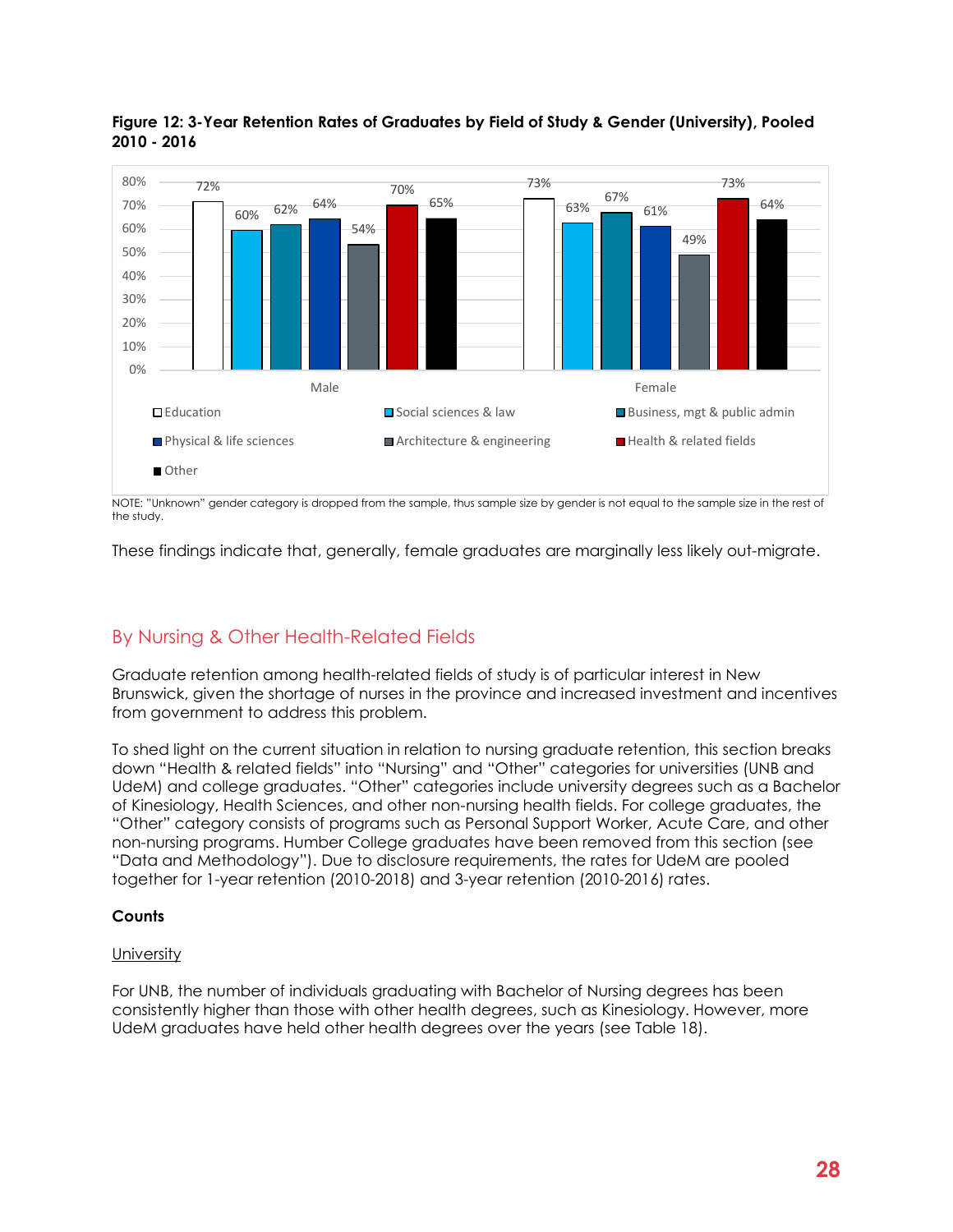|                    | <b>UNB</b> |       |         | <b>UdeM</b> |
|--------------------|------------|-------|---------|-------------|
| Graduation<br>Year | Nursing    | Other | Nursing | Other       |
| 2010               | 220        | 131   | 122     | 149         |
| 2011               | 231        | 151   | 123     | 134         |
| 2012               | 236        | 154   | 138     | 160         |
| 2013               | 240        | 168   | 131     | 173         |
| 2014               | 229        | 165   | 80      | 183         |
| 2015               | 237        | 185   | 102     | 169         |
| 2016               | 222        | 173   | 112     | 135         |
| 2017               | 200        | 178   | 100     | 139         |
| 2018               | 155        | 141   | 86      | 181         |

#### **Table 18: Total Number of Graduates in NB by Health-Related Fields: UNB & UdeM**

*Note: The number of Health-related fields' graduates across these categories has some discrepancy compared to publicly available data because of the different datasets and methodology used.*

#### College

In the case of colleges, Table 19 shows that about twice as many individuals graduate with other health-related diplomas than those with nursing diplomas (i.e. Licensed Practical Nurses).

#### <span id="page-35-0"></span>**Table 19: Total Number of Graduates in NB by Health-Related Fields (College)**

| Graduation<br>Year | <b>Nursing</b> | Other |
|--------------------|----------------|-------|
| 2017               | 190            | 362   |
| 2018               | 147            | 316   |

#### **1-Year Retention Rates**

**University** 

<span id="page-35-1"></span>The overall 1-year retention rate for nursing graduates from UNB is 74%, whereas about 71% of graduates in other health-related fields remain in the province 1 year after graduation (see Table 20). Similarly, Table 21 shows that UdeM nursing graduates are more likely to be retained, with 1-year retention rates of 92% and 87%, respectively.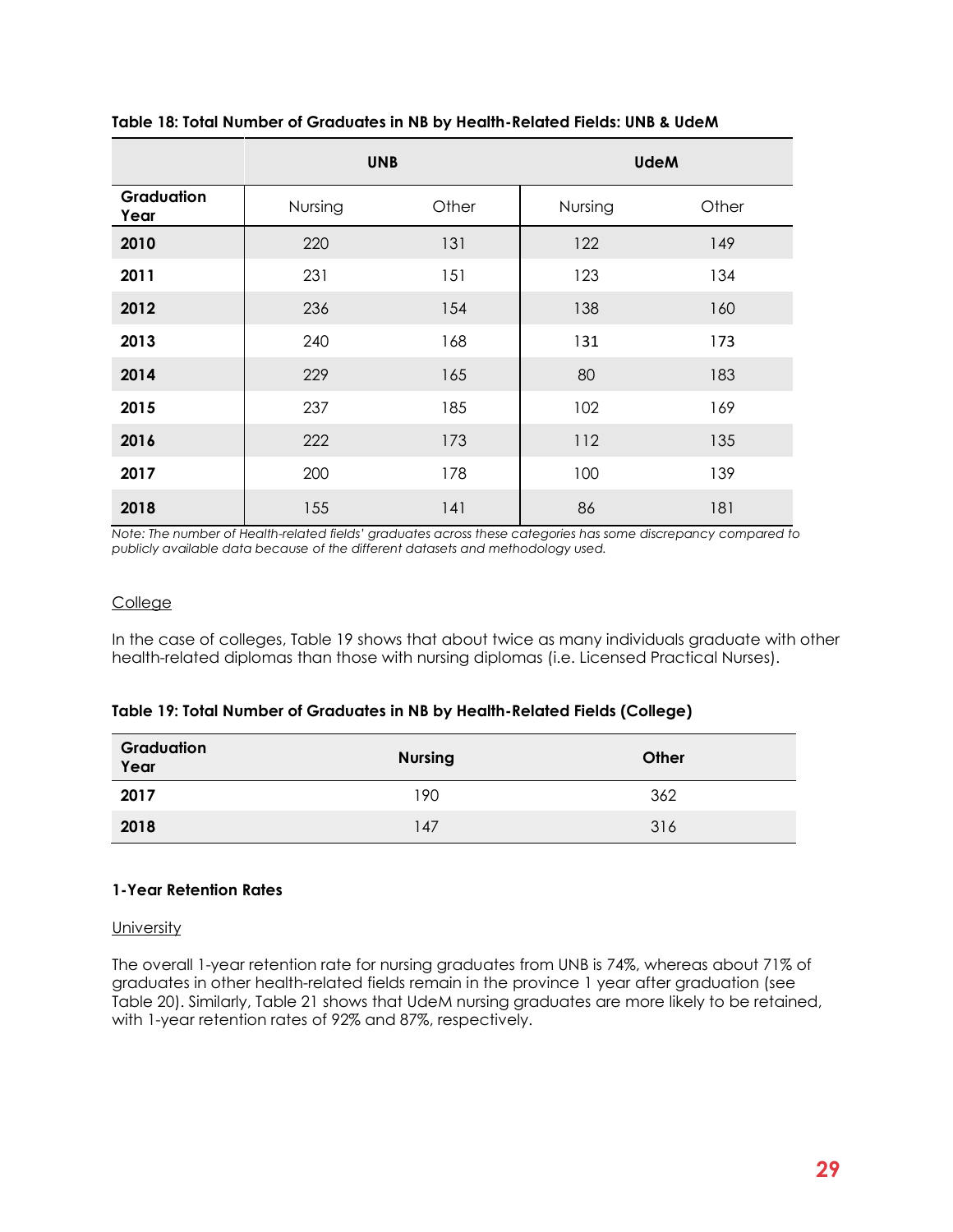| Graduation<br>Year | <b>Nursing</b> | Other |
|--------------------|----------------|-------|
| 2010               | 69%            | 63%   |
| 2011               | 76%            | 71%   |
| 2012               | 65%            | 75%   |
| 2013               | 60%            | 71%   |
| 2014               | 71%            | 78%   |
| 2015               | 79%            | 69%   |
| 2016               | 79%            | 64%   |
| 2017               | 89%            | 75%   |
| 2018               | 85%            | 75%   |

#### **Table 20: 1-Year Retention Rates of Graduates in NB by Health-Related Fields – UNB**

#### <span id="page-36-0"></span>**Table 21: 1-Year Retention Rates (Pooled 2010-2018) of Graduates in NB by Health-Related Fields – UdeM**

| Graduation<br>Year | <b>Nursing</b> | Other |
|--------------------|----------------|-------|
| Pooled (2010-2018) | 92%            | 87%   |

*Note: Data has been pooled across years, as small counts precluded disclosure by year.*

#### **College**

1-year retention rates for graduates with nursing and other health-related diplomas are over 90%. This is likely due to the fairly high distribution of local students in colleges (Figure 13).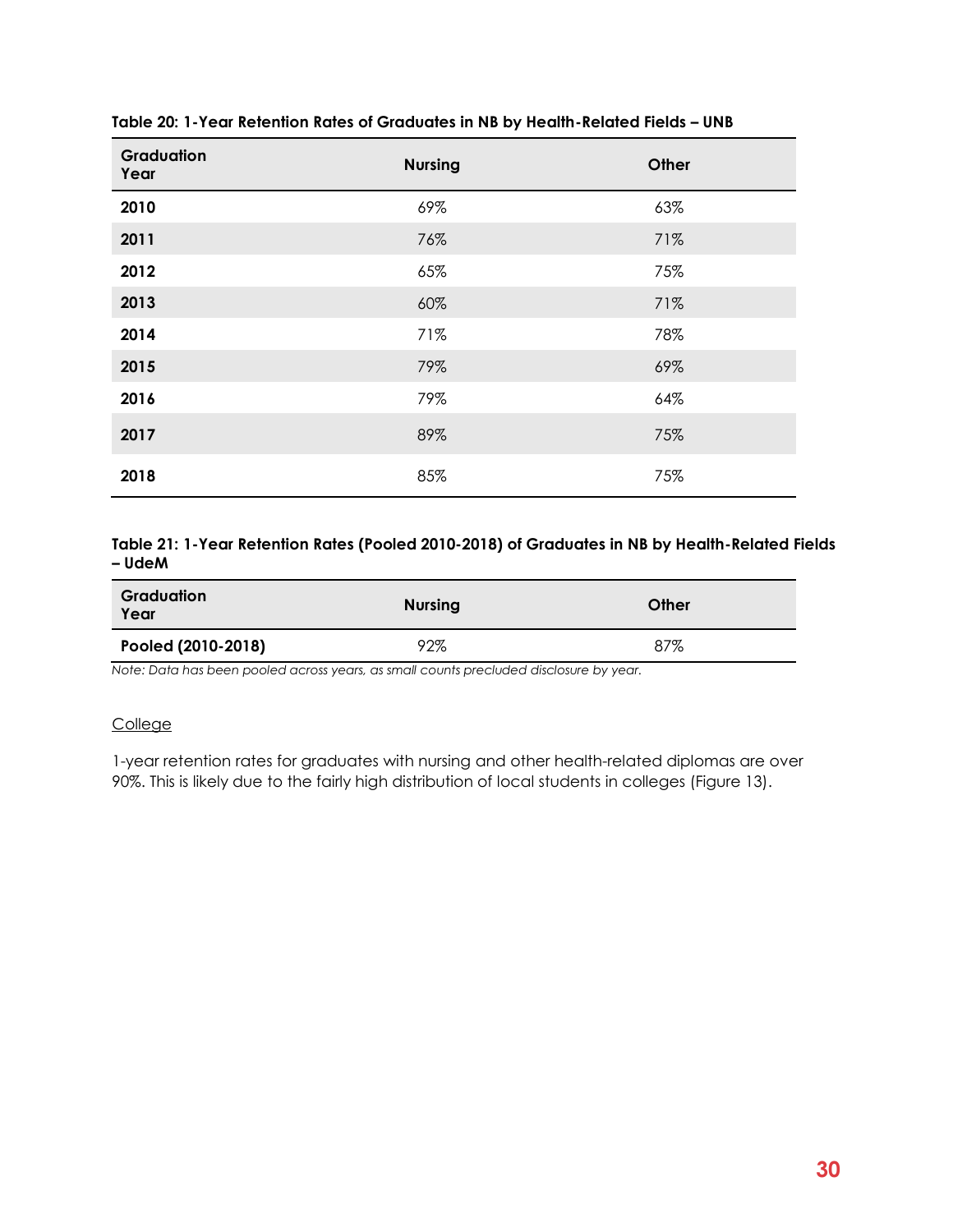

<span id="page-37-0"></span>**Figure 13: 1-Year Retention Rates of Graduates by Health-Related Fields (College)**

#### **3-Year Retention Rates**

#### **University**

Overall, the 3-year retention rate for graduates with Bachelor of Nursing degrees from UNB is 66% in Table 22. Over 62% of individuals in other health-related fields (UNB) remain in the province after 3 years. In the case of UdeM, 87% of nursing graduates are retained after 3 years, while 82% of graduates in other health-related fields are retained (see Table 23) .

<span id="page-37-2"></span>

| <b>Graduation</b><br>Year | <b>Nursing</b> | Other |
|---------------------------|----------------|-------|
| 2010                      | 64%            | 53%   |
| 2011                      | 68%            | 60%   |
| 2012                      | 60%            | 63%   |
| 2013                      | 56%            | 66%   |
| 2014                      | 66%            | 68%   |
| 2015                      | 73%            | 65%   |
| 2016                      | 74%            | 60%   |

<span id="page-37-1"></span>

| Table 22: 3-Year Retention Rates of Graduates in NB by Health-Related Fields – UNB |  |
|------------------------------------------------------------------------------------|--|
|------------------------------------------------------------------------------------|--|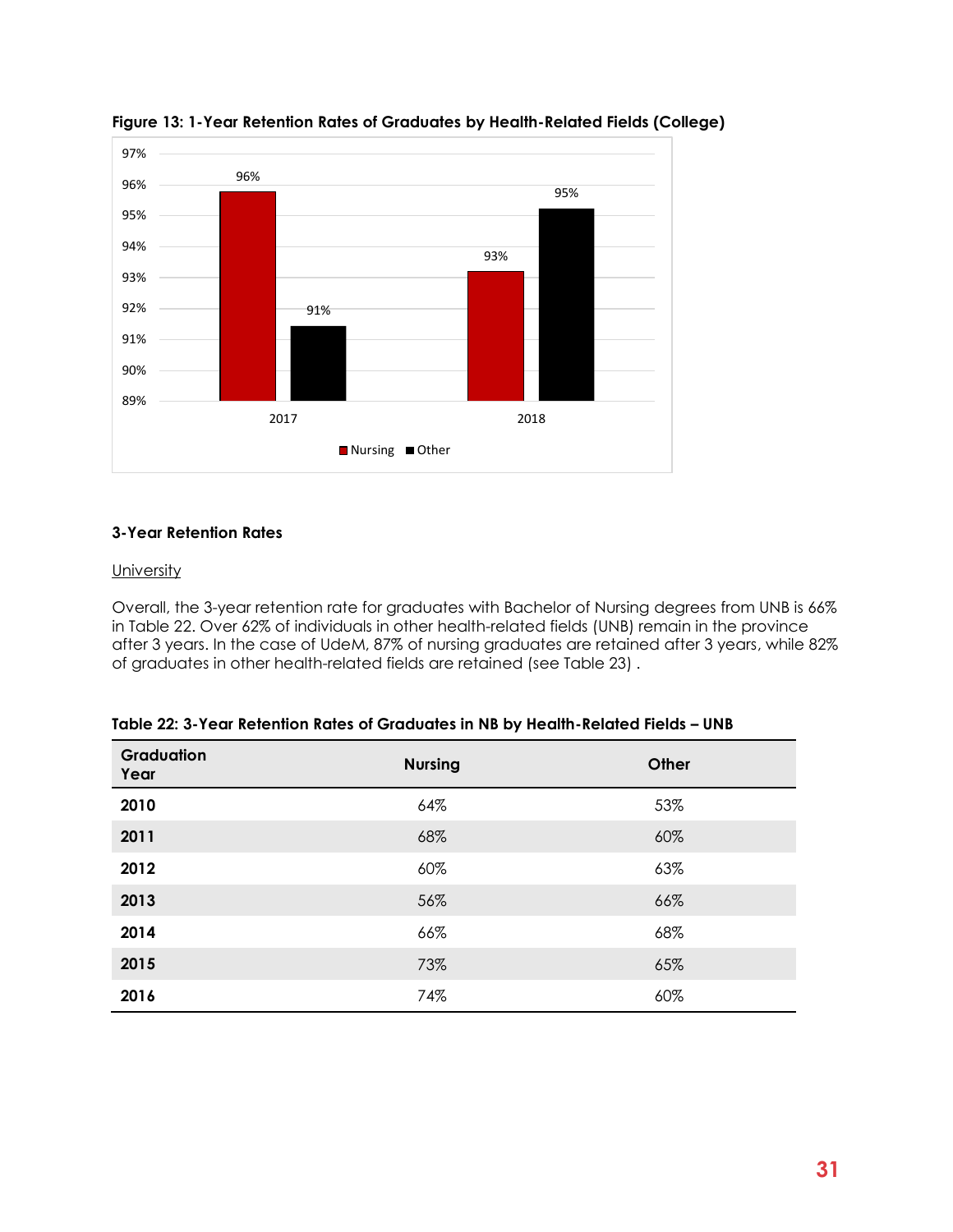#### **Table 23: 3-Year Retention Rate (Pooled 2010-2016) of Graduates in NB by Health-Related Fields – UdeM**

| Graduation<br>Year | <b>Nursing</b> | Other |
|--------------------|----------------|-------|
| Pooled (2010-2016) | 87%            | 82%   |

*Note: Data has been pooled across years, as small counts precluded disclosure by year.*

# <span id="page-38-0"></span>By Health-Related Fields & Previous Residence

This section provides distributions of graduates in health-related fields by previous residence. Due to disclosure requirements, the categories of Out of Province and Out of Country are combined into Non-NB category, and all the years are pooled together for 1-year retention (2010-2018) and 3-year retention (2010-2016) rates. For college graduates, 1-year retention rates by healthrelated fields and previous residence have been excluded due to small counts. Like the previous section, this section excludes Humber College data.

#### **Counts**

#### **University**

Table 24 shows that the majority of UNB nursing graduates are from NB (81%), while the other 19% are Non-NB graduates (Out of Province + Out of Country). Around 67% of graduates in other health-related degrees from UNB have indicated NB as their previous residence.

| <b>Previous Residence</b> | <b>Nursing</b> | Other |
|---------------------------|----------------|-------|
| <b>NB</b>                 | 1,604          | 974   |
| <b>Out of Province</b>    | 353            | 407   |
| Out of Country            | 13             | 65    |

#### <span id="page-38-1"></span>**Table 24: Number of Health Graduates by Previous Residence (UNB: 2010-2018)**

*Note: Data has been pooled across years, as small counts precluded disclosure by year.*

<span id="page-38-2"></span>Out of all nursing graduates from UdeM, 93% are from the province, while Out of Province and Out of Country graduates constitute 3% and 4%, respectively. Approximately 88% of graduates in other health-related fields are from NB, followed by 9% for Out of Province and 3% for Out of Country (see Table 25).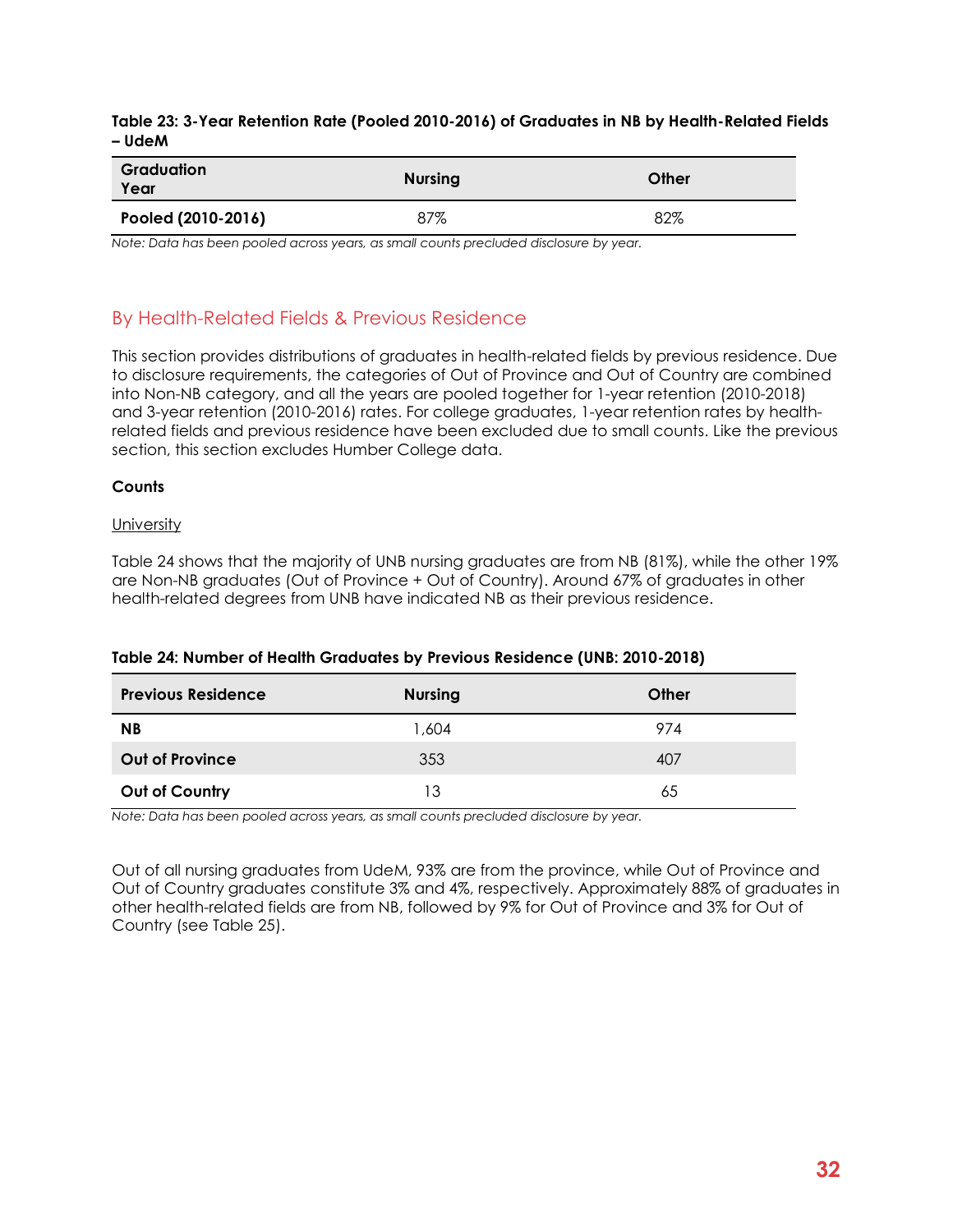#### **Table 25: Number of Health Graduates by Previous Residence (UdeM: 2010-2018)**

| <b>Previous Residence</b> | <b>Nursing</b> | Other |
|---------------------------|----------------|-------|
| ΝB                        | 928            | 1,252 |
| <b>Out of Province</b>    | 29             | 128   |
| Out of Country            | 37             | 43    |

*Note: Data has been pooled across years, as small counts precluded disclosure by year.* 

#### **College**

For college graduates in health-related fields, over 90% of graduates in both nursing and other categories are from NB (Table 26).

#### <span id="page-39-0"></span>**Table 26: Number of Health Graduates by Previous Residence (College: 2017-2018)**

| <b>Previous Residence</b> | <b>Nursing</b> | Other |
|---------------------------|----------------|-------|
| <b>New Brunswick</b>      | 324            | 639   |
| <b>Out of Province</b>    | 6              | 20    |
| Out of Country            |                | 19    |

#### **1-Year Retention Rates**

#### **University**

UNB health graduates from NB exhibit higher retention rates than Non-NB (Out of Province + Out of Country) graduates in both nursing and other degree categories in Table 27. However, it appears that over half of the Non-NB (Out of Province + Out of Country) individuals in nursing remain in the province 1 year after graduation, as opposed to 37% in other health-related degrees.

#### <span id="page-39-1"></span>**Table 27: 1-Year Retention Rates of Health Graduates by Previous Residence (UNB: 2010-2018)**

| <b>Previous Residence</b> | <b>Nursing</b> | Other |
|---------------------------|----------------|-------|
| <b>NB</b>                 | 79%            | 88%   |
| Non-NB                    | 51%            | 37%   |

*Note: Non-NB is Out of Province + Out of Country. Data has been pooled aross years, as small counts precluded disclosure by year.*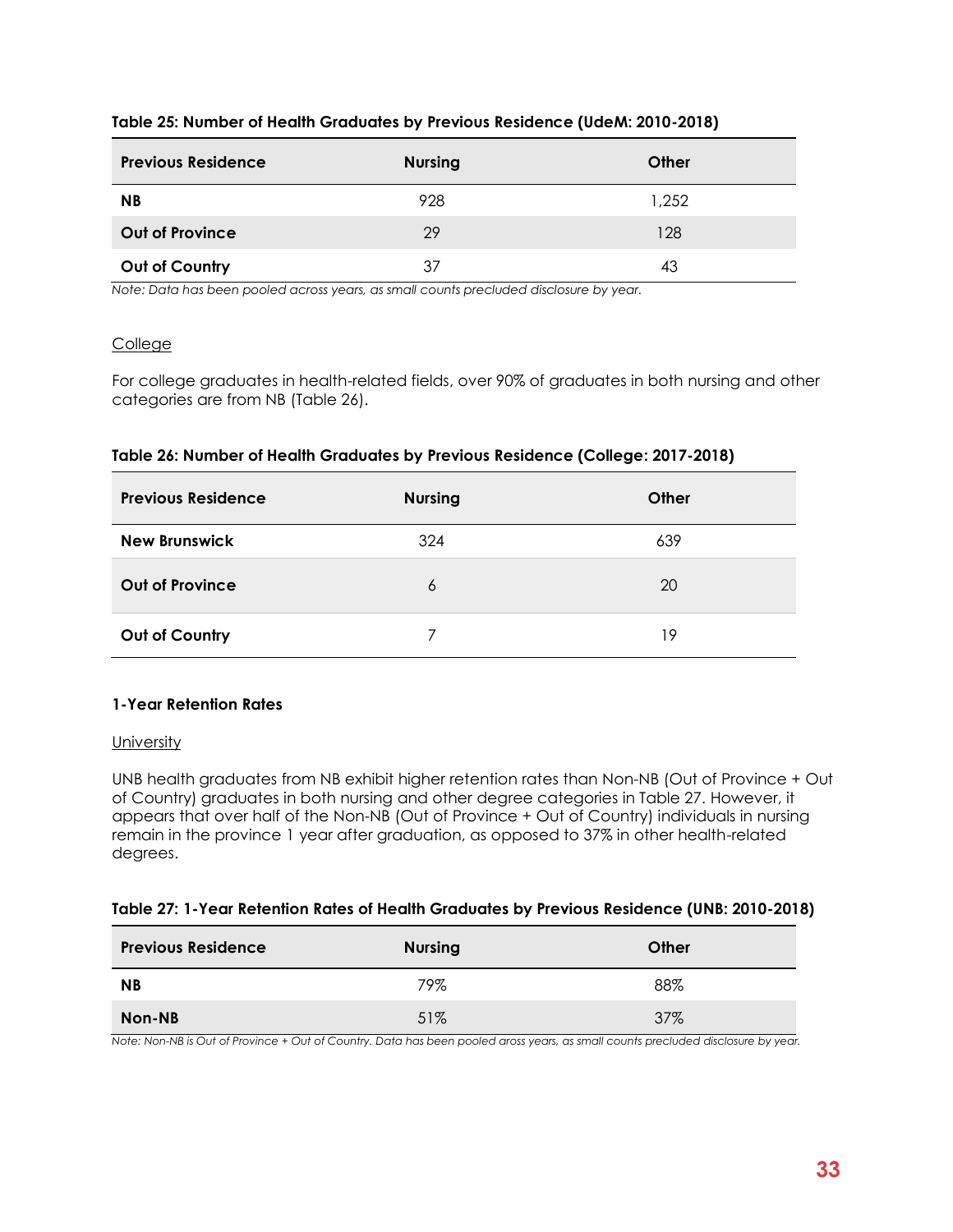In the case of UdeM (Table 28), both nursing and other health-related graduates from NB exhibit 1-year retention rates of around 94%. Similar to UNB, more Non-NB nursing graduates (56%) are retained compared to individials in other health-related fields (31%).

#### <span id="page-40-1"></span>**Table 28: 1-Year Retention Rates of Health Graduates by Previous Residence (UdeM: 2010-2018)**

| <b>Previous Residence</b> | <b>Nursing</b> | Other |
|---------------------------|----------------|-------|
| <b>NB</b>                 | 94%            | 95%   |
| Non-NB                    | 56%            | 31%   |

*Note: Non-NB is Out of Province + Out of Country. Data has been pooled across years, as small counts precluded disclosure by year.* 

#### **3-Year Retention Rates**

#### **University**

Overall, the 3-year retention rate for UNB graduates with Bachelor of Nursing degrees is 71% (Table 29). About 77% of individuals in other health-related fields remain in the province after 3 years.

#### <span id="page-40-2"></span>**Table 29: 3-Year Retention Rates of Health Graduates by Previous Residence (UNB: 2010-2016)**

| <b>Previous Residence</b> | <b>Nursing</b> | Other |
|---------------------------|----------------|-------|
| <b>NB</b>                 | 71%            | 77%   |
| Non-NB                    | 44%            | 34%   |

*Note: Non-NB is Out of Province + Out of Country. Data has been pooled aross years, as small counts precluded disclosure by year.*

After 3 years, the majority (approximately 90%) of UdeM graduates in nursing and other categories who identify NB as their previous residence remain in the province. Almost half of those with Bachelor of Nursing degrees but not from the province (Out of Province + Out of Country) are retained 3 years after graduation.

#### <span id="page-40-3"></span>**Table 30: 3-Year Retention Rates of Health Graduates by Previous Residence (UdeM: 2010-2016)**

| <b>Previous Residence</b> | <b>Nursing</b> | Other |
|---------------------------|----------------|-------|
| <b>NB</b>                 | 89%            | 89%   |
| Non-NB                    | 47%            | 27%   |

<span id="page-40-0"></span>*Note: Non-NB is Out of Province + Out of Country. Data has been pooled across years, as small counts precluded disclosure by year.*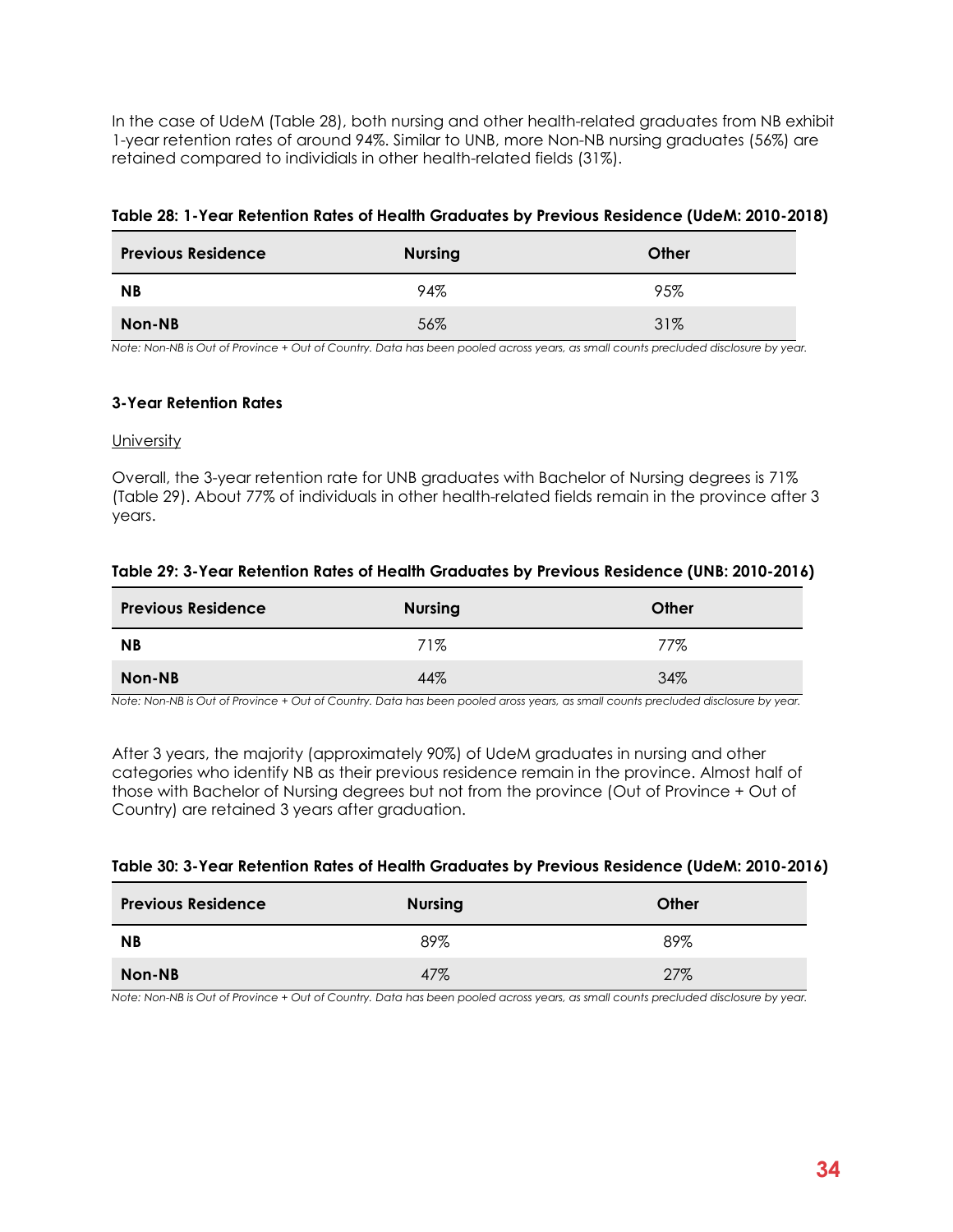# By Level of Education

This section presents estimates by level of education divided into undergraduate, postgraduate, and college categories. Any certificate or diploma holders from universities are included under the undergraduate category for the purpose of disclosure requirements.

#### **Counts**

The jump in undergraduate numbers from 2014 onwards is due to the inclusion of MTA and STU students. However, it is not reflected in the postgraduate category, as STU does not offer postgraduate programs and MTA only has a few postgraduate students.

| <b>Graduation Year</b> | Undergraduate*                                                             | Postgraduate | College |
|------------------------|----------------------------------------------------------------------------|--------------|---------|
| 2010                   | 3,062                                                                      | 584          |         |
| 2011                   | 3,092                                                                      | 590          |         |
| 2012                   | 2,804                                                                      | 751          |         |
| 2013                   | 2,900                                                                      | 712          |         |
| 2014                   | 3,924                                                                      | 757          |         |
| 2015                   | 3,970                                                                      | 702          |         |
| 2016                   | 3,891                                                                      | 663          |         |
| 2017                   | 3,757                                                                      | 675          | 3,460   |
| 2018                   | 3,539                                                                      | 643          | 3,482   |
|                        | *Undergraduates include certificate and diploma holders from universities. |              |         |

<span id="page-41-1"></span>

#### **1-Year Retention Rates**

<span id="page-41-0"></span>Even though the number of undergraduate students is much higher than postgraduate students, the overall 1-year retention rates are quite similar: 68% and 67%, respectively (Figure 14). More than 90% of college graduates are retained in NB 1 year after graduation.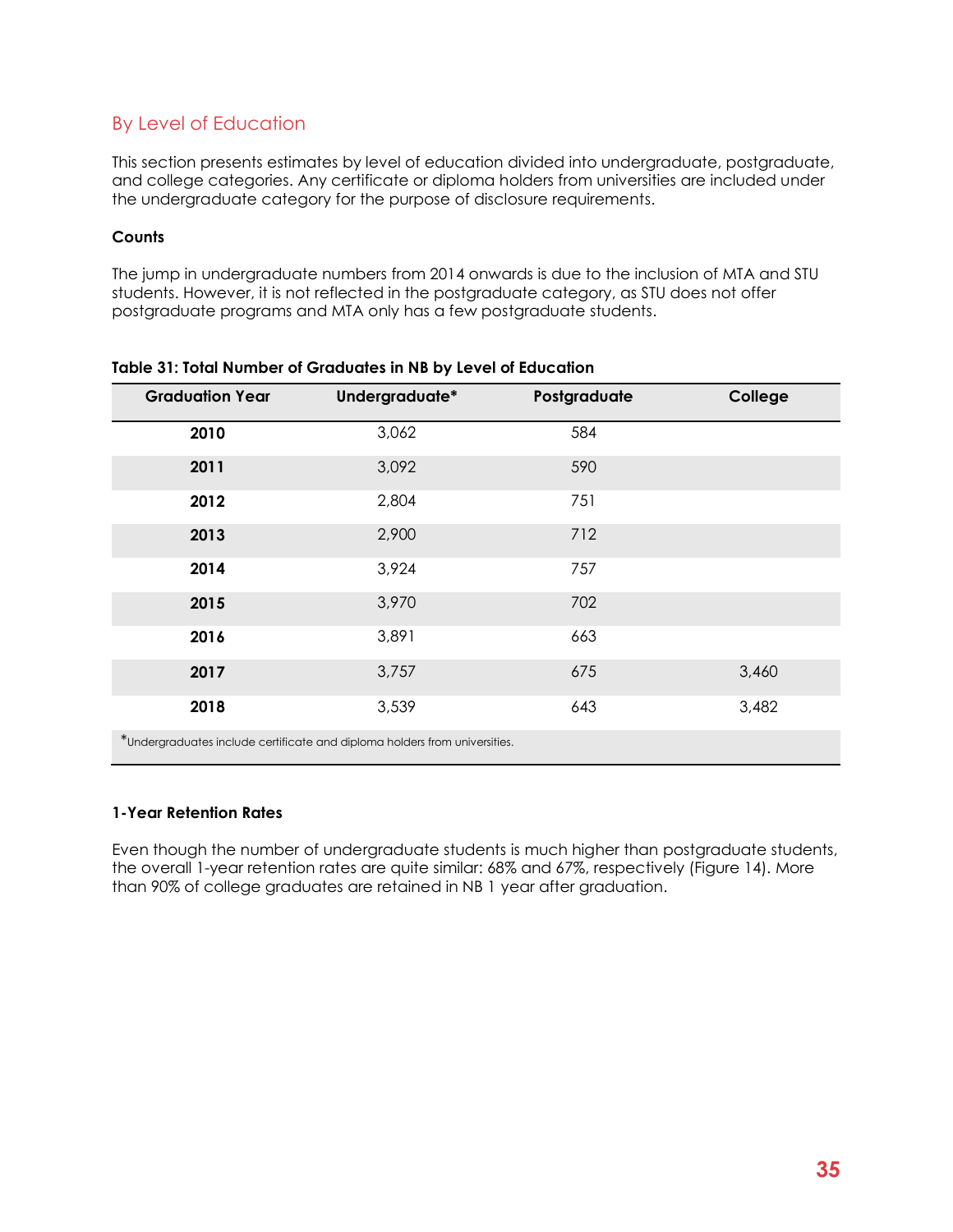

**Figure 14: 1-Year Retention Rates of Graduates by Level of Education**

\*Undergraduates include certificate and diploma holders from universities.

#### **3-Year Retention Rates**

As expected, 3-year retention rates drop in comparison for both undergraduate (55%) and postgraduate (58%) students. The trajectory of retention over the years is quite steady for these categories, with bit of a decline since 2014, which perhaps can be attributed to the presence of MTA and STU graduates in the data.



<span id="page-42-1"></span>**Figure 15: 3-Year Retention Rates of Graduates by Level of Education**

<span id="page-42-0"></span>\*Undergraduates include certificate and diploma holders from universities.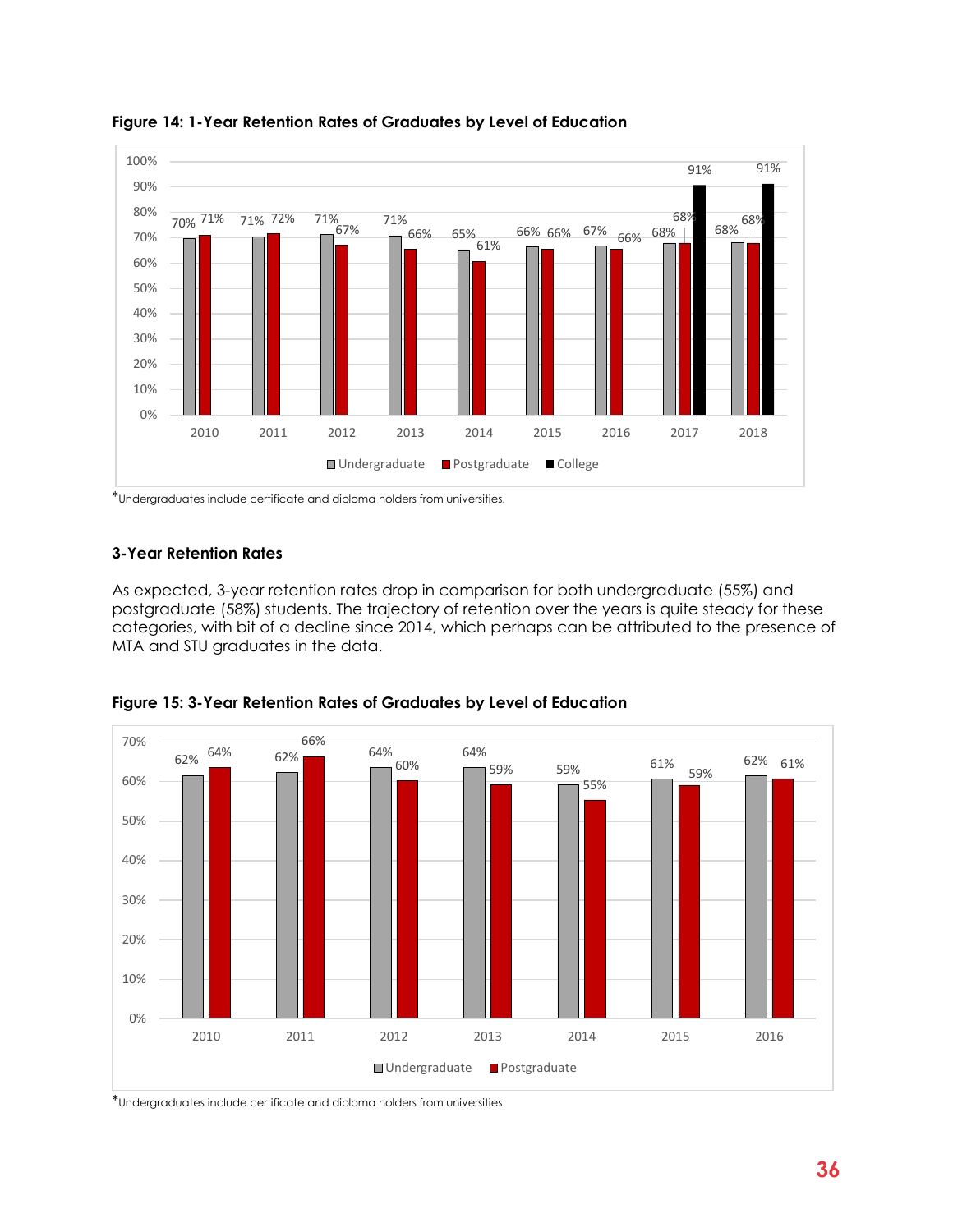# By Educational Institution

The tables and figures in this section estimate the number of graduates and retention rates by institution. First, only undergraduate students for each institution are presented, followed by the presentation of all graduates by institution. This section also presents the distribution of graduates in each institution by their previous residence.

#### **Counts**

#### Undergraduate-Only Students, by Institution

Table 32 reveals that UNB has the highest number of undergraduates among all universities in NB, with graduating numbers ranging from 1,800-2,000 annually. Certificate and diploma holders from universities have been combined with undergraduate degree holders due to disclosure issues. Based on MPHEC data, the proportion of certificate and diploma holders is less than 5% for most years and most institutions.

| <b>Graduation Year</b> | <b>UNB</b> | <b>UdeM</b>                                                                      |
|------------------------|------------|----------------------------------------------------------------------------------|
| 2010                   | 2,146      | 916                                                                              |
| 2011                   | 2,142      | 950                                                                              |
| 2012                   | 1,867      | 937                                                                              |
| 2013                   | 1,893      | 1,007                                                                            |
| 2014                   | 1,987      | 893                                                                              |
| 2015                   | 2,018      | 940                                                                              |
| 2016                   | 1,995      | 902                                                                              |
| 2017                   | 1,959      | 855                                                                              |
| 2018                   | 1,914      | 794                                                                              |
|                        |            | *Undergraduates include certificate and diploma holders from universities. These |

#### <span id="page-43-0"></span>**Table 32: Total Number of Graduates in NB by Educational Institution (Undergraduate-Only\* Students)**

have been combined due to small counts in retention for university certificate and diploma holders.

#### All Graduates, by Institution

UNB continues to have the largest number of graduates when all categories are considered across all post-secondary institutions in the province (see Table 33). After the colleges (NBCC & NBCCD and CCNB), UdeM is the next largest institution in terms of number of graduates per year. The number of graduates in Table 33 is larger than the number in Table 32 because it accounts for all graduates (undergraduates and postgraduates), rather than undergraduates only.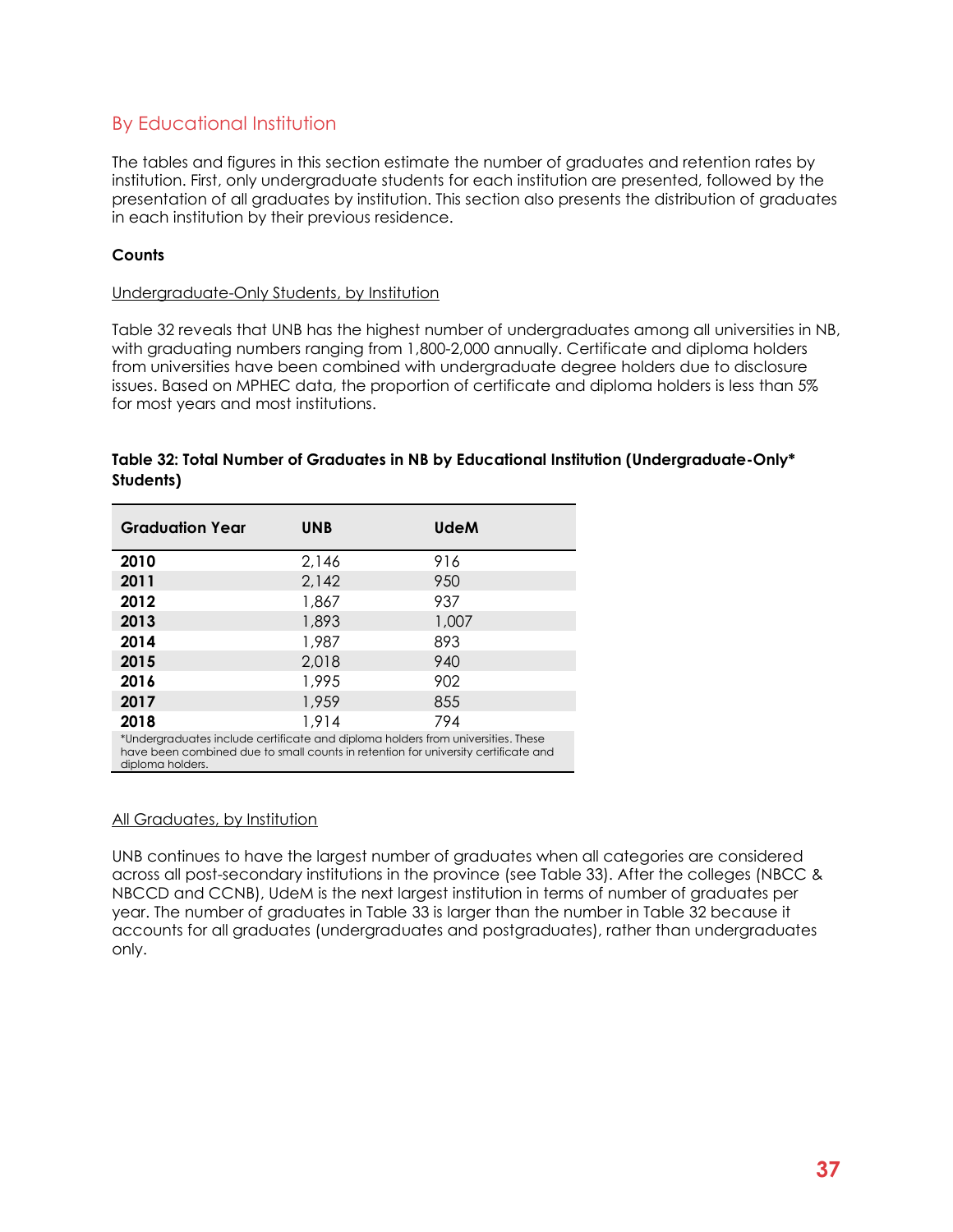| Graduation<br>Year | <b>UNB</b> | <b>UdeM</b> | <b>STU</b> | <b>MTA</b> | <b>NBCC &amp;</b><br><b>NBCCD</b> | <b>CCNB</b> |
|--------------------|------------|-------------|------------|------------|-----------------------------------|-------------|
| 2010               | 2,573      | 1,073       |            |            |                                   |             |
| 2011               | 2,600      | 1,082       |            |            |                                   |             |
| 2012               | 2,446      | 1,109       |            |            |                                   |             |
| 2013               | 2,471      | 1,141       |            |            |                                   |             |
| 2014               | 2,624      | 1,010       | 521        | 526        |                                   |             |
| 2015               | 2,579      | 1,077       | 567        | 449        |                                   |             |
| 2016               | 2,521      | 1,035       | 511        | 487        |                                   |             |
| 2017               | 2,501      | 986         | 506        | 439        | 2,160                             | 1,300       |
| 2018               | 2,413      | 935         | 412        | 422        | 2,303                             | 1,179       |

<span id="page-44-0"></span>**Table 33: Total Number of Graduates in NB by Educational Institution (All Graduates)**

Table 34 (below) exhibits the proportion of students in each institution according to their previous residence. The majority of college graduates are from NB (over 94% for NBCC & NBCCD and 81% for CCNB).

Over half of MTA graduates are from Out of Province, and in total there are about 62% of Non-NB (i.e. Out of Province and Out of Country) graduates from MTA. One-quarter (25%) of UNB graduates are from Out of Province, and Out of Country graduates constitute about 17% of the institute's graduates. Meanwhile, about 20% of UdeM graduates are not from NB, which is the lowest proportion among all universities in NB.

This distribution of graduates by their previous residence likely has an impact on retention rates in the following statistics. However, while a large percentage of Out of Province graduates (i.e. at UNB) may sometimes explain low retention rates, it also shows that NB institutions are educating the students of other provinces, which is a positive thing.

| Institution                       | <b>New</b><br><b>Brunswick</b> | Out of<br>Province | Out of<br>Country | % Out of<br><b>Province</b> | % Out of<br>Country |
|-----------------------------------|--------------------------------|--------------------|-------------------|-----------------------------|---------------------|
| <b>UNB</b>                        | 13,240                         | 5,729              | 3,759             | 25%                         | 17%                 |
| <b>UdeM</b>                       | 7,533                          | 673                | 1,242             | $7\%$                       | 13%                 |
| <b>STU</b>                        | 1,781                          | 153                | 43                | 21%                         | 5%                  |
| <b>MTA</b>                        | 891                            | 1,236              | 196               | 53%                         | 8%                  |
| <b>NBCC &amp;</b><br><b>NBCCD</b> | 4,183                          | 103                | 177               | 2%                          | 4%                  |
| <b>CCNB</b>                       | 2,017                          | 98                 | 364               | 4%                          | 15%                 |

<span id="page-44-1"></span>**Table 34: Distribution of Graduates in NB by Educational Institution (All Graduates) & Previous Residence**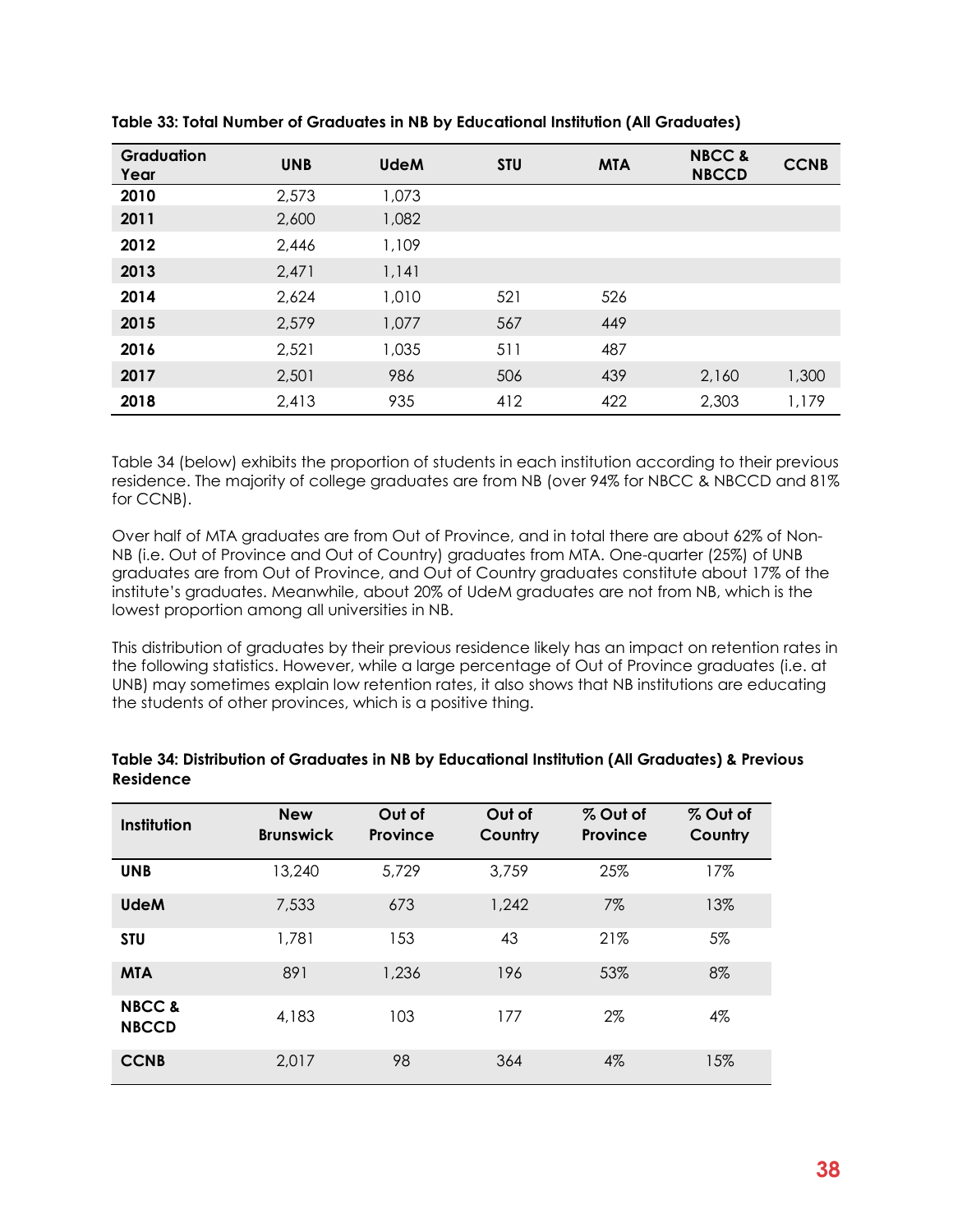#### **1-Year Retention Rates**

#### Undergraduate-Only Students, by Institution

Among the post-secondary institutions that offer at least undergraduate degrees, UdeM exhibits the highest retention rates, with 84% of the graduates retained after 1 year (see Table 35). Along with having a higher ratio of local students compared to other universities, UdeM is a French university, and Francophones have a lower likelihood of outmigration compared to others (see Emery et al., 2019). For UNB undergraduates, the 1-year retention rate is 63% overall.

| <b>Graduation Year</b>                                                     | <b>UNB</b> | <b>UdeM</b> |
|----------------------------------------------------------------------------|------------|-------------|
| 2010                                                                       | 63%        | 85%         |
| 2011                                                                       | 63%        | 87%         |
| 2012                                                                       | 64%        | 86%         |
| 2013                                                                       | 64%        | 83%         |
| 2014                                                                       | 62%        | 83%         |
| 2015                                                                       | 63%        | 82%         |
| 2016                                                                       | 63%        | 82%         |
| 2017                                                                       | 64%        | 84%         |
| 2018                                                                       | 65%        | 87%         |
| *Undergraduates include certificate and diploma holders from universities. |            |             |

<span id="page-45-0"></span>

| Table 35: 1-Year Retention Rates of Graduates by Educational Institution (Undergraduate-Only* |  |
|-----------------------------------------------------------------------------------------------|--|
| Students)                                                                                     |  |

#### Institutions, All Levels

<span id="page-45-1"></span>Colleges exhibit the highest 1-year retention rates among all post-secondary institutions in NB, with about 94% of NBCC & NBCCD and 85% of CCNB graduates remaining in NB after 1 year (Table 36). STU graduates are also comprised of a significant portion of NB residents, and the overall 1-year retention rate of STU undergraduates is the second highest, at 75%. In comparison, less than half of MTA graduates (42%) remain in the province 1 year after graduation.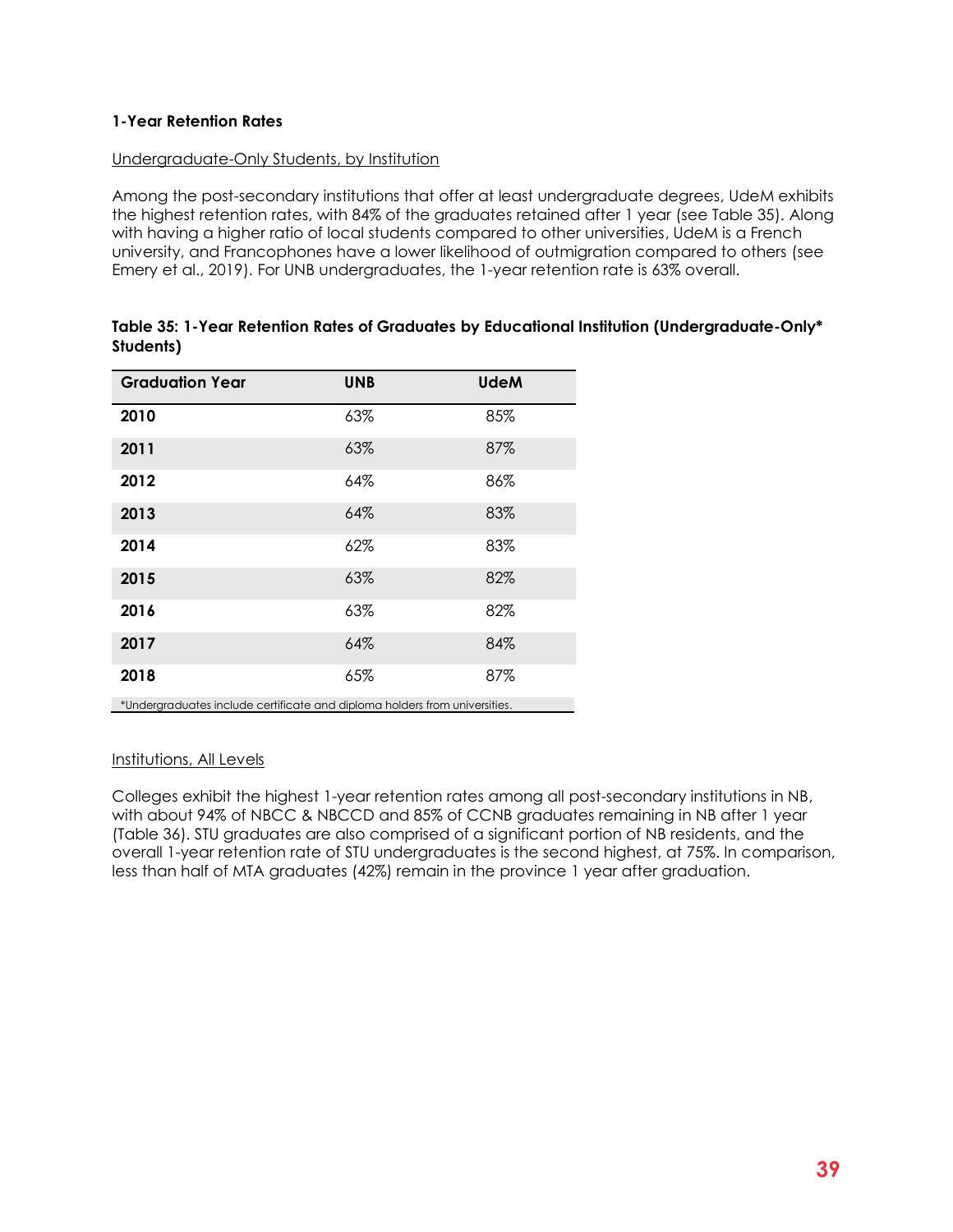| Graduation<br>Year | <b>UNB</b> | <b>UdeM</b> | <b>STU</b> | <b>MTA</b> | <b>NBCC &amp;</b><br><b>NBCCD</b> | <b>CCNB</b> |
|--------------------|------------|-------------|------------|------------|-----------------------------------|-------------|
| 2010               | 64%        | 84%         |            |            |                                   |             |
| 2011               | 64%        | 86%         |            |            |                                   |             |
| 2012               | 64%        | 84%         |            |            |                                   |             |
| 2013               | 64%        | 83%         |            |            |                                   |             |
| 2014               | 61%        | 83%         | 72%        | 40%        |                                   |             |
| 2015               | 62%        | 82%         | 74%        | 43%        |                                   |             |
| 2016               | 63%        | 81%         | 76%        | 43%        |                                   |             |
| 2017               | 64%        | 83%         | 76%        | 44%        | 94%                               | 85%         |
| 2018               | 64%        | 86%         | 78%        | 41%        | 94%                               | 85%         |

**Table 36: 1-Year Retention Rates of Graduates by Educational Institution (All Graduates)**

#### **3-Year Retention Rates**

#### Undergraduate-Only Students, by Institution

Figure 16 shows that, 3 years after graduation, about 56% of UNB undergraduates remain. The 3 year retention rates for graduates from STU and UdeM are higher, at 65% and 78%, respectively.



<span id="page-46-0"></span>**Figure 16: 3-Year Retention Rates of Graduates by Educational Institution (Undergraduate-Only\* Students)**

\*Undergraduates include certificate and diploma holders from universities.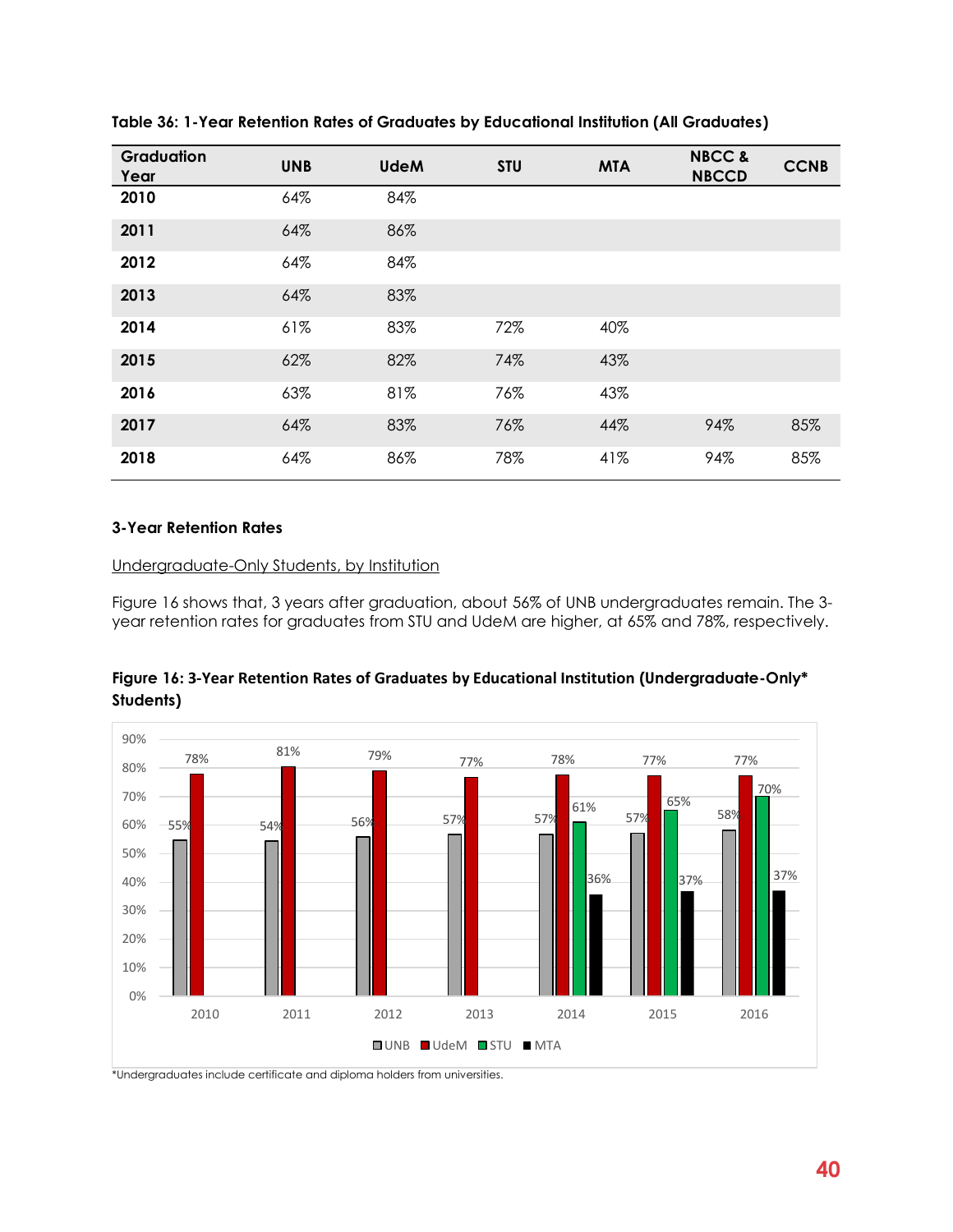#### Institutions: All Levels

The findings presented in Figure 17 below (All Graduates) are very similar to the those in Figure 15 (Undergraduates Only). The 3-year retention rate for MTA graduates is below 40%, while UdeM exhibits the highest rates with an overall 3-year retention of 77%.



<span id="page-47-0"></span>**Figure 17: 3-Year Retention Rates of Graduates by Educational Institution (All Graduates)**

The descriptive statistics in this section further reinforce the notion that the previous residence of graduates plays a significant role in retention rates.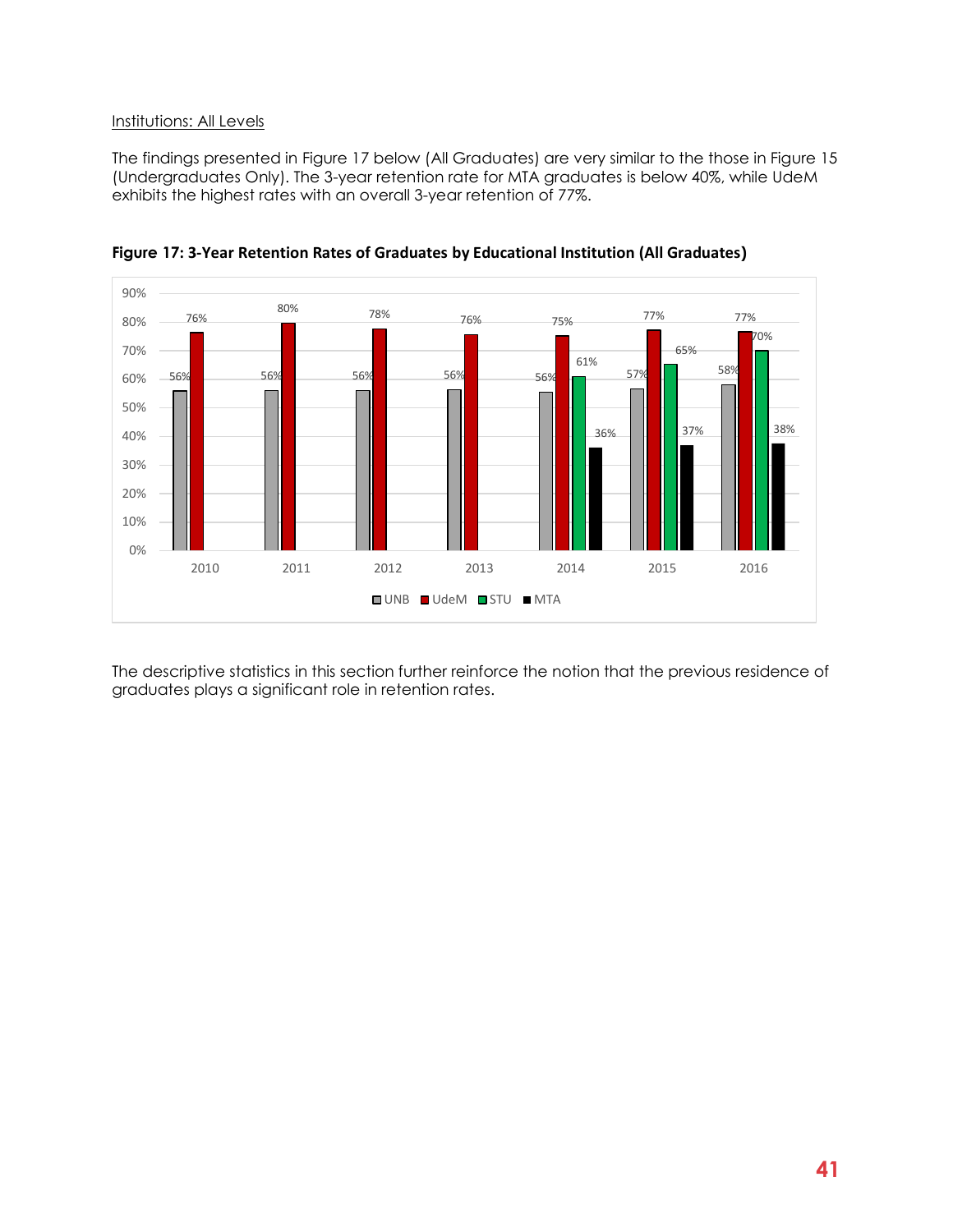# <span id="page-48-0"></span>**DISCUSSION OF FINDINGS**

The objective of this report is to measure the retention rates of graduates from different publicly funded post-secondary institutions in NB. Results are broken down by educational institution, year of graduation, gender, immigrant status, level of education, field of study, and previous residence.

Overall, we find that college graduates have a higher retention rate (1-year retention of 91%) than university graduates (1-year retention of 67%).

Among both college and university graduates, those who were originally from NB before pursuing post-secondary education appear the most likely to remain in NB after graduating. That being said, in recent years the retention rates for Out of Country students have been increasing.

Females have higher retention rates than males, and graduates from UdeM have the highest university retention rates, while graduates from MTA have the lowest.

These key findings are discussed in more detail, and with commentary on their implications, in the subsections below.

#### **University vs Community College**

The results of this study may initially seem to imply that university graduates in NB are far less likely to remain in the province as opposed to college graduates, and the comparative findings throughout the paper are quite consistent.

This is not unique to NB, as individuals with higher levels of education are more likely to be geographically mobile in terms of the labour market (Machin et al., 2012; Malamud & Wozniak, 2012). One of the reasons why university graduates move away could be that they are unable to find local employment meeting their expected wage demands (Costa and Kahn, 2000; Davis & Dingel, 2019; Lkhagvasuren, 2014; Wheeler, 2001). University graduates are more spatially integrated in terms of the labour market, meaning they are more versatile in terms of skills and can find employment that better matches their expertise and wage demands elsewhere (Amior, 2019).

Results from 2017 and 2018 (Figures 6 and 7) show that in general the 1-year retention rate for college graduates is about 5 percentage points higher than for university graduates, regardless of previous residence. This difference should be interpreted with caution, as retention can be seen as a "bi-polar" concept in which higher retention could be either positive or negative depending on the rationale.

On the one hand, the nature of community college training may be more in line with local and provincial needs, and that may contribute to higher retention. On the other hand, higher retention may also indicate that skills gained had little market value elsewhere, as graduates failed to find employers (outside NB) who would pay them high enough wages to influence a decision to relocate.

It could also be the case that college graduates settled for other jobs in the province, as there was perhaps little difference between the job they were trained for in terms of wages or conditions in other jurisdictions and the jobs they settled for in NB. At the same time, lower retention rates for university graduates could imply that they are more versatile in terms of skills and are therefore in higher demand.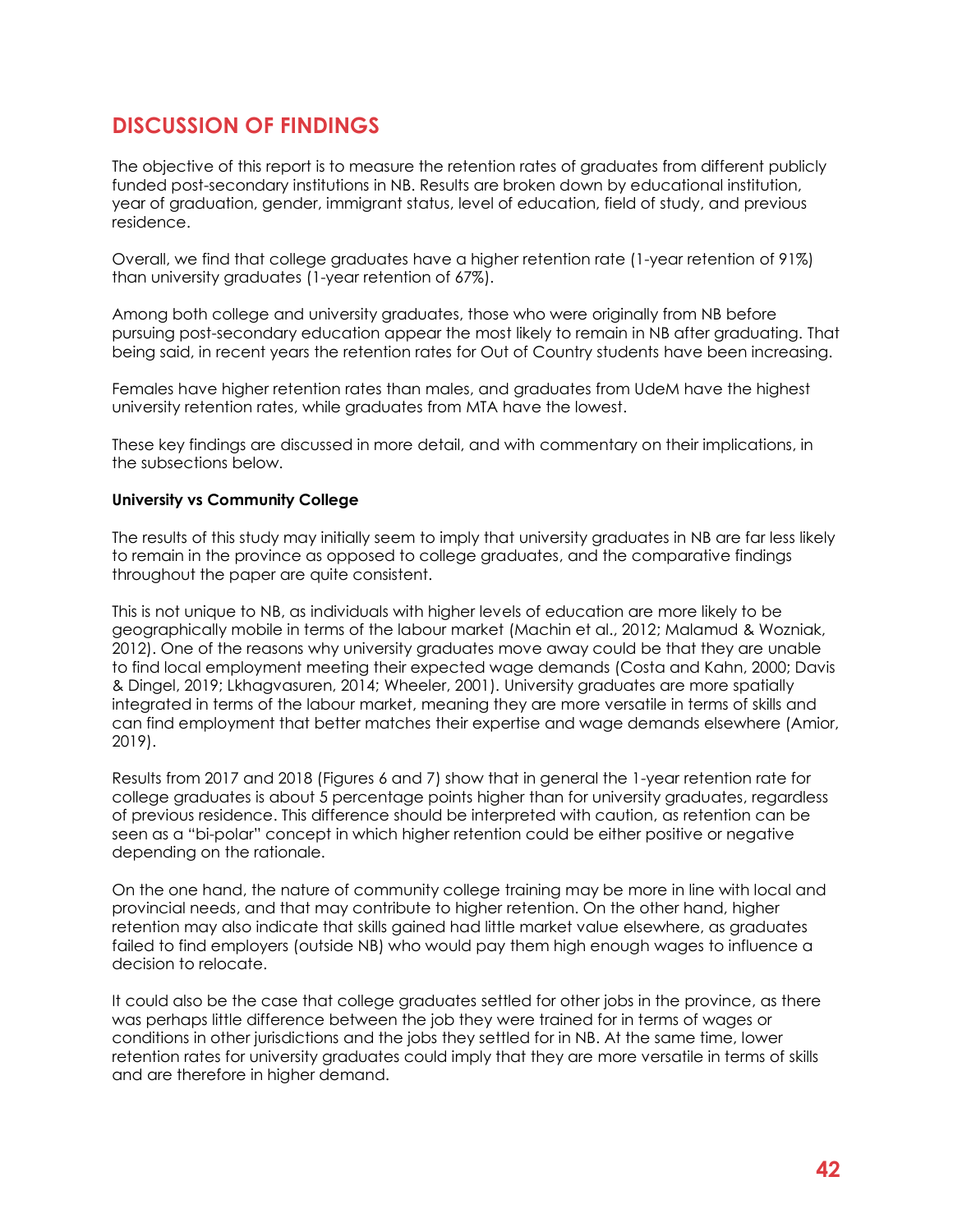The composition of students in terms of previous residence largely explains the difference in retention rates between college and university graduates. Community colleges mostly consist of graduates who are originally from NB. Meanwhile, a significant proportion of university graduates are not from the province. When retention rates are disaggregated by previous residence, 1 year rates for NB residents who graduated from universities reaches over 90%.

#### **Previous Residence/Student Status**

As suggested in the paragraph above, we find that one of the significant factors affecting retention in NB is the previous residence of graduates.

Graduates who lived in NB before pursuing post-secondary education are more likely to stay in NB after graduating. This is certainly not surprising, and it is quite natural to expect higher retention rates among graduates who were already living in the province, given the family and social ties they likely developed over the years. Conversely, by the same logic, lower retention rates are expected from domestic graduates from Out of Province because of their similar ties to their home province. By this reasoning, unless there are other motivations, such as economic incentives in terms of employment, Out of Province graduates are more likely to leave NB and return to their home provinces.

Out of Country (international) graduates exhibit lower retention rates than NB residents. The migration decisions of international students could perhaps be due to a combination of 2 factors: (i) the availability/existence of compatriot communities and (ii) employment opportunities.

For instance, on the one hand, Haan and Prokopenko (2016) find that a large proportion of immigrants move to Ontario from other provinces with smaller immigrant populations. Krahn et al. (2003) also indicate that interprovincial migration often arises from immigrants moving to the urban centres of Montreal, Toronto, and Vancouver in search of compatriot communities.

On the other hand, Akbari and Sun (2006) find evidence that immigrants in Atlantic Canada choose to settle in smaller areas if they can secure employment and if an existing immigrant population exists. Likewise, Krahn et al. (2003) find that employment opportunities were among the most important factors contributing to the retention of refugee newcomers in Alberta.

An interesting observation in this report is that there is a spike in the retention of international graduates from 2017 onwards. In 2016, the 1-year retention rate for international students is 32%, but in 2017 and 2018 retention rates rose to 39% and 41%, respectively. <sup>9</sup> This spike could be related to the implementation of new incentives to encourage international graduates to stay.

In March 2017, the Atlantic Immigration Pilot Program (AIPP) was introduced. AIPP helps employers in Atlantic Canada hire foreign skilled workers who want to immigrate to Atlantic Canada, as well as international graduates who want to stay in Atlantic Canada after they graduate. Other employment programs aimed at international graduates such as Atlantic Canada Study and Stay $M -$  New Brunswick could also be impacting the retention of international graduates.

Another policy component that may have improved the retention rates of international students was introduced in October 2017, making international students eligible to apply for NB Medicare. This means that as of October 2017, more international graduates could be matched

<sup>9</sup> In comparison, Galarneau et al. (2017) find that more than 50% of international graduates stayed in the Maritimes 1

year after graduating.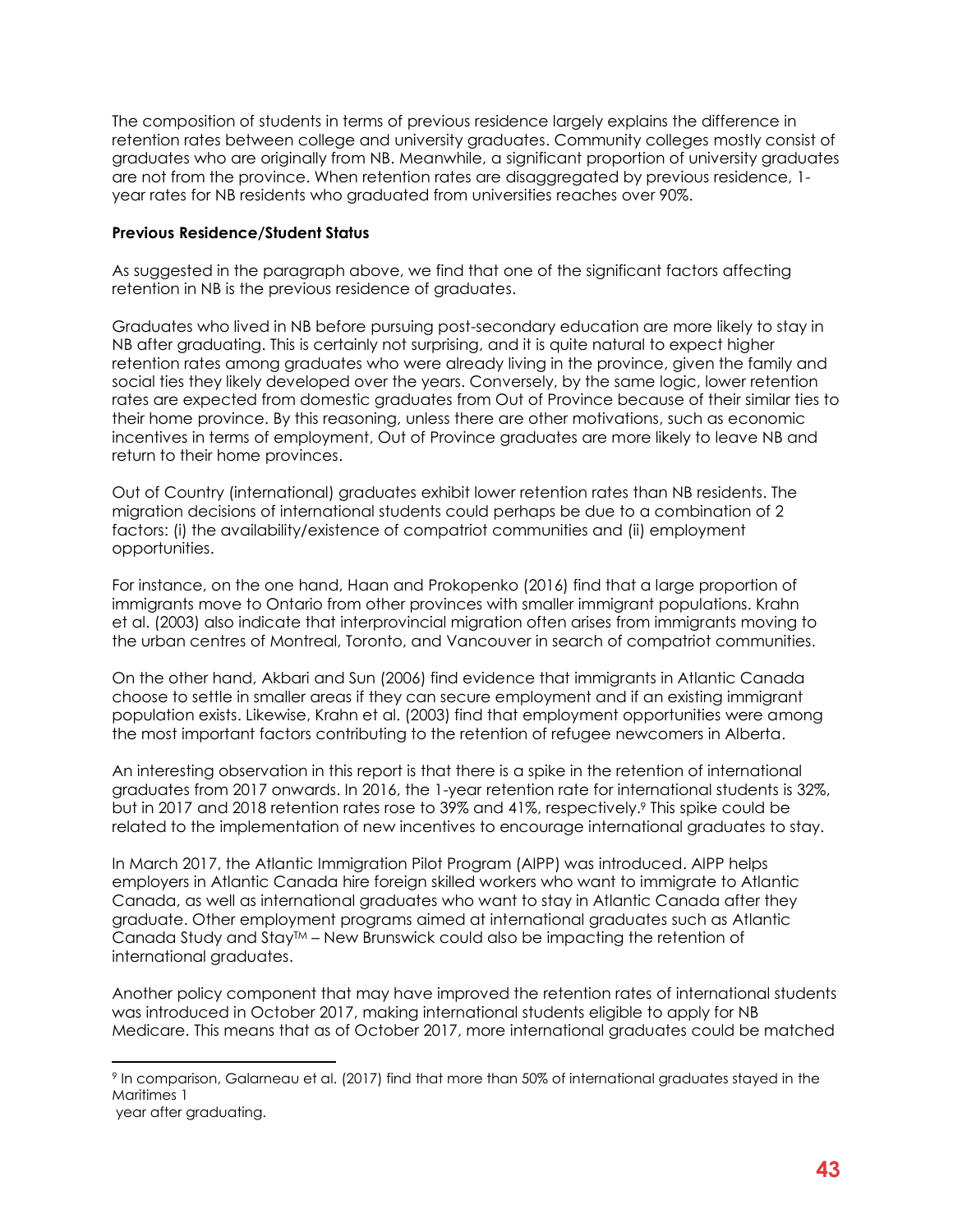with the Citizen Database and could therefore be identified as retained in NB. In previous years, unmatched individuals (i.e. those without Medicare information) were assumed to have left NB even if they stayed in the province for more than a year, resulting in lower retention rates for international students. The extent to which Medicare played a role in increasing retention rates due to improved data matching is yet to be examined and is currently beyond the scope of this study.

While the retention rates of Out of Country and Out of Province graduates are lower than those of NB residents, one factor that should be considered is the economic value these groups of students bring to NB. International students, while less likely to remain in the province, pay greater tuition amounts and also spend money supporting the local economy. In addition to a greater probability of immigrating to NB over those who have never been to the province, international students also make educational institutions more cosmopolitan, bringing different exposures and experiences to the NB post-secondary education system.

#### **Male vs Female and Field of Study**

Year-to-year comparisons in this report show that female retention rates (71% overall) are either higher than or equal to male retention rates (69% overall%). Notably, these statistics are similar to those presented by Galarneau et al. in a 2017 Statistics Canada report, with similar rates for females and somewhat higher rates for males.

These findings are not surprising, given previous literature that investigates mobility decisions by gender. Birchall (2016) suggests that an individual's characteristics shape every stage of his/her migration decisions and that men are more mobile compared to women. Results from Emery et al. (2019) also show that NB males have higher rates of moving out of the province, while females show lower rates.

In this report, we break down graduate retention rates by gender and then break them down further by field of study. The difference in 1-year and 3-year retention rates by gender is within 5 percentage points for all fields of study. However, the distribution of male graduates (82%) in "Architecture and Engineering" is significantly higher than female students (18%), while the opposite is true in the case of "Education" (74% female, 26% male) and Health (80% female, 20% male).

When 3-year retention rates are broken down only by field of study, "Architecture and Engineering" categories tend to have the lowest retention rates for most years, while the "Other" category (which consists of Humanities, Visual Arts, and Agriculture) tends to have higher retention rates.

It is possible that the lower retention rates of Architecture and Engineering graduates could reflect the greater versatility of these graduates' skills compared to graduates of the Humanities. Nonetheless, these retention rates by field of study should be interpreted with caution, as some relatively unrelated fields (i.e. Humanities, Visual Arts, Agriculture) were grouped to avoid disclosure issues.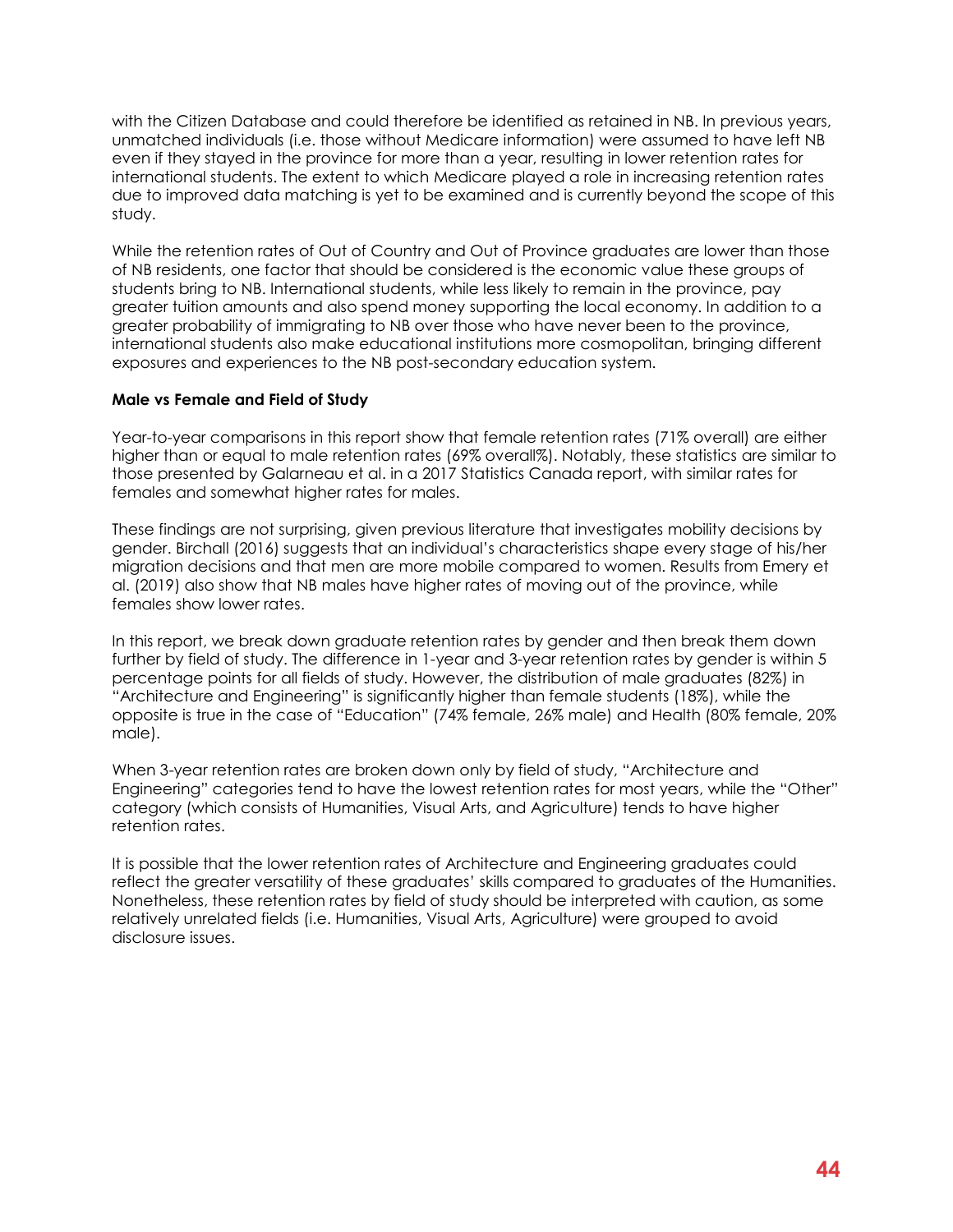#### **Educational Institutions**

Results show that UdeM has the highest retention rate of the universities, with around 84% of its graduates retained after 1 year and 77% retained after 3 years.

The composition of graduates by previous residence is likely an influential factor here, as only 20% of UdeM graduates are from outside NB. Another element at play could be UdeM's status as a French language institution, suggesting that most UdeM graduates are likely Francophones.

Due to lower language barriers, Anglophones have historically been more mobile in Canada relative to their Francophone counterparts. For instance, Emery et al. (2019) show that both unilingual and bilingual Francophone men and women in NB were significantly less likely to emigrate from the province between 2001 and 2016 than unilingual and bilingual English New Brunswickers.

MTA has the lowest retention rate of the universities, with a 1-year retention of less than 50% and 3-year retention of less than 40%. MTA has a significant proportion of students who are not originally from NB – the highest of the NB universities. Thus, the composition of MTA graduates in terms of previous residence likely plays a large part in its lower graduate retention rates.

#### **Similarity with Other Studies**

Our report finds that university graduates have an overall 1-year retention rate of 68%, whereas college graduates have a retention rate of 91%. This finding and the results detailed above are similar to those of previous studies, despite differences in data and methodology, which suggests again that the findings are robust.

As mentioned in the earlier literature review, MPHEC (2018) survey data shows a 2-year retention rate of 57% for NB university graduates.<sup>10</sup> Meanwhile, in Galarneau et al. (2017), calculations using linked income tax data show a 1-year retention rate of ~70% for Maritime university graduates. Finally, a forthcoming NB-IRDT (Boco et al., 2020) report using matched administrative data shows a same-year retention rate of 78% and 2-year retention rate of 72% for NB graduates (university and college graduates combined). While these rates are lower than the rates we calculated, Boco et al.'s examination of NB residents finds retention rates of 92% and 84%, respectively, which are higher, putting our findings within the range of their outcomes.

Consistent across the literature is the finding that graduates' previous residence is the most important determinant of retention.

According to MPHEC (2018), 74% of New Brunswickers reside in the province 2 years after graduation, and Galarneau et al. (2017) show that about 80% of Maritimers stay in the Maritimes 1 year after graduation. Boco et al. (2020) show that students residing in NB prior to admission are most likely to remain in the province, averaging a 92% retention rate in the graduation year and 84% 2 years later.

In this report, we find that about 89% of previous NB residents remain 1 year after graduation, followed by 30% retention for Out of Province graduates and 34% for Out of Country graduates. The discrepancy in overall retention rates between universities and community colleges is likely because most graduates from community colleges are originally from NB, whereas a large proportion of university graduates are Out of Province or international students.

<sup>&</sup>lt;sup>10</sup> These results are based on survey responses from a sample of the class of 2014. It should also be noted that the MPHEC study (2018) does not differentiate between international and Out of Province domestic students.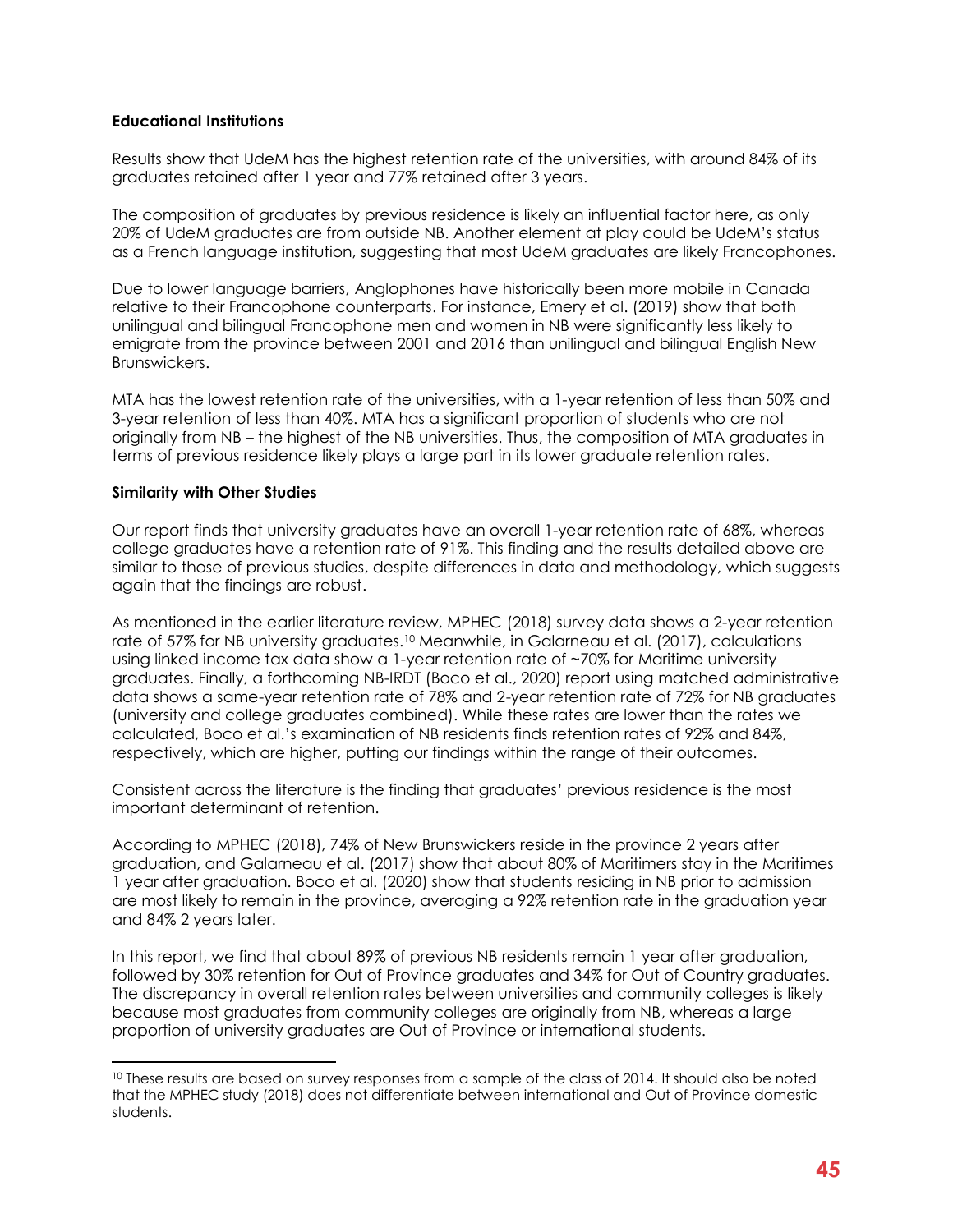Galarneau et al. (2017) find that international students have a 1-year retention rate of about 50%, and Boco et al. (2020) also find that about 50% of international graduates remain in NB by the end of their graduation year, and 35% remain 2 years later.

This report finds that the 1-year retention rate for international university students is about 35%, and the 3-year rate is about 25%.

Galarneau et al. (2017) find the 1-year retention rate to be about 15% for domestic students not from the Maritimes. Boco et al. (2020) show the retention rate is about 18% for those NB graduates previously residing in Nova Scotia and about 10% for those previously residing in Ontario. MPHEC (2018) results show 4% of non-Maritime graduates from NB universities remained in NB 2 years after graduation.

In comparison, this report shows that the 1-year retention rate for Out of Province (domestic) students is about 30% whereas the 3-year rate is about 28%.

It is important to note that, for all the results discussed above, Galarneau et al. (2017) look at retention rates for the Maritimes as a whole, and their results cover all 3 provinces. As it is possible a fair number of NB graduates may go to NS for work opportunities or further study, it is not surprising that Galarneau et al.'s Maritime retention rates differ from ours.

In a similar manner, differences between our results and MPHEC (2018) results on certain measures are to be expected. For instance, MPHEC's estimate of a 2-year retention rate of 4% for non-Maritime graduates from NB universities is much, much lower than our findings for 1-year retention rates of Out of Province university and college graduates (30% and 27%, respectively). Our results are likely much higher because we classify graduates from neighbouring Maritime provinces as Out of Province graduates, and we would expect that a large proportion of retained Out of Province graduates in NB are from Prince Edward Island and Nova Scotia.

Given that the methodology is different across each study,<sup>11</sup> it is possible that the samples of Out of Country and Out of Province students are also different. For instance both Galarneau et al. (2017) and Boco et al. (2020) use tax data to identify individuals residing in different locations, whereas this study uses Medicare information, which is present regardless of whether individuals are paying taxes or not – and as such, the different samples and time periods used across the studies could potentially explain the variation in numbers, where such variation exists.

MPHEC (2018) based its results on the graduating classes of 1999, 2003, 2007, 2012, and 2014, whereas Galarneau et al. (2017) combined 6 cohorts of graduates (classes of 2006-2011) and presented results for the all Maritime provinces as a whole. Retention numbers by Boco et al. (2020) were based on graduates who filed taxes and measured retention until 2016.

Unlike the previous work on student retention, this report presents results by different educational institutions and by year until 2018, utilizing a larger sample size, longer study period, and more accurate method of identifying location than the previous studies.

<sup>11</sup> For information on methodological differences, see the Literature Review in the Introduction to this report.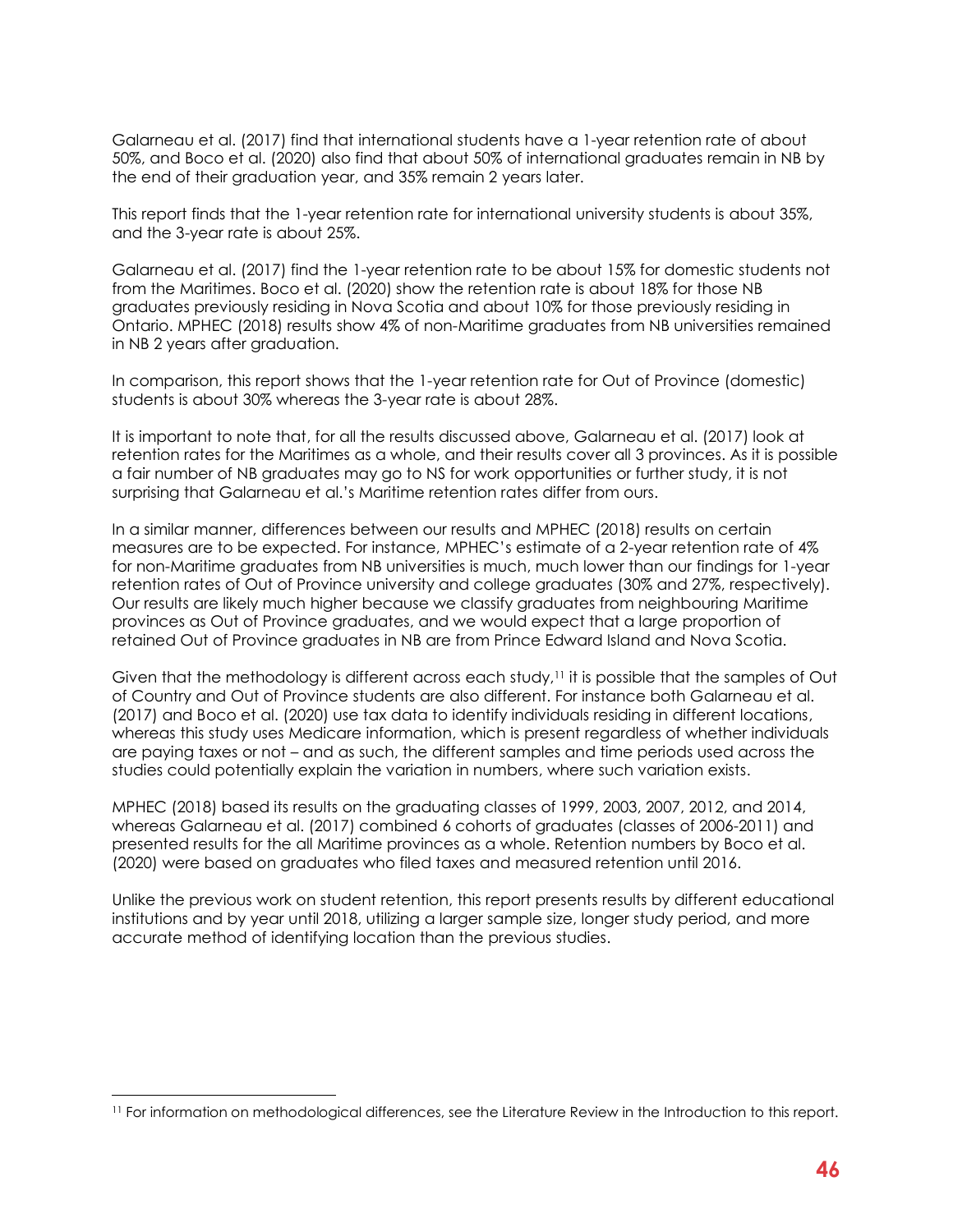#### **Limitations**

This report assumes that graduates without Medicare information have left the province. However, due to technical reasons such as inconsistency in naming and birthdates, a portion of individuals could not be matched with Medicare information. This means that these groups of individuals, while still residing in NB, are assumed to have left the province. As such, retention rates are likely understated and may be higher than presented.

We attempt to account for unmatched graduates by identifying what proportion of individuals are unmatched due to technical errors and what proportion are unmatched due to not having Medicare (either being from a different province or being an international student) based on the graduates' previous residence. Results show that among the unmatched, about 12% of individuals are originally from NB, implying that 12% of individuals do not have Medicare information because of technical errors. The remaining 88% do not have Medicare information because they are either from a different province or they are international students.

Another limitation we face in this report is the inconsistency in time periods for which data is available. Analysis in this report only includes years for which the educational institutions collected 12 full months of data. As a result, this report excludes 2016 data for the community colleges, as not all months of data are available for these years.

#### **Looking Forward**

In subsequent phases of our analysis, we will evaluate the labour market outcomes of the graduates examined herein and will address questions such as the following:

- How much are these graduates earning?
- Are graduates working in the field(s) they were originally trained in?
- What are the economic returns to different disciplines?

Since the present analysis focuses on post-secondary graduates only, subsequent phases will compare retention rates for these individuals against 2 control groups.

The first control group is comprised of high school graduates who do not attend post-secondary education, which will be analyzed using report card data from Education and Early Childhood Development (EECD).

The second control group is comprised of individuals who enrolled in but did not complete credentials at an NB post-secondary institution.

Future reports will also compare how economic and retention outcomes differ between university and college graduates and those who have completed different apprenticeship and other labour market training programs.

While this report addresses whether graduates remained in NB after graduation, future research at NB-IRDT will expand on this topic to look at intra-provincial migration. While it is important for graduates to remain in NB, it is also important to know the retention of students locally within NB to see which region(s) may be more vulnerable so that better targeted policies can be implemented.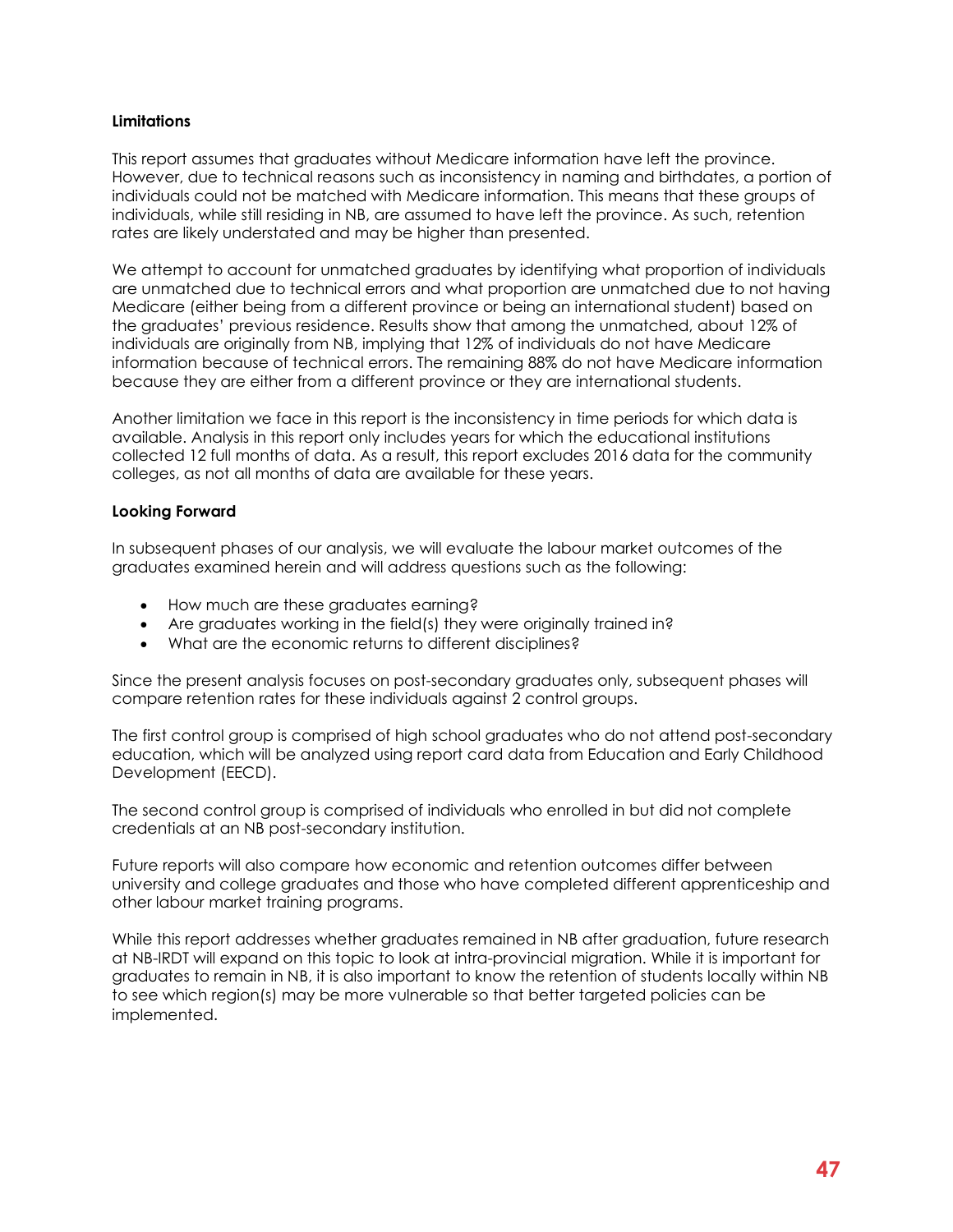# <span id="page-54-0"></span>**REFERENCES**

- Akbari, A.H., & Sun, C. (2006). Immigrant attraction and retention: What can work and what is being done in Atlantic Canada. Our Diverse Cities, 2, 129–133.
- Amior, M. (2019, May). Education and geographical mobility: The role of the job surplus," *CEP Discussion Papers* dp1616. Centre for Economic Performance, LSE.
- Birchall, J. (2016). Gender, age and migration: An extended briefing [PDF file]. Retrieved from [https://www.rosavzw.be/digidocs/dd-001417\\_2016\\_Gender\\_Age\\_Migration\\_IDS.pdf](https://www.rosavzw.be/digidocs/dd-001417_2016_Gender_Age_Migration_IDS.pdf)
- Boco, E., Leonard, P., & McDonald, J.T. (2020). Retention and labour market outcomes of postsecondary education recipients in New Brunswick. Fredericton, NB: New Brunswick Institute for Research, Data and Training.
- Costa, D. L., & Kahn, M.E. (2000). Power couples: Changes in the location choice of the college educated. *Quarterly Journal of Economics*, *115*(4), 1287-1315.
- Davis, D. R., & Dingel, J.I. (2019). A spatial knowledge economy. *American Economic Review*, *109*(1), 153-170.
- Emery, J.C.H., Wang, L., & Daigle, B. (2019). The impact of official bilingualism on the geographic mobility of New Brunswickers: Evidence from 2001 to 2016. Fredericton, NB: New Brunswick Institute for Research, Data and Training.
- Galarneau, D., Hinchley, C., & Ntwari, A. (2017, April). *Labour market outcomes of graduates from universities in the Maritime provinces: Insights on Canadian society*. Statistics Canada Catalogue no. 75-006-X. Retrieved from [https://www150.statcan.gc.ca/n1/pub/75-006](https://www150.statcan.gc.ca/n1/pub/75-006-x/2017001/article/14798-eng.htm) [x/2017001/article/14798-eng.htm](https://www150.statcan.gc.ca/n1/pub/75-006-x/2017001/article/14798-eng.htm)
- Government of New Brunswick. (2019). *New beginnings: A population growth strategy for New Brunswick: 2019-2024.* Retrieved from [https://www2.gnb.ca/content/dam/gnb/Departments/petl](https://www2.gnb.ca/content/dam/gnb/Departments/petl-epft/PDF/PopGrowth/Population_growth_strategy.pdf)[epft/PDF/PopGrowth/Population\\_growth\\_strategy.pdf](https://www2.gnb.ca/content/dam/gnb/Departments/petl-epft/PDF/PopGrowth/Population_growth_strategy.pdf)
- Haan, M., & Prokopenko, E. (2016). Overview of secondary migration of immigrants to Canada. Pathways to prosperity working paper, Western University. [http://p2pcanada.ca/fles/2016/02/Overviewof-Secondary-Migration-of-Immigrants-to-](http://p2pcanada.ca/fles/2016/02/Overviewof-Secondary-Migration-of-Immigrants-to-Canada.pdf)[Canada.pdf](http://p2pcanada.ca/fles/2016/02/Overviewof-Secondary-Migration-of-Immigrants-to-Canada.pdf)
- Krahn, H., Derwing, T. M., & Abu-Laban, B. (2003). The retention of newcomers in second and third tier cities in Canada. Edmonton, AB: Prairie Centre of Excellence for Research on Immigration and Integration.
- Leonard, P., McDonald, T., & Miah, P. (2019). Immigrant retention in New Brunswick: Results from BizNet and Citizen Database. Fredericton, NB: New Brunswick Institute for Research, Data and Training.
- Machin, S.P. (2012). Education and mobility. *Journal of the European Economic Association, 10*, 417-450.
- Lkhagvasuren, D. (2014). Education, mobility and the college wage premium. *European Economic Review,* 67, 159-173.